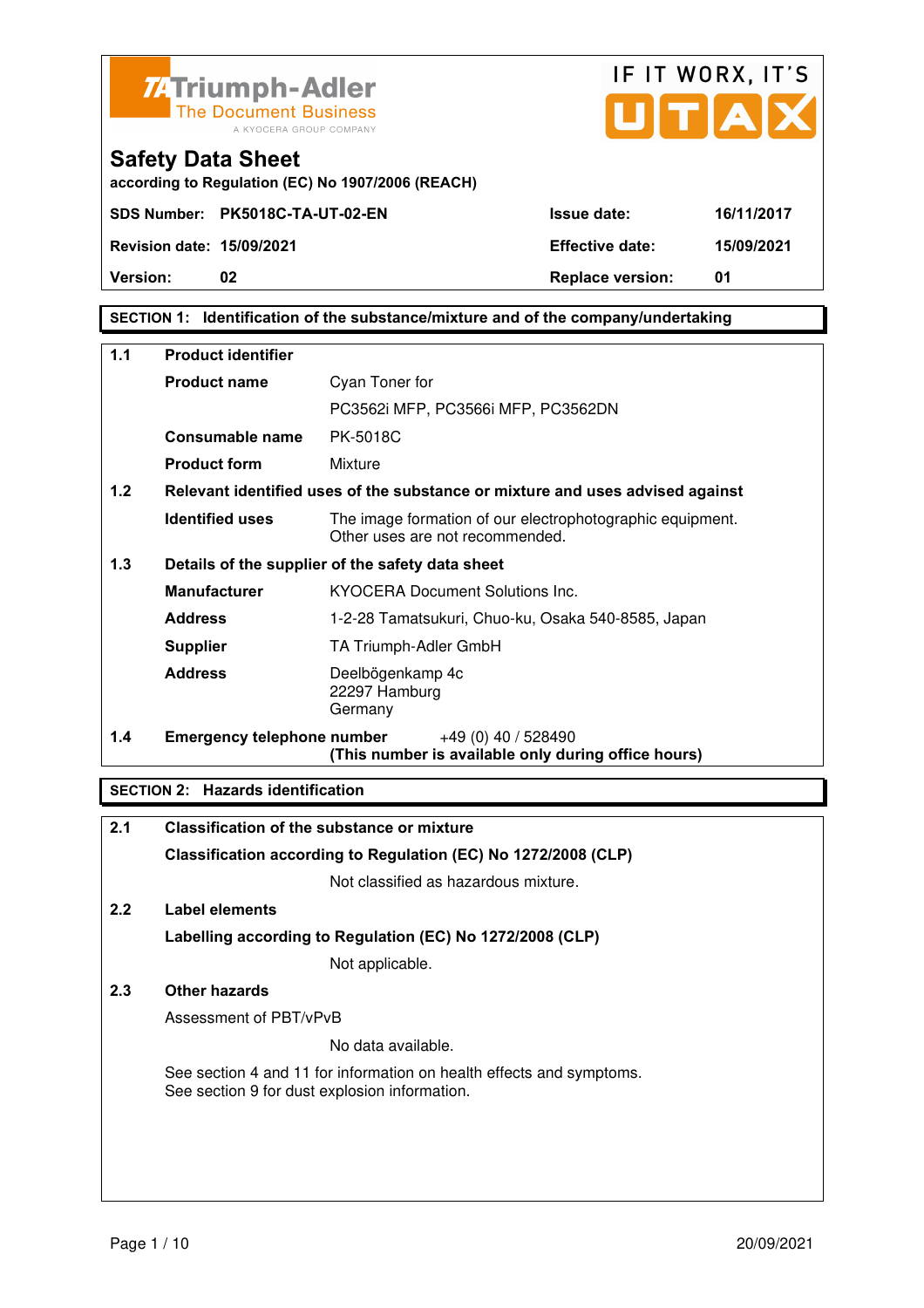|          | <b>ZATriumph-Adler</b>                                                                                         |                                                                                                                              |                           |                         | IF IT WORX, IT'S            |
|----------|----------------------------------------------------------------------------------------------------------------|------------------------------------------------------------------------------------------------------------------------------|---------------------------|-------------------------|-----------------------------|
|          |                                                                                                                | <b>The Document Business</b>                                                                                                 |                           |                         | UTA                         |
|          | <b>Safety Data Sheet</b>                                                                                       | A KYOCERA GROUP COMPANY                                                                                                      |                           |                         |                             |
|          |                                                                                                                | according to Regulation (EC) No 1907/2006 (REACH)                                                                            |                           |                         |                             |
|          |                                                                                                                | SDS Number: PK5018C-TA-UT-02-EN                                                                                              |                           | <b>Issue date:</b>      | 16/11/2017                  |
|          | <b>Revision date: 15/09/2021</b>                                                                               |                                                                                                                              |                           | <b>Effective date:</b>  | 15/09/2021                  |
| Version: | 02                                                                                                             |                                                                                                                              |                           | <b>Replace version:</b> | 01                          |
|          |                                                                                                                | <b>SECTION 3: Composition/information on ingredients</b>                                                                     |                           |                         |                             |
| 3.2      | <b>Mixtures</b>                                                                                                |                                                                                                                              |                           |                         |                             |
|          | Chemical name                                                                                                  |                                                                                                                              | CAS No                    | Weight%                 | <b>Classification (CLP)</b> |
|          | Polyester resin (2 kinds)                                                                                      |                                                                                                                              | confidential              | 75-85                   |                             |
|          | Organic pigment<br>Amorphous silica                                                                            |                                                                                                                              | confidential<br>7631-86-9 | $1-5$<br>$1-5$          |                             |
|          | Titanium dioxide                                                                                               |                                                                                                                              | 13463-67-7                | < 1                     | Carc.2(H351)                |
|          | Information of ingredients                                                                                     | (1) Substance, which present a health or environmental hazard within the meaning of CLP:                                     |                           |                         |                             |
|          |                                                                                                                | Titanium dioxide.                                                                                                            |                           |                         |                             |
|          |                                                                                                                | (2) Substance, which are assigned Community workplace exposure limits:                                                       |                           |                         |                             |
|          |                                                                                                                | None.                                                                                                                        |                           |                         |                             |
|          | (3) Substance, which are PBT or vPvB in accordance with the criteria set out in Annex XIII of<br>REACH:        |                                                                                                                              |                           |                         |                             |
|          | None.                                                                                                          |                                                                                                                              |                           |                         |                             |
|          | (4) Substance, which are included in the list established in accordance with Article 59(1) of<br>REACH (SVHC): |                                                                                                                              |                           |                         |                             |
|          |                                                                                                                | None.                                                                                                                        |                           |                         |                             |
|          |                                                                                                                | See section 16 for the full text of the H statements declared above.                                                         |                           |                         |                             |
|          | <b>SECTION 4: First aid measures</b>                                                                           |                                                                                                                              |                           |                         |                             |
| 4.1      |                                                                                                                | <b>Description of first aid measures</b>                                                                                     |                           |                         |                             |
|          | Inhalation:                                                                                                    | Remove from exposure to fresh air and gargle with plenty of water.<br>Consult a doctor in case of such symptoms as coughing. |                           |                         |                             |
|          |                                                                                                                | Skin contact: Wash with soap and water.                                                                                      |                           |                         |                             |
|          | Eye contact:                                                                                                   | Flush with water immediately and see a doctor if irritating.                                                                 |                           |                         |                             |
|          | Ingestion:                                                                                                     | Rinse out the mouth. Drink one or two glasses of water to dilute.<br>Seek medical treatment if necessary.                    |                           |                         |                             |
|          |                                                                                                                |                                                                                                                              |                           |                         |                             |
|          |                                                                                                                |                                                                                                                              |                           |                         |                             |
|          |                                                                                                                |                                                                                                                              |                           |                         |                             |
|          |                                                                                                                |                                                                                                                              |                           |                         |                             |
|          |                                                                                                                |                                                                                                                              |                           |                         |                             |
|          |                                                                                                                |                                                                                                                              |                           |                         |                             |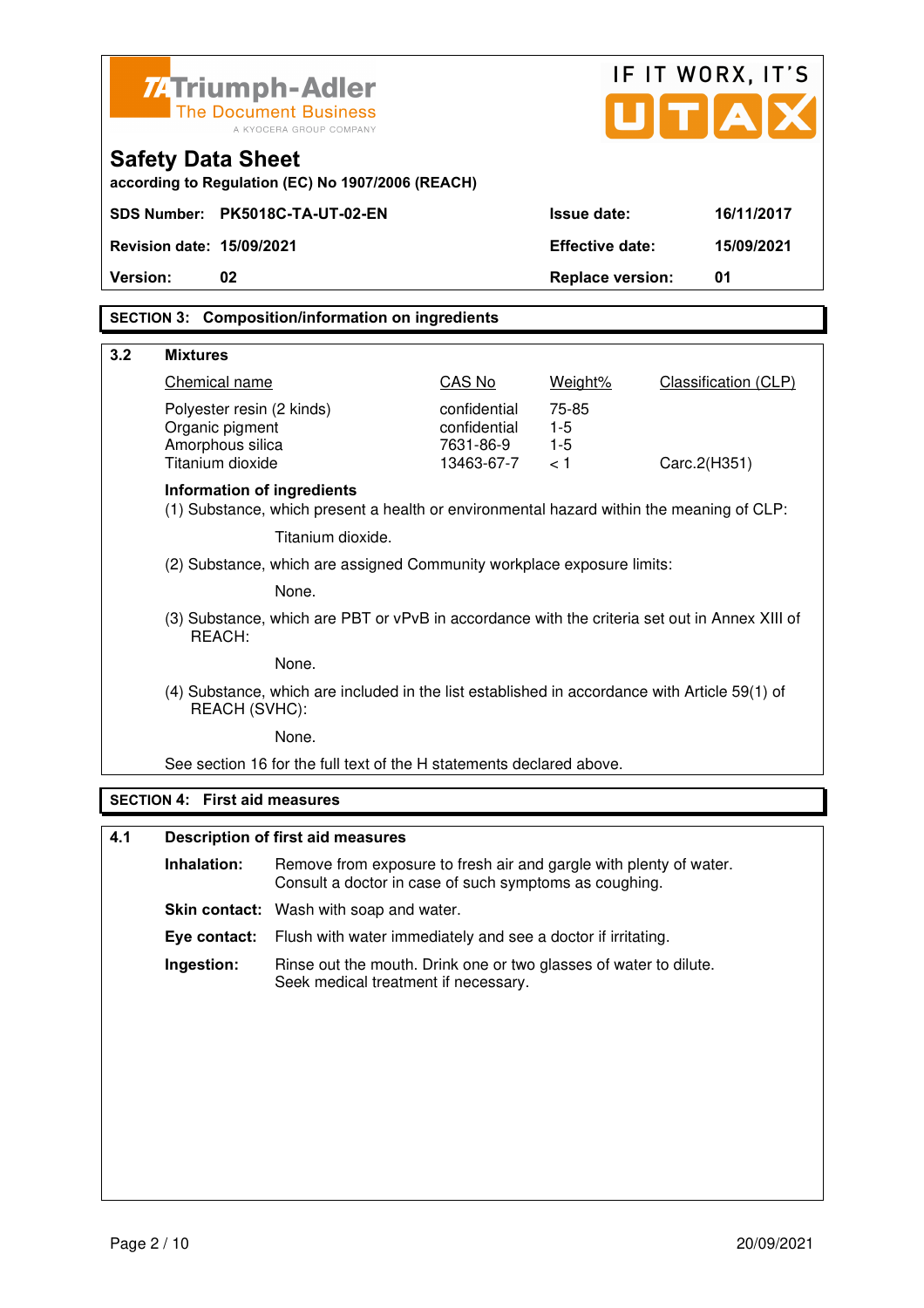



**according to Regulation (EC) No 1907/2006 (REACH)**

|                                  | SDS Number: PK5018C-TA-UT-02-EN | <b>Issue date:</b>      | 16/11/2017 |
|----------------------------------|---------------------------------|-------------------------|------------|
| <b>Revision date: 15/09/2021</b> |                                 | <b>Effective date:</b>  | 15/09/2021 |
| <b>Version:</b>                  | 02                              | <b>Replace version:</b> | 01         |

# **4.2 Most important symptoms and effects, both acute and delayed**  Potential health effects and symptoms **Inhalation:** Prolonged inhalation of excessive dusts may cause lung damage. Use of this product as intended does not result in prolonged inhalation of excessive toner dusts. **Skin contact:** Unlikely to cause skin irritation. **Eye contact:** May cause transient eye irritation.

**Ingestion:** Use of this product as intended does not result in ingestion.

# **4.3 Indication of any immediate medical attention and special treatment needed**

No additional information available.

# **SECTION 5: Firefighting measures**

# **5.1 Extinguishing media**

Suitable extinguishing media

Water spray, foam, powder,  $CO<sub>2</sub>$  or dry chemical

Unsuitable extinguishing media

None specified.

## **5.2 Special hazards arising from the substance or mixture**

Hazardous combustion products: Carbon dioxide, Carbon monoxide

## **5.3 Advice for firefighters**

 Pay attention not to blow away dust. Drain water off around and decrease the atmosphere temperature to extinguish the fire.

## **Protection equipment for firefighters**

None specified.

## **SECTION 6: Accidental release measures**

## **6.1 Personal precautions, protective equipment and emergency procedures**

 Avoid inhalation, ingestion, eye and skin contact in case of accidental release. Avoid formation of dust. Provide adequate ventilation.

## **6.2 Environmental precautions**

Do not allow to enter into surface water or drains.

## **6.3 Methods and material for containment and cleaning up**

Gather the released powder not to blow away and wipe up with a wet cloth.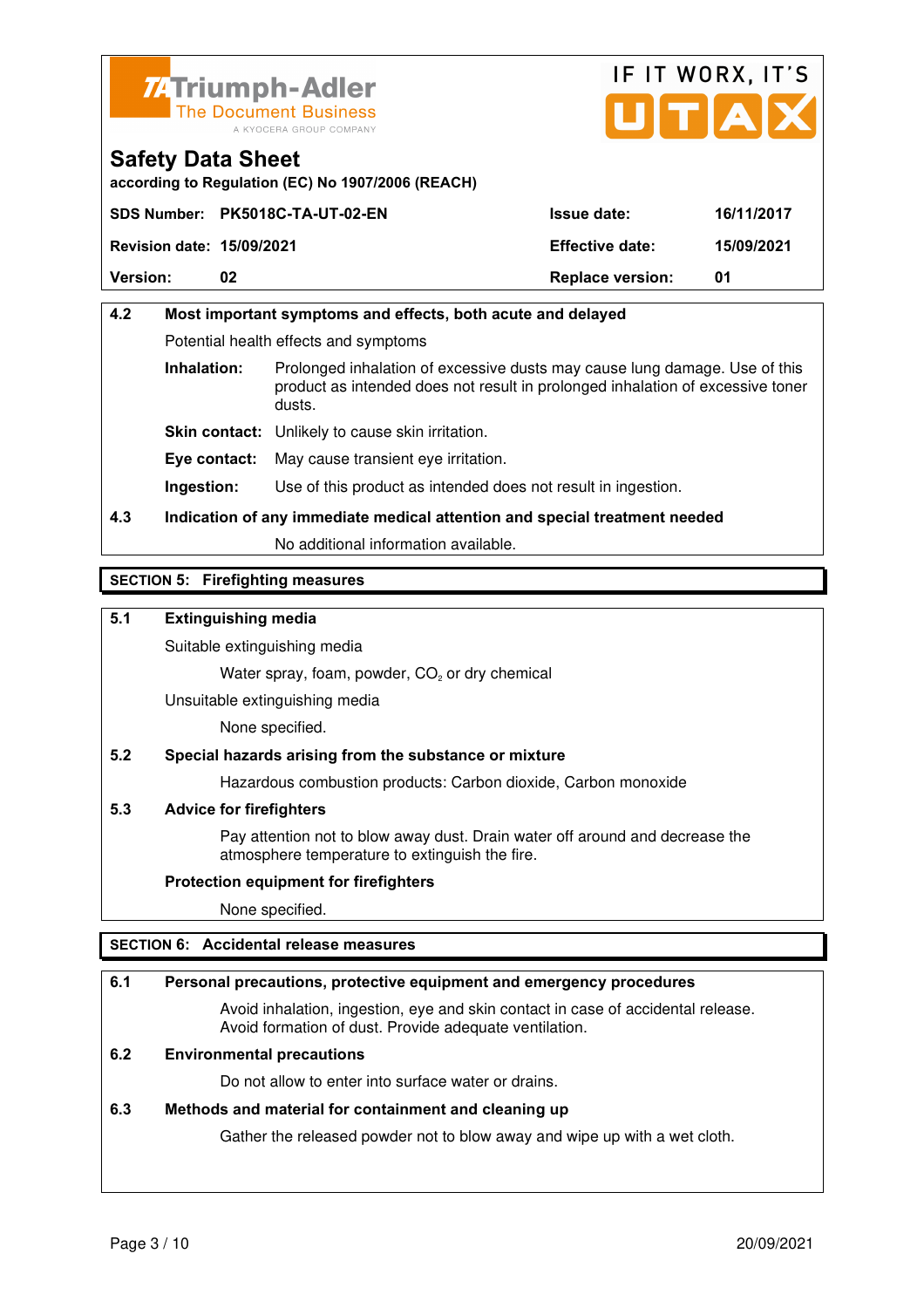



**according to Regulation (EC) No 1907/2006 (REACH)**

# **SDS Number: PK5018C-TA-UT-02-EN Issue date: 16/11/2017**

**Revision date: 15/09/2021 Effective date: 15/09/2021** 

**Version:** 02 **Replace version:** 01

# **6.4 Reference to other sections**

See section 13 for disposal information.

## **SECTION 7: Handling and storage**

### **7.1 Precautions for safe handling**

 Do not attempt to force open or destroy the toner container or unit. See installation guide of this product.

### **7.2 Conditions for safe storage, including any incompatibilities**

Keep the toner container or unit tightly closed and store in a cool, dry and dark place. Keep away from fire. Keep out of the reach of children.

### **7.3 Specific end use(s)**

No additional information available.

### **SECTION 8: Exposure controls/personal protection**

### **8.1 Control parameters**

## **US ACGIH Threshold Limit Values (TWA)**

Particles: 10 mg/m<sup>3</sup> (Inhalable particles) 3 mg/m<sup>3</sup> (Respirable particles) Titanium dioxide:10 mg/m³

### **US OSHA PEL (TWA)**

Particles: 15 mg/m<sup>3</sup> (Total dust) 5 mg/m<sup>3</sup> (Respirable fraction) Amorphous silica:  $80 \text{ mg/m}^3/\% \text{SiO}_2$ Titanium dioxide: 15 mg/m<sup>3</sup> (Total dust)

# **EU-Occupational exposure limits: Directive (EC) 2000/39, (EC) 2006/15 and (EU) 2009/161**

Not listed.

### **8.2 Exposure controls**

### **Appropriate engineering controls**

 Special ventilator is not required under normal intended use. Use in a well-ventilated area.

### **Personal protective equipment**

 Respiratory protection, eye protection, hand protection, skin and body protection are not required under normal intended use.

### **Environmental exposure controls**

No additional information available.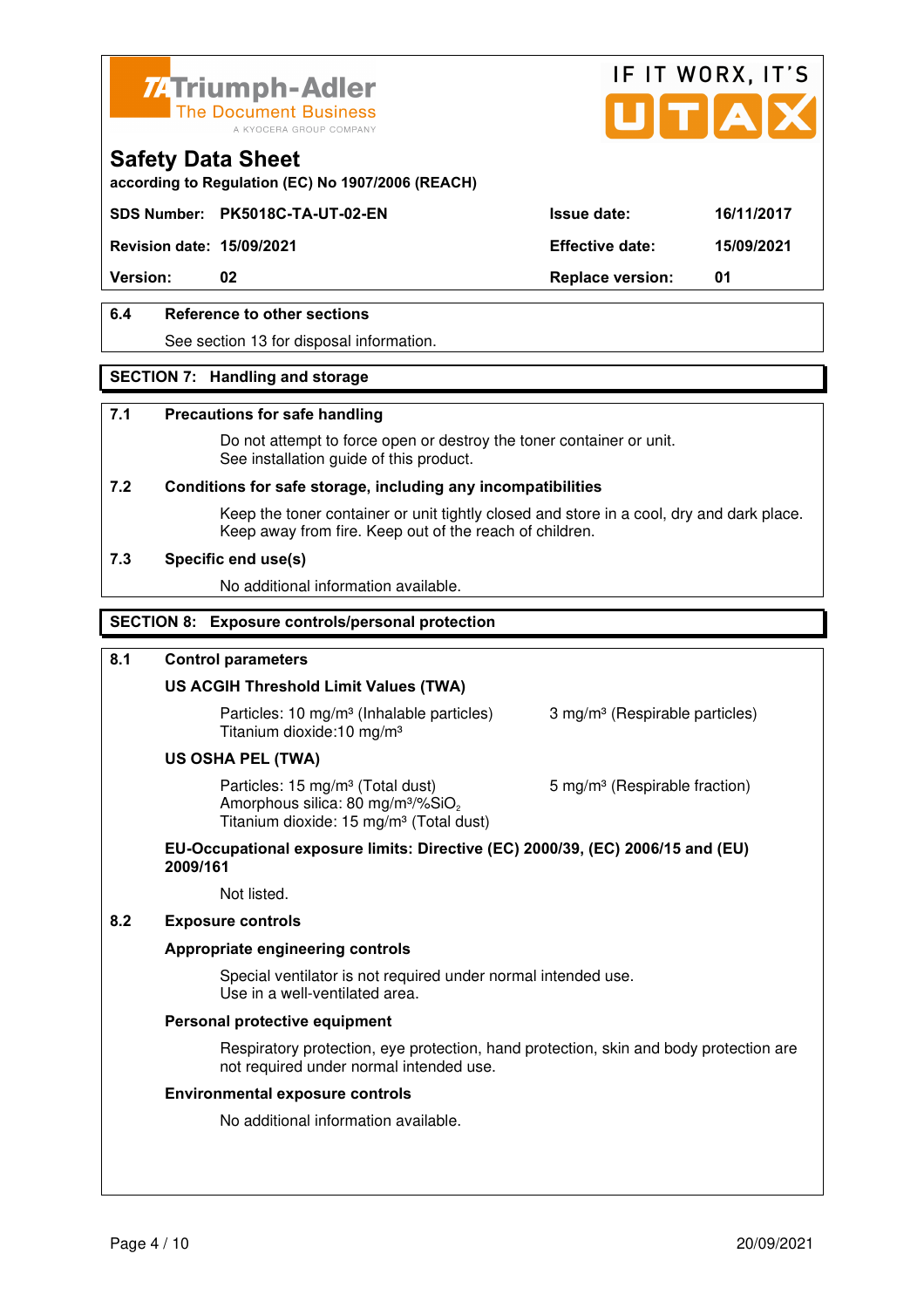



# **SECTION 9: Physical and chemical properties**

| 9.1<br>Information on basic physical and chemical properties |                            |
|--------------------------------------------------------------|----------------------------|
| Appearance                                                   |                            |
| Physical state                                               | Solid (fine powder)        |
| Colour                                                       | Cyan                       |
| Odour                                                        | Odourless                  |
| Odour threshold                                              | No data available.         |
| pH                                                           | No data available.         |
| Melting point [°C]                                           | 100-120 (Toner)            |
| Boiling point                                                | No data available.         |
| Flash point                                                  | No data available.         |
| Evaporation rate                                             | No data available.         |
| Flammability (solid, gas)                                    | No data available.         |
| Upper flammability or explosive limit                        | No data available.         |
| Lower flammability or explosive limit                        | No data available.         |
| Vapour pressure                                              | No data available.         |
| Vapour density                                               | No data available.         |
| Relative density [g/cm <sup>3</sup> ]                        | 1.2-1.4 (Toner)            |
| Solubility (ies)                                             | Almost insoluble in water. |
| Partition coefficient: n-octanol/water                       | No data available.         |
| Auto-ignition temperature                                    | No data available.         |
| Decomposition temperature                                    | No data available.         |
| Viscosity                                                    | No data available.         |
| <b>Explosive properties</b>                                  | No data available.         |
| Oxidizing properties                                         | No data available.         |

# **9.2 Other information**

 Dust explosion is improbable under normal intended use. Experimental explosiveness of toner is classified into the same rank such kind of powder as flour, dry milk and resin powder according to the pressure rising speed.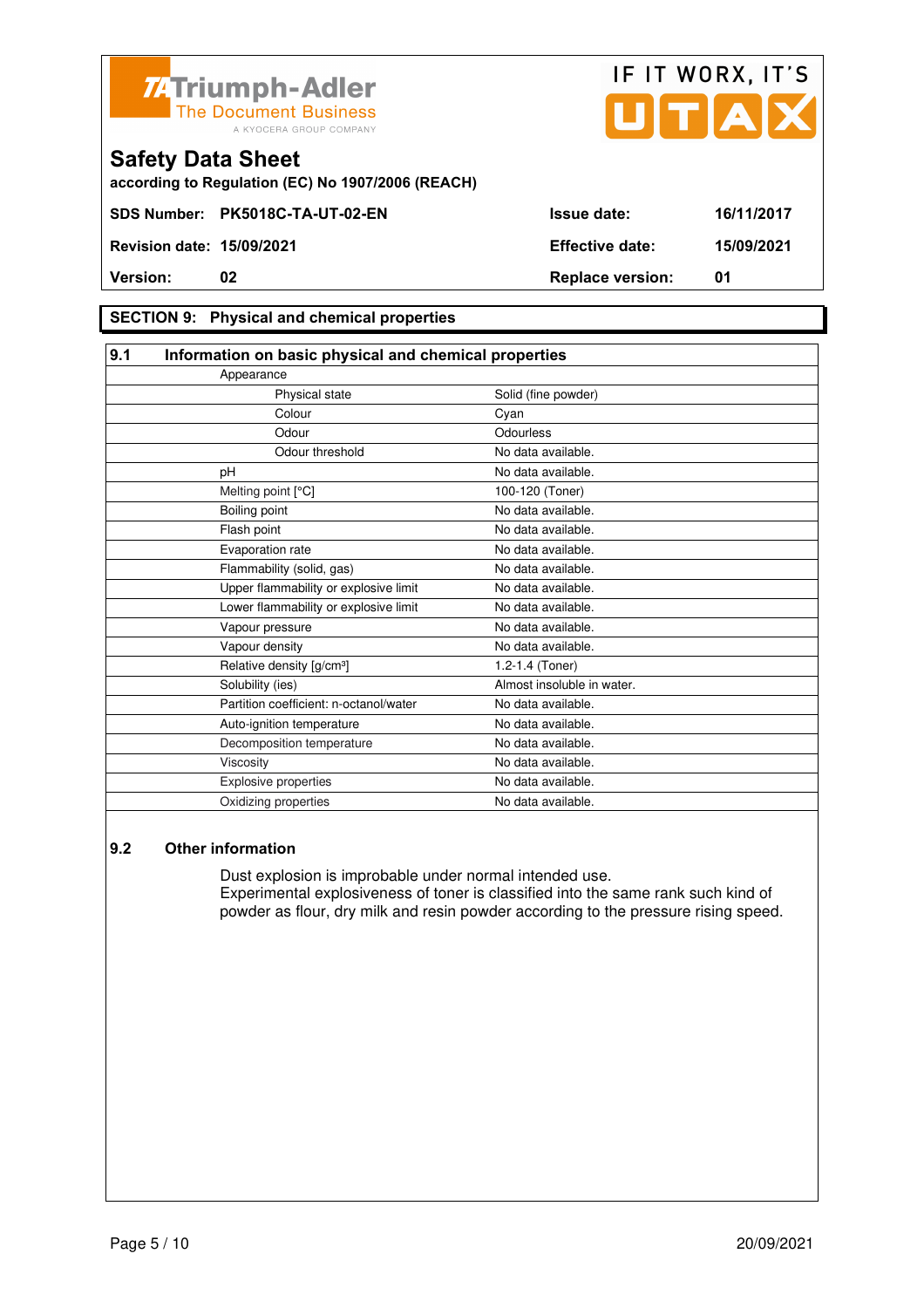



**Version:** 02 **Replace version:** 01

# **SECTION 10: Stability and reactivity**

### **10.1 Reactivity**

No data available.

# **10.2 Chemical stability**

This product is stable under normal conditions of use and storage.

# **10.3 Possibility of hazardous reactions**

Hazardous reactions will not occur.

### **10.4 Conditions to avoid**

None specified.

### **10.5 Incompatible materials**

None specified.

# **10.6 Hazardous decomposition products**

Hazardous decomposition products are not to be produced.

# **SECTION 11: Toxicological information**

| 11.1 | Information on toxicological effects                                           |                                                                              |  |
|------|--------------------------------------------------------------------------------|------------------------------------------------------------------------------|--|
|      | Based on available data, the classification criteria listed below are not met. |                                                                              |  |
|      | <b>Acute toxicity</b>                                                          |                                                                              |  |
|      | Oral $(LD_{50})$                                                               | $>$ 2000 mg/kg (rat)* (Toner)                                                |  |
|      | Dermal $(LD_{50})$                                                             | No data available (Toner).                                                   |  |
|      |                                                                                | Inhalation $(LC_{50}(4hr))$ > 5.0 mg/l (rat) <sup>*</sup> (Toner)            |  |
|      | <b>Skin corrosion/irritation</b>                                               |                                                                              |  |
|      | Acute skin irritation                                                          | Non-irritant (rabbit)* (Toner)                                               |  |
|      | Serious eye damage/irritation                                                  |                                                                              |  |
|      | Acute eye irritation                                                           | Minimal irritant (rabbit)* (Toner)                                           |  |
|      | Respiratory or skin sensitization                                              |                                                                              |  |
|      | Skin sensitization                                                             | Non-sensitising (mouse)* (Toner)                                             |  |
|      | <b>Germ cell mutagenicity</b>                                                  |                                                                              |  |
|      |                                                                                | Ames test is negative. (Toner)<br>*(based on test result of similar product) |  |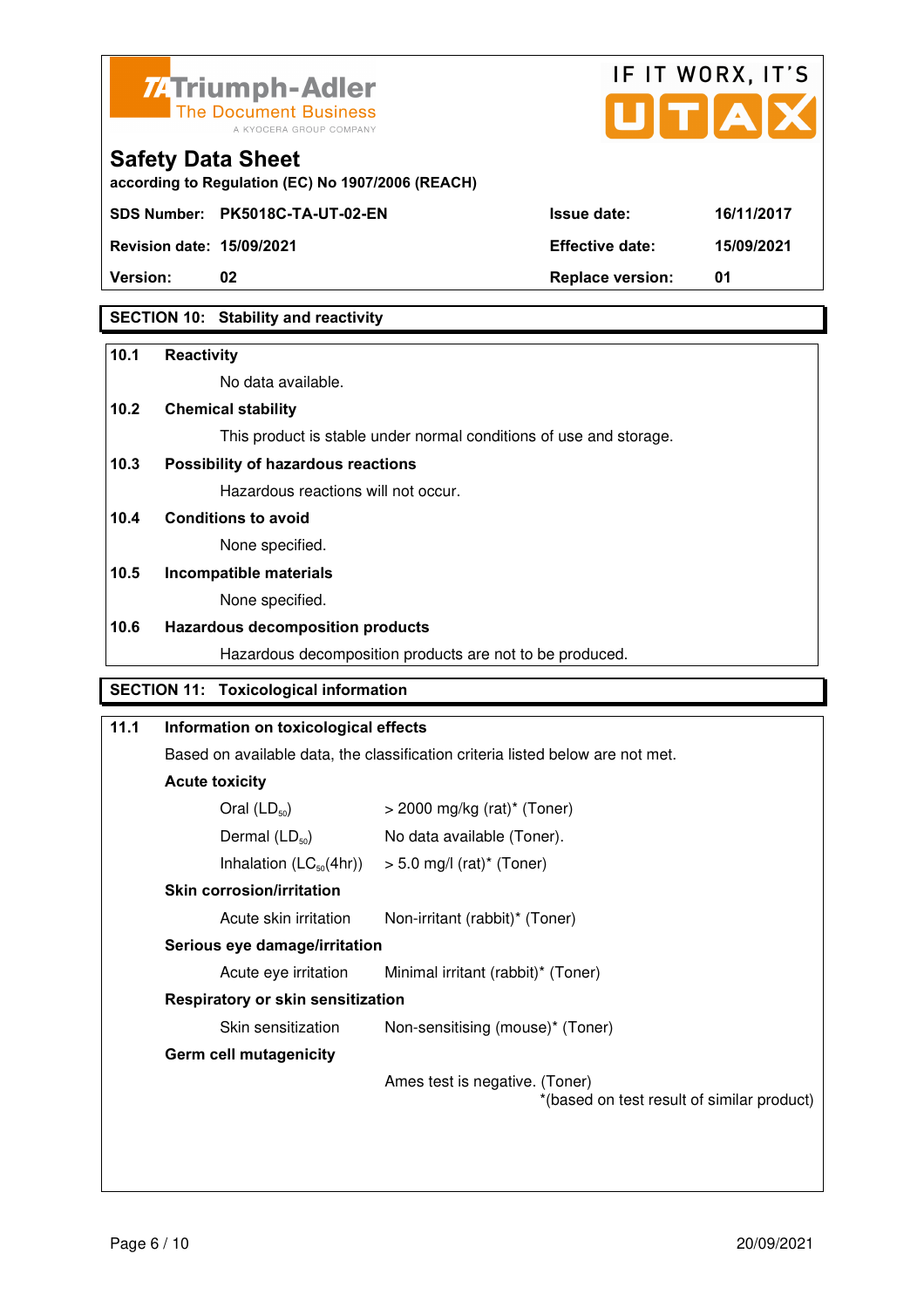

| <b>Version:</b>                  | 02                                                                                 | <b>Replace version:</b> | 01         |
|----------------------------------|------------------------------------------------------------------------------------|-------------------------|------------|
| <b>Revision date: 15/09/2021</b> |                                                                                    | <b>Effective date:</b>  | 15/09/2021 |
|                                  | SDS Number: PK5018C-TA-UT-02-EN                                                    | <b>Issue date:</b>      | 16/11/2017 |
| <b>Safety Data Sheet</b>         | according to Regulation (EC) No 1907/2006 (REACH)                                  |                         |            |
|                                  | <b>74 Triumph-Adler</b><br><b>The Document Business</b><br>A KYOCERA GROUP COMPANY |                         | UTAX       |

IF IT WORX IT'S

# **11.1 Information of ingredients:**

No mutagen according to MAK, TRGS905 und (EC) No 1272/2008 Annex VI.

#### **Carcinogenicity**

#### **Information of ingredients:**

 No carcinogen or potential carcinogen (except Titanium dioxide) according to IARC, Japan Association on Industrial Health, ACGIH, EPA, OSHA, NTP, MAK, California Proposition 65, TRGS 905 and (EC) No 1272/2008 Annex VI.

 The IARC re-evaluated Titanium dioxide as a Group 2B carcinogen (possibly carcinogenic to humans) as the result of inhalation exposure test in rats. But, oral/skin test does not show carcinogenicity (2). In the animal chronic inhalation studies for Titanium dioxide, the lung tumour was observed only in rats. It is estimated that this is attributed to the overload of rat´s lung clearance mechanism (overload phenomenon) (3). The inhalation of excessive Titanium dioxide does not occur in normal use of this product. Also, epidemiological studies to date have not revealed any evidence of the relation between occupational exposure to Titanium dioxide and respiratory tract diseases.

#### **Reproductive toxicity**

#### **Information of ingredients:**

 No reproductive toxicant according to MAK, California Proposition 65, TRGS 905 und (EC) No 1272/2008 Annex VI.

| <b>STOT-single exposure</b> | No data available. |
|-----------------------------|--------------------|
|-----------------------------|--------------------|

**STOT-repeated exposure** No data available.

**Aspiration hazard** No data available.

#### **Chronic effects**

 In a study in rats by chronic inhalation exposure to a typical toner, a mild to moderate degree of lung fibrosis was observed in 92% of the rats in the high concentration (16 mg/m<sup>3</sup>) exposure group, and a minimal to mild degree of fibrosis was noted in 22% of the animal in the middle  $(4mg/m<sup>3</sup>)$  exposure group (1). But no pulmonary change was reported in the lowest  $(1ma/m<sup>3</sup>)$  exposure group, the most relevant level to potential human exposures.

**Other information** No data available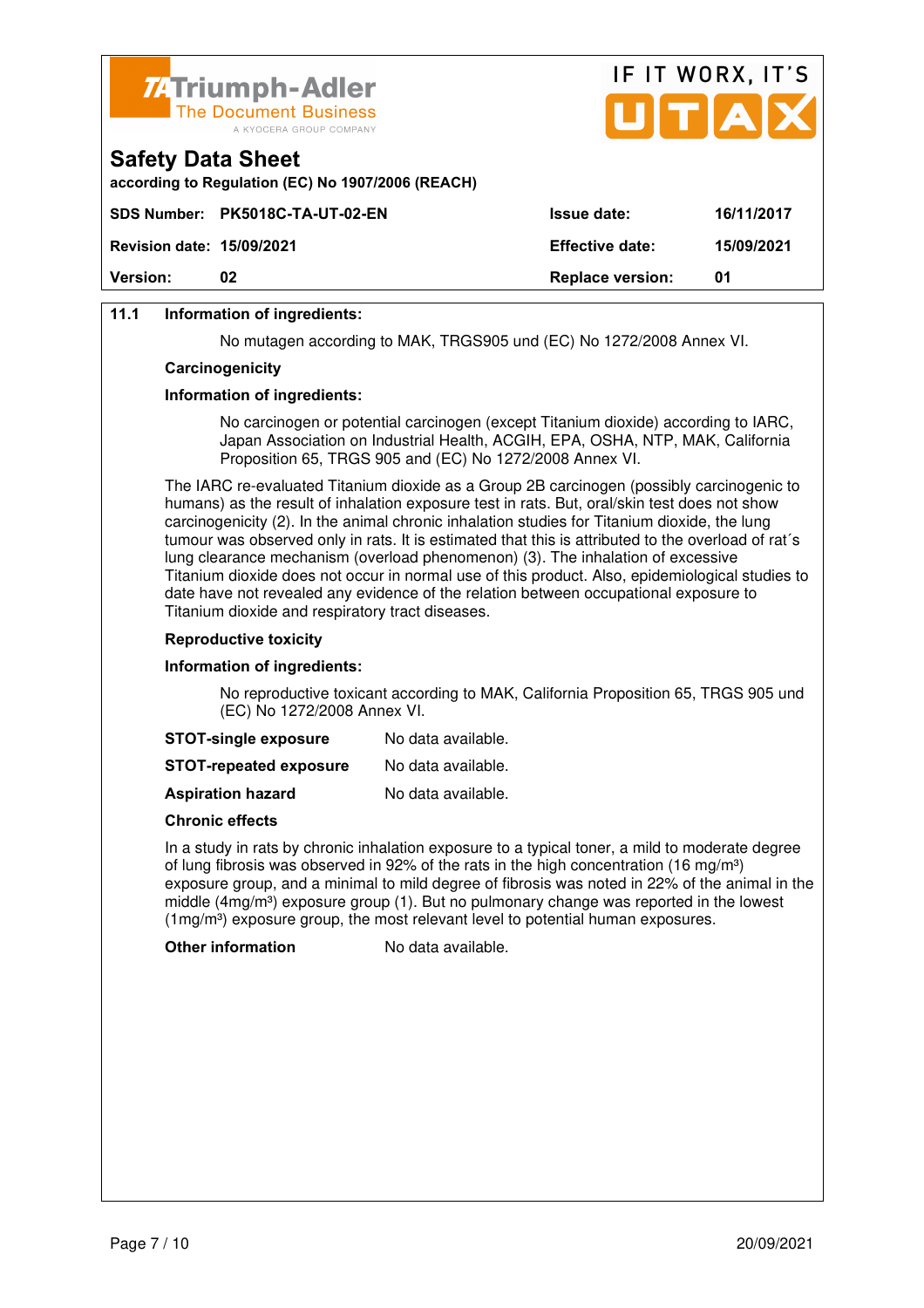

| <b>74 Triumph-Adler</b><br>The Document Business<br>A KYOCERA GROUP COMPANY   |                        | IF II WUKA.II S<br>UTAX |  |
|-------------------------------------------------------------------------------|------------------------|-------------------------|--|
| <b>Safety Data Sheet</b><br>according to Regulation (EC) No 1907/2006 (REACH) |                        |                         |  |
| SDS Number: PK5018C-TA-UT-02-EN                                               | <b>Issue date:</b>     | 16/11/2017              |  |
| <b>Revision date: 15/09/2021</b>                                              | <b>Effective date:</b> | 15/09/2021              |  |

 $FIT$   $MOR$ 

 $\overline{\phantom{a}}$ 

**Version: 02 Replace version: 01** 

# **SECTION 12: Ecological information**

### **12.1 Toxicity**

No data available.

### **12.2 Persistence and degradability**

No data available.

**12.3 Bio accumulative potential** 

No data available.

### **12.4 Mobility in soil**

No data available.

## **12.5 Results of PBT and vPvB assessment**

No data available.

### **12.6 Other adverse effects**

No additional information available.

# **SECTION 13: Disposal considerations**

## **13.1 Waste treatment methods**

 Do not attempt to incinerate the toner container or unit and the waste toner yourself. Dangerous sparks may cause burn. Any disposal practice should be done under conditions which meet local, state and federal laws and regulations relating to waste (contact local or state environmental agency for specific rules).

# **SECTION 14: Transport information**

### **14.1 UN-number**

None.

**14.2 UN Proper shipping name** 

None.

**14.3 Transport hazard class(es)** 

None.

# **14.4 Packing group**

None.

### **14.5 Environmental hazards**

None.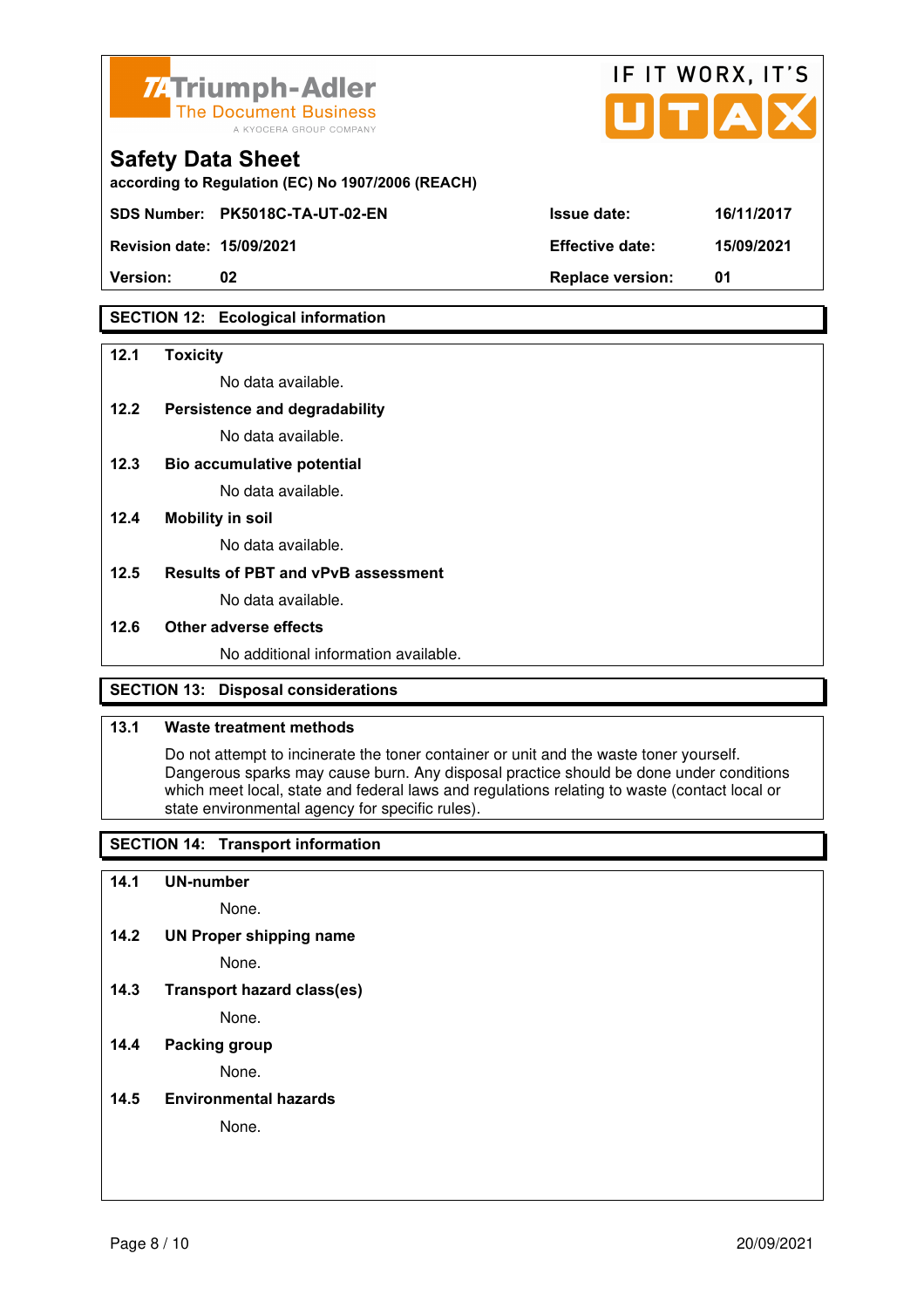



**according to Regulation (EC) No 1907/2006 (REACH)**

|                                  | SDS Number: PK5018C-TA-UT-02-EN | <b>Issue date:</b>      | 16/11/2017 |
|----------------------------------|---------------------------------|-------------------------|------------|
| <b>Revision date: 15/09/2021</b> |                                 | <b>Effective date:</b>  | 15/09/2021 |
| <b>Version:</b>                  | 02                              | <b>Replace version:</b> | -01        |
|                                  |                                 |                         |            |

# **14.6 Special precautions for user**

No additional information available.

# **14.7 Transport in bulk according to Annex II of MARPOL73/78 and the IBC Code** Not applicable.

**SECTION 15: Regulatory information** 

# **15.1 Safety, health and environmental regulations/legislation specific for the substance or mixture**

### **EU- regulations**

Regulation (EC) No 1005/2009 (on substances that deplete the ozone layer, Annex I and II): Not listed.

Regulation (EU) 2019/1021 (on persistent organic pollutants, Annex I as amended):

Not listed.

 Regulation (EU) No 649 /2012 (concerning the export and import of dangerous chemicals, Annex I and V as amended):

Not listed.

 Regulation (EC) No 1907/2006 REACH Annex XVII as amended (Restrictions on use): Not listed.

Regulation (EC) No 1907/2006 REACH Annex XIV as amended (Authorizations):

Not listed.

### **US-regulations**

All ingredients in this product comply with order under TSCA.

### **Canada regulations**

 This product is not a WHMIS-controlled product, since we consider it as a manufactured article.

### **15.2 Chemical Safety Assessment**

No data available.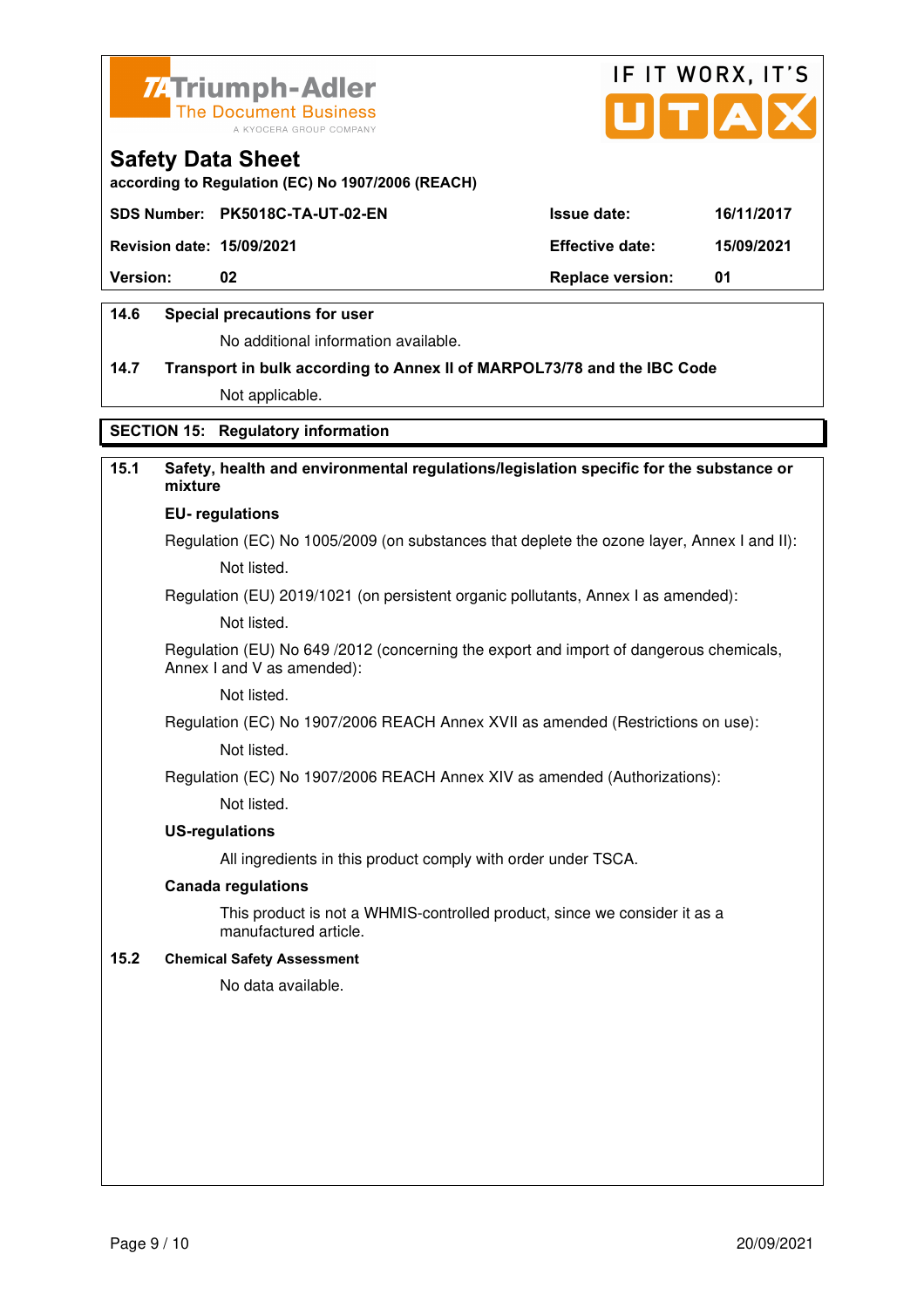| <b>ZATriumph-Adler</b><br><b>The Document Business</b><br>A KYOCERA GROUP COMPANY                                                                                                                                                                                                |                         | IF IT WORX, IT'S<br>UTAX |
|----------------------------------------------------------------------------------------------------------------------------------------------------------------------------------------------------------------------------------------------------------------------------------|-------------------------|--------------------------|
| <b>Safety Data Sheet</b><br>according to Regulation (EC) No 1907/2006 (REACH)                                                                                                                                                                                                    |                         |                          |
| SDS Number: PK5018C-TA-UT-02-EN                                                                                                                                                                                                                                                  | Issue date:             | 16/11/2017               |
| <b>Revision date: 15/09/2021</b>                                                                                                                                                                                                                                                 | <b>Effective date:</b>  | 15/09/2021               |
| Version:<br>02                                                                                                                                                                                                                                                                   | <b>Replace version:</b> | 01                       |
| <b>SECTION 16: Other information</b>                                                                                                                                                                                                                                             |                         |                          |
| To the best of our knowledge, the information contained herein is accurate. However, we<br>cannot assume any liability whatsoever for the accuracy or completeness of the information<br>contained herein. The contents and format of this SDS are in accordance with Regulation |                         |                          |

(EC) No 1907/2006, Annex II as amended by Regulation (EU) 2015/830 with respect to SDSs.

Revision information: Section 3

Full text of H statements under sections 3: H351: Suspected of causing cancer (inhalation)

**Abbreviations and acronyms** 

| American Conference of Governmental Industrial Hygienists                                                                  |
|----------------------------------------------------------------------------------------------------------------------------|
| 2016 TLVs and BEIs (Threshold Limit Values for Chemical Substances and Physical Agents and Biological<br>Exposure Indices) |
| <b>Chemical Abstracts Service</b>                                                                                          |
| Regulation (EC) No 1272/2008 on classification, labelling and packaging of substances and mixtures                         |
| Deutsche Forschungsgemeinschaft                                                                                            |
| Environmental Protection Agency (Integrated Risk Information System) (US)                                                  |
| International Agency for Research on Cancer (IARC Monographs on the Evaluations of Carcinogenic Risks<br>to Humans)        |
| Maximale Arbeitsplatzkonzentration der Deutschen Forschungsgesellschaft (2011)                                             |
| National Toxicology Program (Report on Carcinogens) (US)                                                                   |
| Occupational Safety and Health Administration (29 CFR Part 1910 Subpart Z)                                                 |
| Persistent, Bioaccumulative and Toxic                                                                                      |
| Permissible Exposure Limits                                                                                                |
| California, Safe Drinking Water and Toxic Enforcement Act of 1986                                                          |
| Regulation (EC) No 1907/2006 concerning the Registration, Evaluation, Authorization and Restriction of                     |
| Chemicals                                                                                                                  |
| Specific target organ toxicity                                                                                             |
| Substances of Very High Concern                                                                                            |
| Technische Regeln für Gefahrstoffe (Deutschland)                                                                           |
| Toxic Substances Control Act (US)                                                                                          |
| Time Weighted Average                                                                                                      |
| <b>United Nations</b>                                                                                                      |
| very Persistent and very Bioaccumulative                                                                                   |
| Workplace Hazardous Materials Information System (Canada)                                                                  |
|                                                                                                                            |

#### **Key literature references and sources for data**

(1) Pulmonary Response to Toner upon Chronic Inhalation Exposure in Rats, H. Muhle et al., Fundamental and Applied Toxicology 17.280-299 (1991) Lung Clearance and Retention of Toner, Utilizing a Tracer Technique, during Chronic Inhalation Exposure in Rats, B. Bellmann, Fundamental and Applied Toxicology 17.300-313 (1991)

(2) IARC Monograph on the Evaluation of the Carcinogenic Risk of Chemicals to Humans, Vol. 93

(3) NIOSH CURRENT INTELLIGENCE BULLETIN "Evaluation of Health Hazard and Recommendation for Occupational Exposure to Titanium Dioxide DRAFT"

(4) The contents are in accordance with Material Safety Data Sheet "PK5018C-TA-UT-02-EN"; 15/09/2021 of the KYOCERA Document Solutions Inc., 1-2-28 Tamatsukuri, Chuo-ku, Osaka 540-8585, Japan.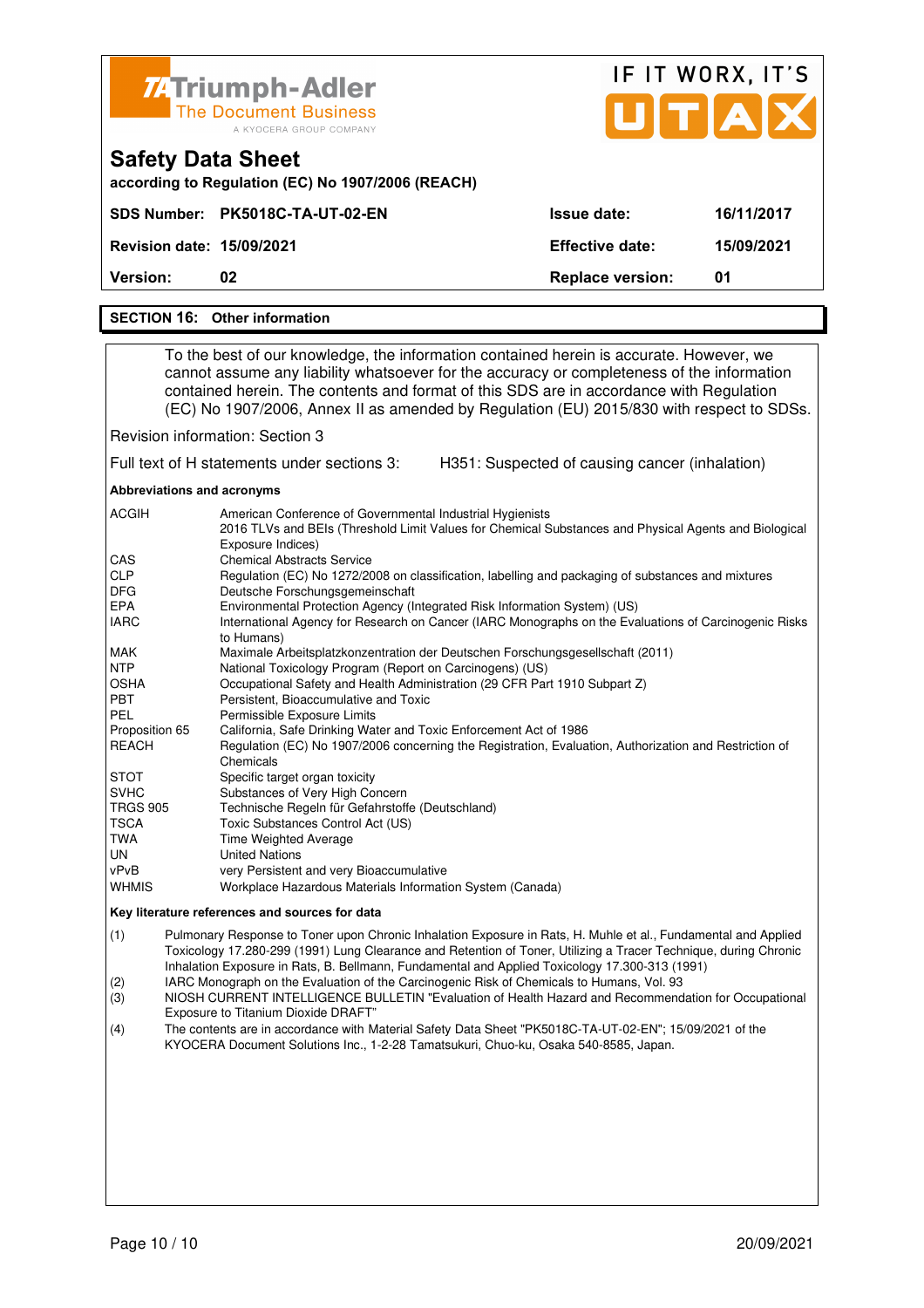



**according to Regulation (EC) No 1907/2006 (REACH)**

**SECTION 1: Identification of the substance/mixture and of the company/undertaking** 

| $1.1$            | <b>Product identifier</b>         |                                                                                              |  |
|------------------|-----------------------------------|----------------------------------------------------------------------------------------------|--|
|                  | <b>Product name</b>               | <b>Black Toner for</b>                                                                       |  |
|                  |                                   | PC3562i MFP, PC3566i MFP, PC3562DN                                                           |  |
|                  | Consumable name                   | PK-5018K                                                                                     |  |
|                  | <b>Product form</b>               | Mixture                                                                                      |  |
| 1.2 <sub>2</sub> |                                   | Relevant identified uses of the substance or mixture and uses advised against                |  |
|                  | <b>Identified uses</b>            | The image formation of our electrophotographic equipment.<br>Other uses are not recommended. |  |
| 1.3              |                                   | Details of the supplier of the safety data sheet                                             |  |
|                  | <b>Manufacturer</b>               | KYOCERA Document Solutions Inc.                                                              |  |
|                  | <b>Address</b>                    | 1-2-28 Tamatsukuri, Chuo-ku, Osaka 540-8585, Japan                                           |  |
|                  | <b>Supplier</b>                   | TA Triumph-Adler GmbH                                                                        |  |
|                  | <b>Address</b>                    | Deelbögenkamp 4c<br>22297 Hamburg<br>Germany                                                 |  |
| 1.4              | <b>Emergency telephone number</b> | $+49(0)$ 40 / 528490<br>(This number is available only during office hours)                  |  |

# **SECTION 2: Hazards identification**

| 2.1           | <b>Classification of the substance or mixture</b>                                                                     |
|---------------|-----------------------------------------------------------------------------------------------------------------------|
|               | Classification according to Regulation (EC) No 1272/2008 (CLP)                                                        |
|               | Not classified as hazardous mixture.                                                                                  |
| $2.2^{\circ}$ | Label elements                                                                                                        |
|               | Labelling according to Regulation (EC) No 1272/2008 (CLP)                                                             |
|               | Not applicable.                                                                                                       |
| 2.3           | Other hazards                                                                                                         |
|               | Assessment of PBT/vPvB                                                                                                |
|               | No data available.                                                                                                    |
|               | See section 4 and 11 for information on health effects and symptoms.<br>See section 9 for dust explosion information. |
|               |                                                                                                                       |
|               |                                                                                                                       |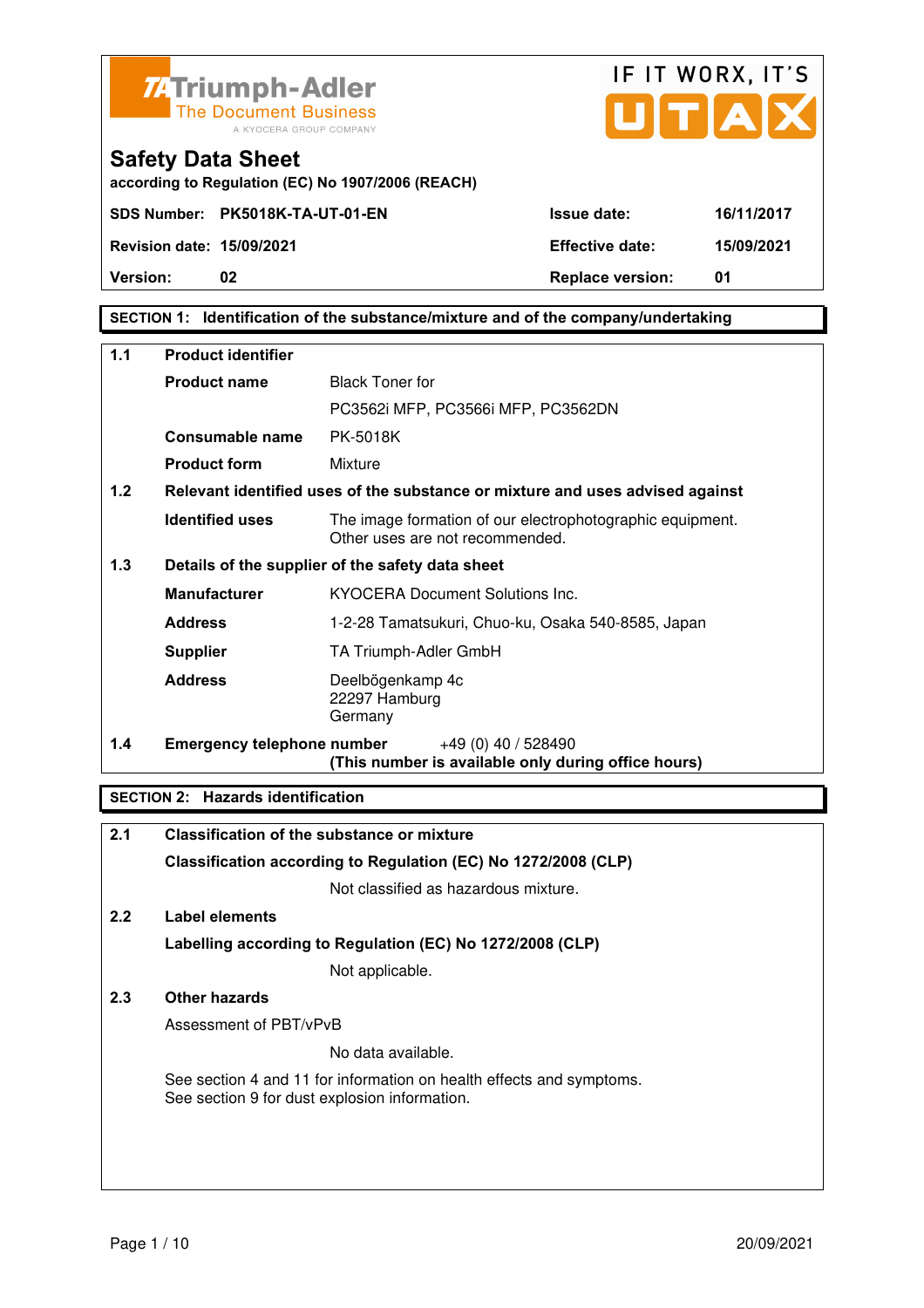|                                                                                   |                                                                                                                |                                                                                                                              |                           |                         | IF IT WORX, IT'S            |
|-----------------------------------------------------------------------------------|----------------------------------------------------------------------------------------------------------------|------------------------------------------------------------------------------------------------------------------------------|---------------------------|-------------------------|-----------------------------|
| <b>ZATriumph-Adler</b><br><b>The Document Business</b><br>A KYOCERA GROUP COMPANY |                                                                                                                |                                                                                                                              |                           | UITIA                   |                             |
| <b>Safety Data Sheet</b><br>according to Regulation (EC) No 1907/2006 (REACH)     |                                                                                                                |                                                                                                                              |                           |                         |                             |
|                                                                                   |                                                                                                                | SDS Number: PK5018K-TA-UT-01-EN                                                                                              |                           | <b>Issue date:</b>      | 16/11/2017                  |
|                                                                                   | <b>Revision date: 15/09/2021</b>                                                                               |                                                                                                                              |                           | <b>Effective date:</b>  | 15/09/2021                  |
| Version:                                                                          | 02                                                                                                             |                                                                                                                              |                           | <b>Replace version:</b> | 01                          |
|                                                                                   |                                                                                                                | <b>SECTION 3: Composition/information on ingredients</b>                                                                     |                           |                         |                             |
|                                                                                   |                                                                                                                |                                                                                                                              |                           |                         |                             |
| 3.2                                                                               | <b>Mixtures</b>                                                                                                |                                                                                                                              |                           |                         |                             |
|                                                                                   | Chemical name                                                                                                  |                                                                                                                              | CAS No                    | Weight%<br>70-80        | <b>Classification (CLP)</b> |
|                                                                                   | Polyester resin<br>Carbon Black                                                                                |                                                                                                                              | confidential<br>1333-86-4 | $5 - 10$                |                             |
|                                                                                   | Styrene acrylate copolymer                                                                                     |                                                                                                                              | confidential              | $1-5$                   |                             |
|                                                                                   | Amorphous silica<br>Titanium dioxide                                                                           |                                                                                                                              | 7631-86-9<br>13463-67-7   | $1-5$<br>< 1            | Carc.2(H351)                |
|                                                                                   | <b>Information of ingredients</b>                                                                              | (1) Substance, which present a health or environmental hazard within the meaning of CLP:                                     |                           |                         |                             |
|                                                                                   |                                                                                                                | Titanium dioxide.                                                                                                            |                           |                         |                             |
|                                                                                   | (2) Substance, which are assigned Community workplace exposure limits:                                         |                                                                                                                              |                           |                         |                             |
| None.                                                                             |                                                                                                                |                                                                                                                              |                           |                         |                             |
|                                                                                   | (3) Substance, which are PBT or vPvB in accordance with the criteria set out in Annex XIII of<br>REACH:        |                                                                                                                              |                           |                         |                             |
|                                                                                   |                                                                                                                | None.                                                                                                                        |                           |                         |                             |
|                                                                                   | (4) Substance, which are included in the list established in accordance with Article 59(1) of<br>REACH (SVHC): |                                                                                                                              |                           |                         |                             |
| None.                                                                             |                                                                                                                |                                                                                                                              |                           |                         |                             |
|                                                                                   |                                                                                                                | See section 16 for the full text of the H statements declared above.                                                         |                           |                         |                             |
|                                                                                   | <b>SECTION 4: First aid measures</b>                                                                           |                                                                                                                              |                           |                         |                             |
| 4.1                                                                               |                                                                                                                | <b>Description of first aid measures</b>                                                                                     |                           |                         |                             |
|                                                                                   | Inhalation:                                                                                                    | Remove from exposure to fresh air and gargle with plenty of water.<br>Consult a doctor in case of such symptoms as coughing. |                           |                         |                             |
|                                                                                   |                                                                                                                | Skin contact: Wash with soap and water.                                                                                      |                           |                         |                             |
|                                                                                   | Eye contact:                                                                                                   | Flush with water immediately and see a doctor if irritating.                                                                 |                           |                         |                             |
|                                                                                   | Ingestion:                                                                                                     | Rinse out the mouth. Drink one or two glasses of water to dilute.<br>Seek medical treatment if necessary.                    |                           |                         |                             |
|                                                                                   |                                                                                                                |                                                                                                                              |                           |                         |                             |
|                                                                                   |                                                                                                                |                                                                                                                              |                           |                         |                             |
|                                                                                   |                                                                                                                |                                                                                                                              |                           |                         |                             |
|                                                                                   |                                                                                                                |                                                                                                                              |                           |                         |                             |
|                                                                                   |                                                                                                                |                                                                                                                              |                           |                         |                             |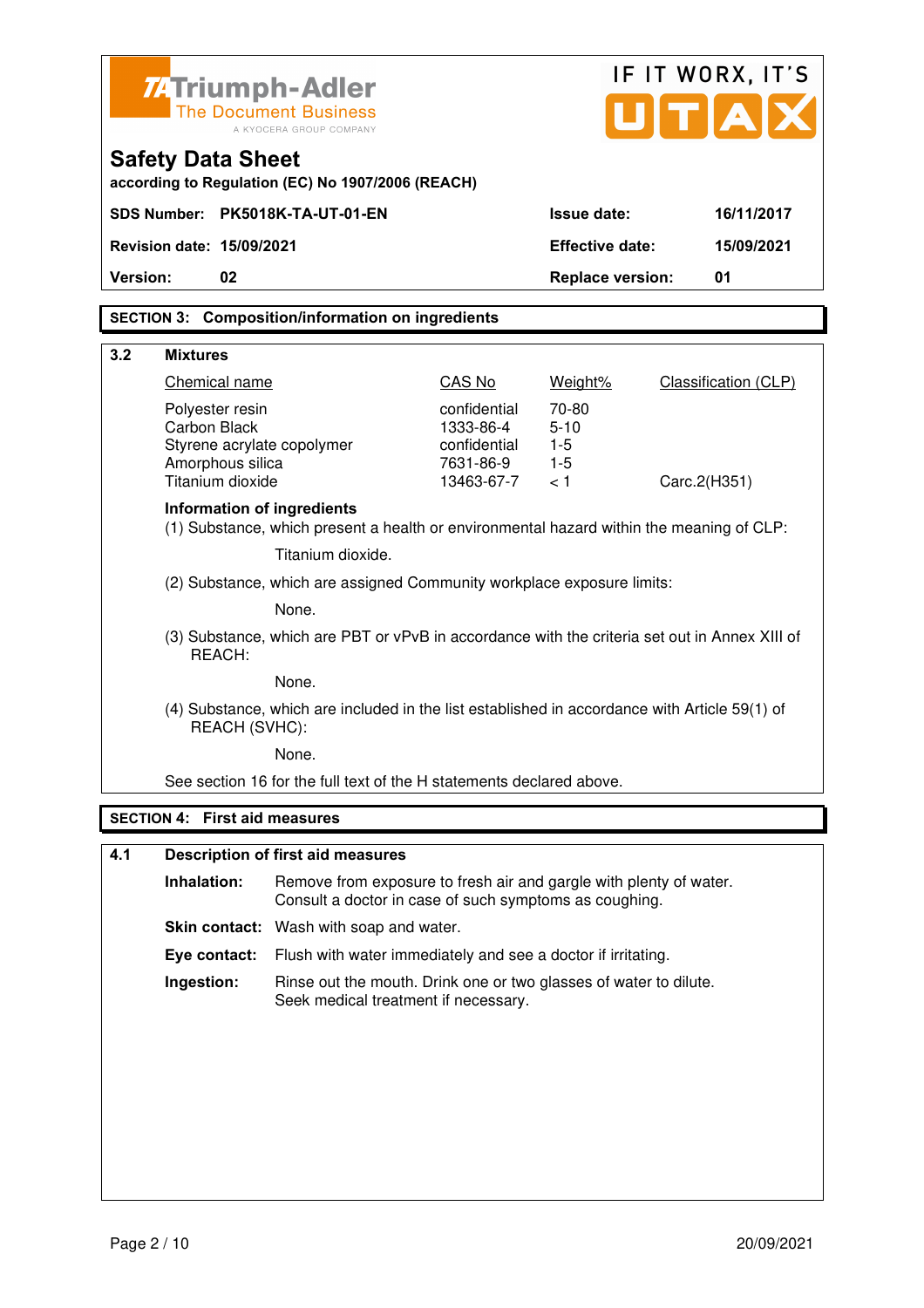



**according to Regulation (EC) No 1907/2006 (REACH)**

|                                  | SDS Number: PK5018K-TA-UT-01-EN | <b>Issue date:</b>      | 16/11/2017 |
|----------------------------------|---------------------------------|-------------------------|------------|
| <b>Revision date: 15/09/2021</b> |                                 | <b>Effective date:</b>  | 15/09/2021 |
| <b>Version:</b>                  | 02                              | <b>Replace version:</b> | 01         |

# **4.2 Most important symptoms and effects, both acute and delayed**  Potential health effects and symptoms **Inhalation:** Prolonged inhalation of excessive dusts may cause lung damage. Use of this product as intended does not result in prolonged inhalation of excessive toner dusts. **Skin contact:** Unlikely to cause skin irritation. **Eye contact:** May cause transient eye irritation.

**Ingestion:** Use of this product as intended does not result in ingestion.

# **4.3 Indication of any immediate medical attention and special treatment needed**

No additional information available.

# **SECTION 5: Firefighting measures**

# **5.1 Extinguishing media**

Suitable extinguishing media

Water spray, foam, powder,  $CO<sub>2</sub>$  or dry chemical

Unsuitable extinguishing media

None specified.

## **5.2 Special hazards arising from the substance or mixture**

Hazardous combustion products: Carbon dioxide, Carbon monoxide

## **5.3 Advice for firefighters**

 Pay attention not to blow away dust. Drain water off around and decrease the atmosphere temperature to extinguish the fire.

## **Protection equipment for firefighters**

None specified.

## **SECTION 6: Accidental release measures**

### **6.1 Personal precautions, protective equipment and emergency procedures**

 Avoid inhalation, ingestion, eye and skin contact in case of accidental release. Avoid formation of dust. Provide adequate ventilation.

## **6.2 Environmental precautions**

Do not allow to enter into surface water or drains.

### **6.3 Methods and material for containment and cleaning up**

Gather the released powder not to blow away and wipe up with a wet cloth.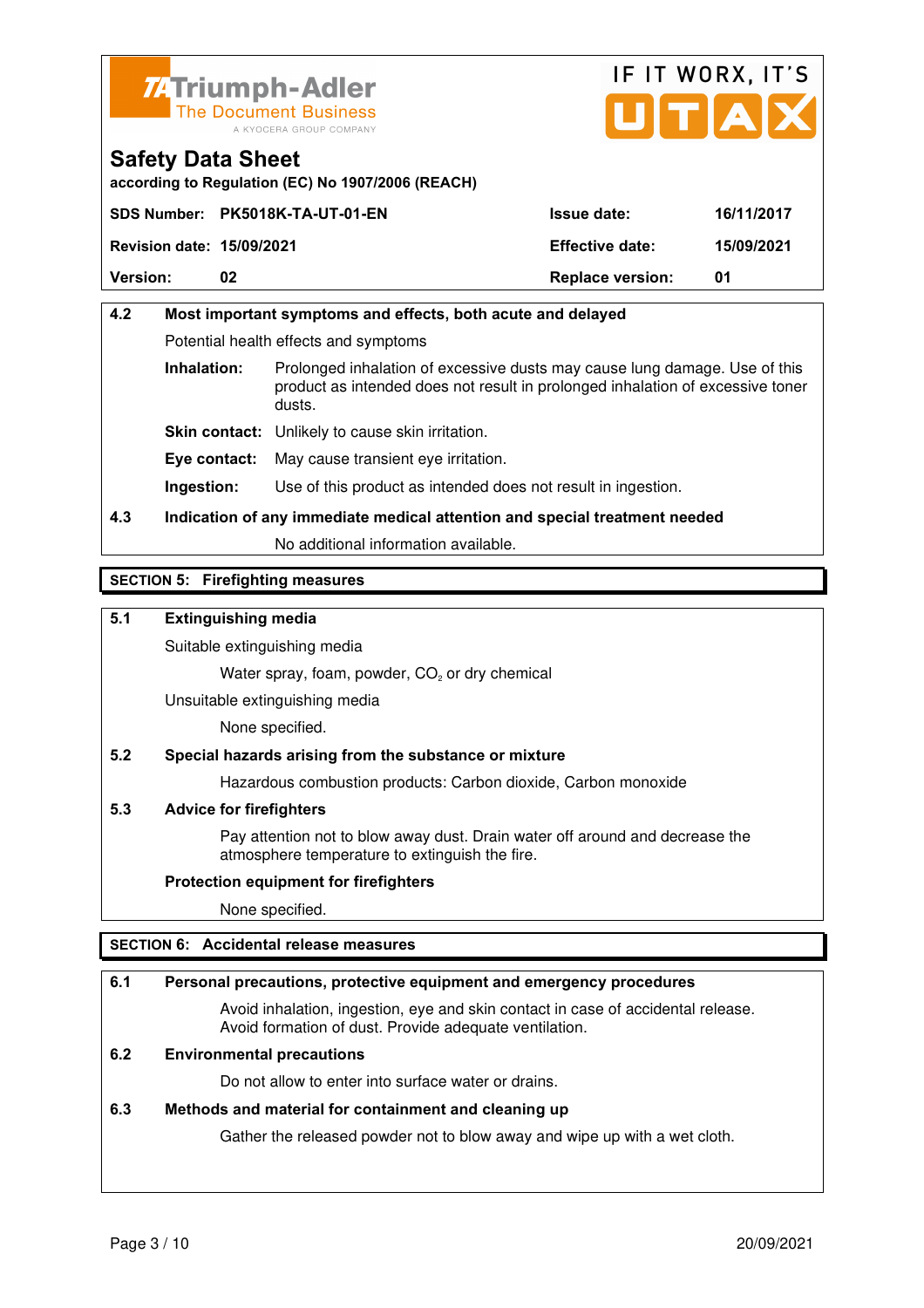



**according to Regulation (EC) No 1907/2006 (REACH)**

# **SDS Number: PK5018K-TA-UT-01-EN Issue date: 16/11/2017**

**Revision date: 15/09/2021 Effective date: 15/09/2021** 

**Version:** 02 **Replace version:** 01

# **6.4 Reference to other sections**

See section 13 for disposal information.

## **SECTION 7: Handling and storage**

### **7.1 Precautions for safe handling**

 Do not attempt to force open or destroy the toner container or unit. See installation guide of this product.

### **7.2 Conditions for safe storage, including any incompatibilities**

Keep the toner container or unit tightly closed and store in a cool, dry and dark place. Keep away from fire. Keep out of the reach of children.

### **7.3 Specific end use(s)**

No additional information available.

### **SECTION 8: Exposure controls/personal protection**

### **8.1 Control parameters**

## **US ACGIH Threshold Limit Values (TWA)**

Particles: 10 mg/m<sup>3</sup> (Inhalable particles) 3 mg/m<sup>3</sup> (Respirable particles) Carbon Black: 3 mg/m³ (Inhalable fraction) Titanium dioxide: 10 mg/m³

### **US OSHA PEL (TWA)**

Particles: 15 mg/m<sup>3</sup> (Total dust) 5 mg/m<sup>3</sup> (Respirable fraction) Carbon Black: 3.5 mg/m³ Amorphous silica: 80 mg/m<sup>3</sup>/%SiO<sub>2</sub> Titanium dioxide: 15 mg/m³ (Total dust)

## **EU Occupational exposure limits: Directive (EC) 2000/39, (EC) 2006/15 and (EU) 2009/161**

Not listed.

### **8.2 Exposure controls**

### **Appropriate engineering controls**

 Special ventilator is not required under normal intended use. Use in a well-ventilated area.

### **Personal protective equipment**

 Respiratory protection, eye protection, hand protection, skin and body protection are not required under normal intended use.

### **Environmental exposure controls**

No additional information available.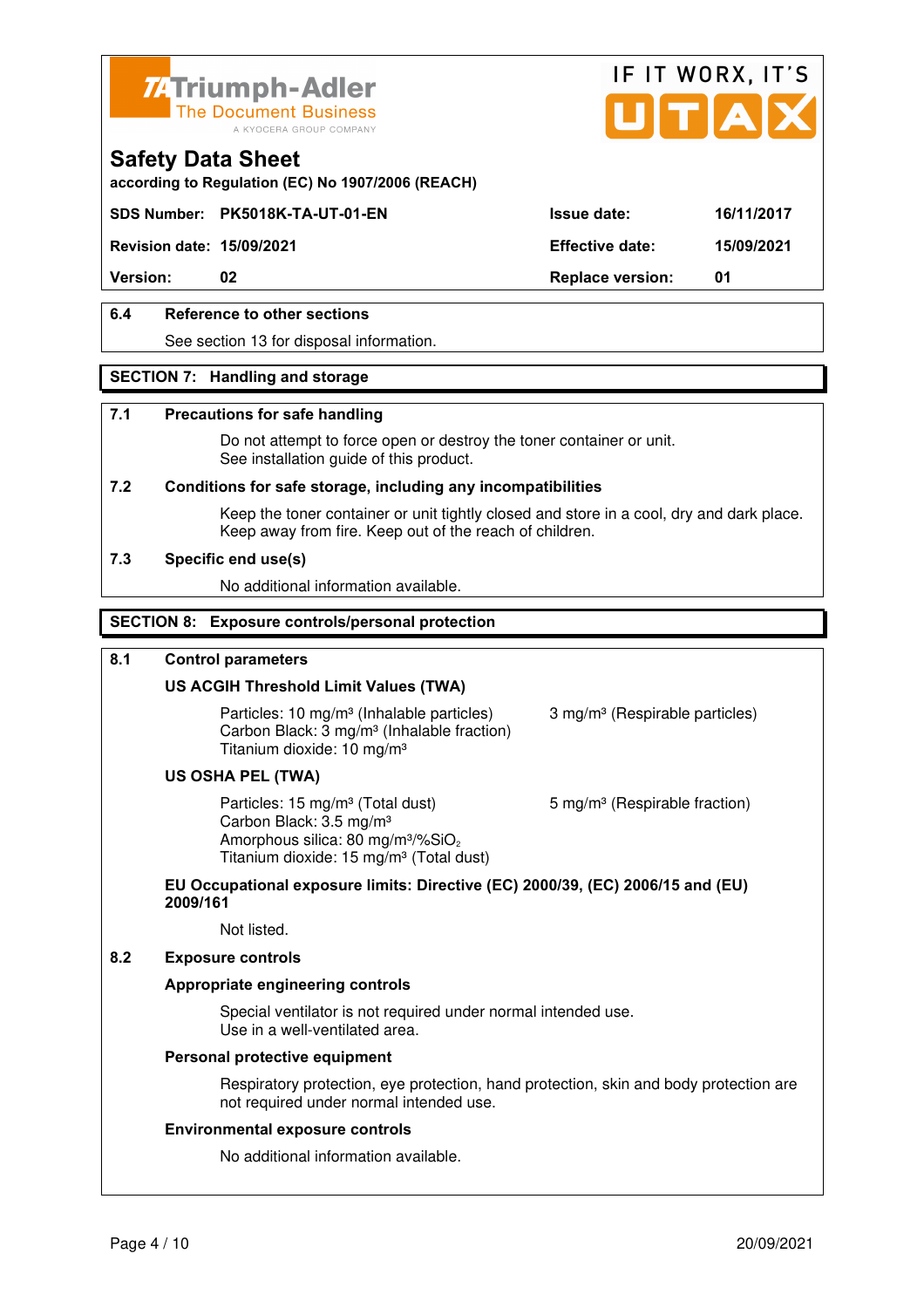



**according to Regulation (EC) No 1907/2006 (REACH)**

# **SECTION 9: Physical and chemical properties**

| 9.1<br>Information on basic physical and chemical properties |                            |
|--------------------------------------------------------------|----------------------------|
| Appearance                                                   |                            |
| Physical state                                               | Solid (fine powder)        |
| Colour                                                       | <b>Black</b>               |
| Odour                                                        | Odourless                  |
| Odour threshold                                              | No data available.         |
| pH                                                           | No data available.         |
| Melting point [°C]                                           | 100-120 (Toner)            |
| Boiling point                                                | No data available.         |
| Flash point                                                  | No data available.         |
| Evaporation rate                                             | No data available.         |
| Flammability (solid, gas)                                    | No data available.         |
| Upper flammability or explosive limit                        | No data available.         |
| Lower flammability or explosive limit                        | No data available.         |
| Vapour pressure                                              | No data available.         |
| Vapour density                                               | No data available.         |
| Relative density [g/cm <sup>3</sup> ]                        | 1.2-1.4 (Toner)            |
| Solubility (ies)                                             | Almost insoluble in water. |
| Partition coefficient: n-octanol/water                       | No data available.         |
| Auto-ignition temperature                                    | No data available.         |
| Decomposition temperature                                    | No data available.         |
| Viscosity                                                    | No data available.         |
| <b>Explosive properties</b>                                  | No data available.         |
| Oxidizing properties                                         | No data available.         |

# **9.2 Other information**

 Dust explosion is improbable under normal intended use. Experimental explosiveness of toner is classified into the same rank such kind of powder as flour, dry milk and resin powder according to the pressure rising speed.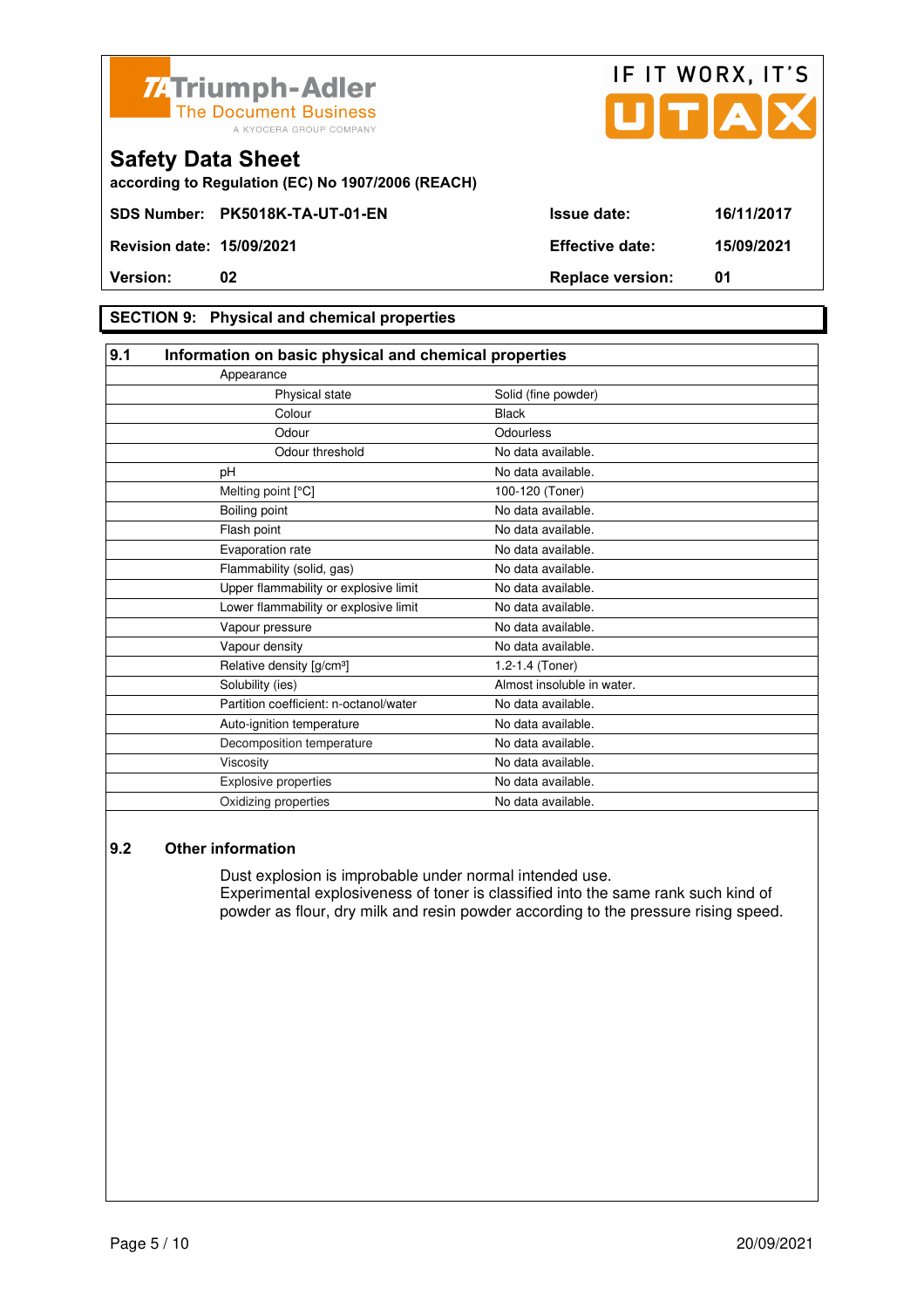



**Version: 02 Replace version: 01** 

# **SECTION 10: Stability and reactivity**

### **10.1 Reactivity**

No data available.

# **10.2 Chemical stability**

This product is stable under normal conditions of use and storage.

# **10.3 Possibility of hazardous reactions**

Hazardous reactions will not occur.

### **10.4 Conditions to avoid**

None specified.

### **10.5 Incompatible materials**

None specified.

### **10.6 Hazardous decomposition products**

Hazardous decomposition products are not to be produced.

# **SECTION 11: Toxicological information**

# **11.1 Information on toxicological effects**  Based on available data, the classification criteria listed below are not met. **Acute toxicity**  Oral  $(LD_{50})$   $> 2000$  mg/kg (rat)<sup>\*</sup> (Toner) Dermal  $(LD_{50})$  No data available (Toner). Inhalation  $(LC_{50}(4hr))$  > 5.0 mg/l (rat)\* (Toner)  **Skin corrosion/irritation** Acute skin irritation Non-irritant (rabbit)\* (Toner)  **Serious eye damage/irritation** Acute eye irritation Minimal irritant (rabbit)\* (Toner)  **Respiratory or skin sensitization**  Skin sensitization Mon-sensitising (mouse)\* (Toner)  **Germ cell mutagenicity** Ames test is negative (Toner). \*(based on test result of similar product)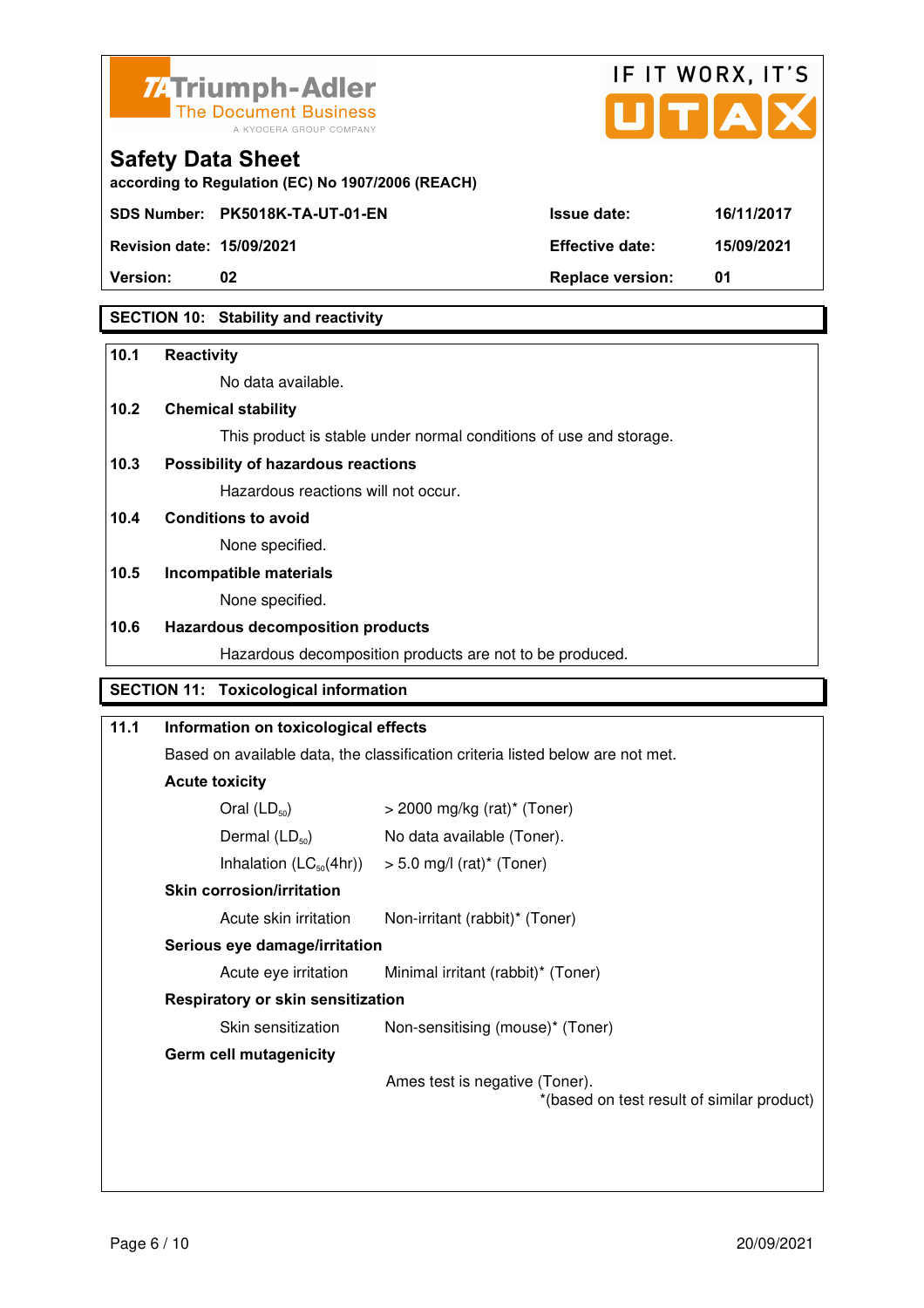

|                                                                               | UTAX                          |
|-------------------------------------------------------------------------------|-------------------------------|
| <b>Safety Data Sheet</b><br>according to Regulation (EC) No 1907/2006 (REACH) |                               |
| SDS Number: PK5018K-TA-UT-01-EN<br><b>Issue date:</b>                         | 16/11/2017                    |
| <b>Effective date:</b><br><b>Revision date: 15/09/2021</b>                    | 15/09/2021                    |
| Version:<br>02                                                                | <b>Replace version:</b><br>01 |

IF IT WORY IT'S

# **11.1 Information of ingredients:**

No mutagen according to MAK, TRGS905 und (EC) No 1272/2008 Annex VI.

#### **Carcinogenicity**

#### **Information of ingredients:**

 No carcinogen or potential carcinogen (except Titanium dioxide and Carbon Black) according to IARC, Japan Association on Industrial Health, ACGIH, EPA, OSHA, NTP, MAK, California Proposition 65, TRGS 905 and (EC) No 1272/2008 Annex VI.

 The IARC re-evaluated Titanium dioxide and Carbon Black as a Group 2B carcinogen (possibly carcinogenic to humans) as the result of inhalation exposure test in rats. But, oral/skin test does not show carcinogenicity (2). The evaluation of Carbon Black is based upon the development of lung tumours in rat receiving chronic inhalation exposures to free Carbon Black at level that induce particle overload of the lung. The studies performed in animal models other than rats have not demonstrated an association between Carbon Black and lung tumours. Moreover, a two years cancer bioassay using a typical toner preparation containing Carbon Black demonstrated no association between toner exposure and tumour development in rats (1). In the animal chronic inhalation studies for Titanium dioxide, the lung tumour was observed only in rats. It is estimated that this is attributed to the overload of rat´s lung clearance mechanism (overload phenomenon) (3). The inhalation of excessive Titanium dioxide does not occur in normal use of this product. Also, epidemiological studies to date have not revealed any evidence of the relation between occupational exposure to Titanium dioxide and respiratory tract diseases.

### **Reproductive toxicity**

#### **Information of ingredients:**

 No reproductive toxicant according to MAK, California Proposition 65, TRGS 905 und (EC) No 1272/2008 Annex VI.

| No data available. |
|--------------------|
|                    |

**Aspiration hazard** No data available.

#### **Chronic effects**

 In a study in rats by chronic inhalation exposure to a typical toner, a mild to moderate degree of lung fibrosis was observed in 92% of the rats in the high concentration (16 mg/m<sup>3</sup>) exposure group, and a minimal to mild degree of fibrosis was noted in 22% of the animal in the middle  $(4mg/m<sup>3</sup>)$  exposure group (1). But no pulmonary change was reported in the lowest (1mg/m<sup>3</sup>) exposure group, the most relevant level to potential human exposures.

**Other information** No data available.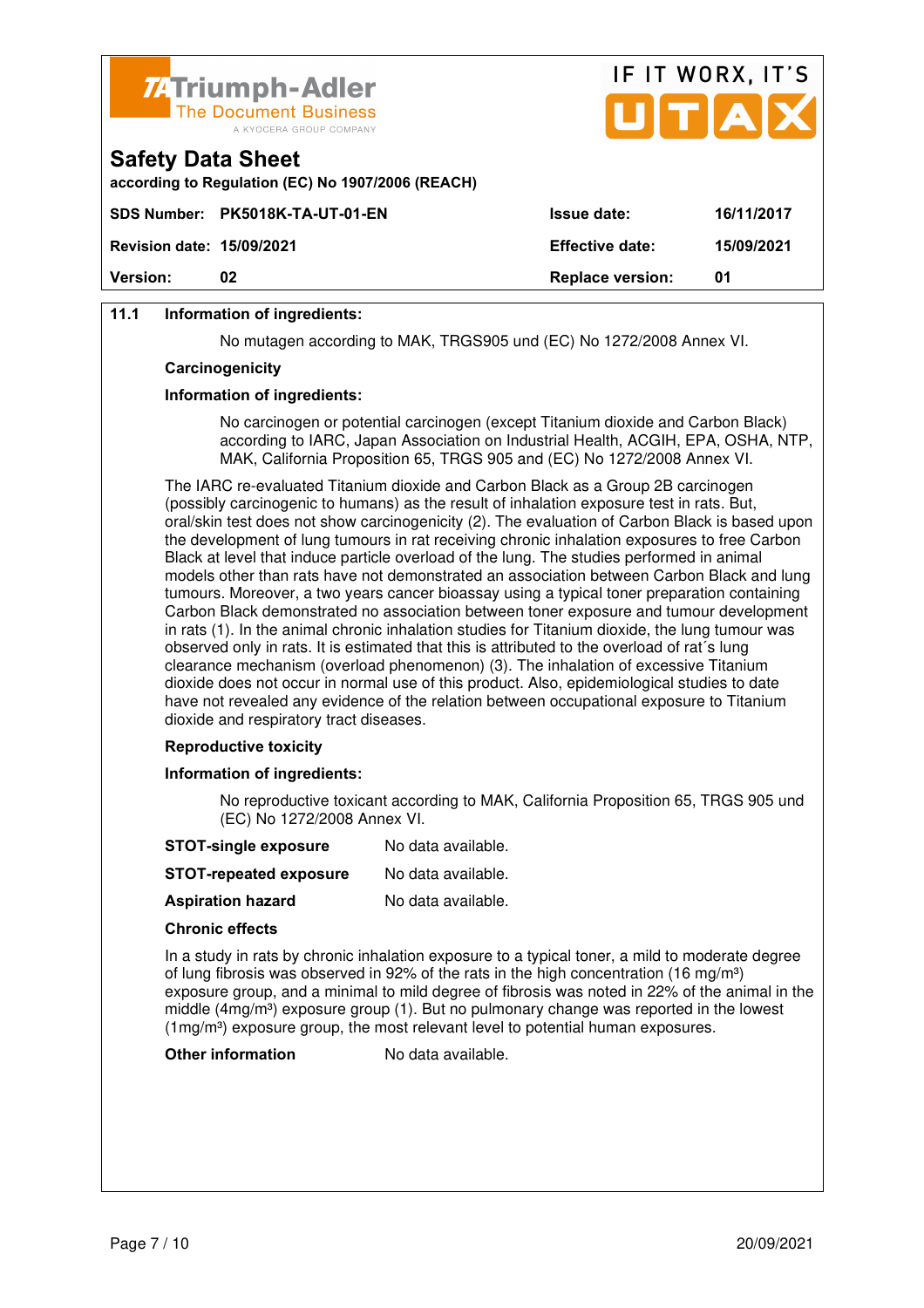

|                        | IF II WUKA, II 5 |
|------------------------|------------------|
|                        |                  |
| <b>Issue date:</b>     | 16/11/2017       |
| <b>Effective date:</b> | 15/09/2021       |
|                        | UTAX             |

 $FIT$   $MOR$ 

 $\mathbf{r}$ 

**Version: 02 Replace version: 01** 

# **SECTION 12: Ecological information**

### **12.1 Toxicity**

No data available.

### **12.2 Persistence and degradability**

No data available.

**12.3 Bio accumulative potential** 

No data available.

### **12.4 Mobility in soil**

No data available.

## **12.5 Results of PBT and vPvB assessment**

No data available.

### **12.6 Other adverse effects**

No additional information available.

# **SECTION 13: Disposal considerations**

# **13.1 Waste treatment methods**

 Do not attempt to incinerate the toner container or unit and the waste toner yourself. Dangerous sparks may cause burn. Any disposal practice should be done under conditions which meet local, state and federal laws and regulations relating to waste (contact local or state environmental agency for specific rules).

# **SECTION 14: Transport information**

### **14.1 UN-number**

None.

**14.2 UN Proper shipping name** 

None.

**14.3 Transport hazard class(es)** 

None.

# **14.4 Packing group**

None.

### **14.5 Environmental hazards**

None.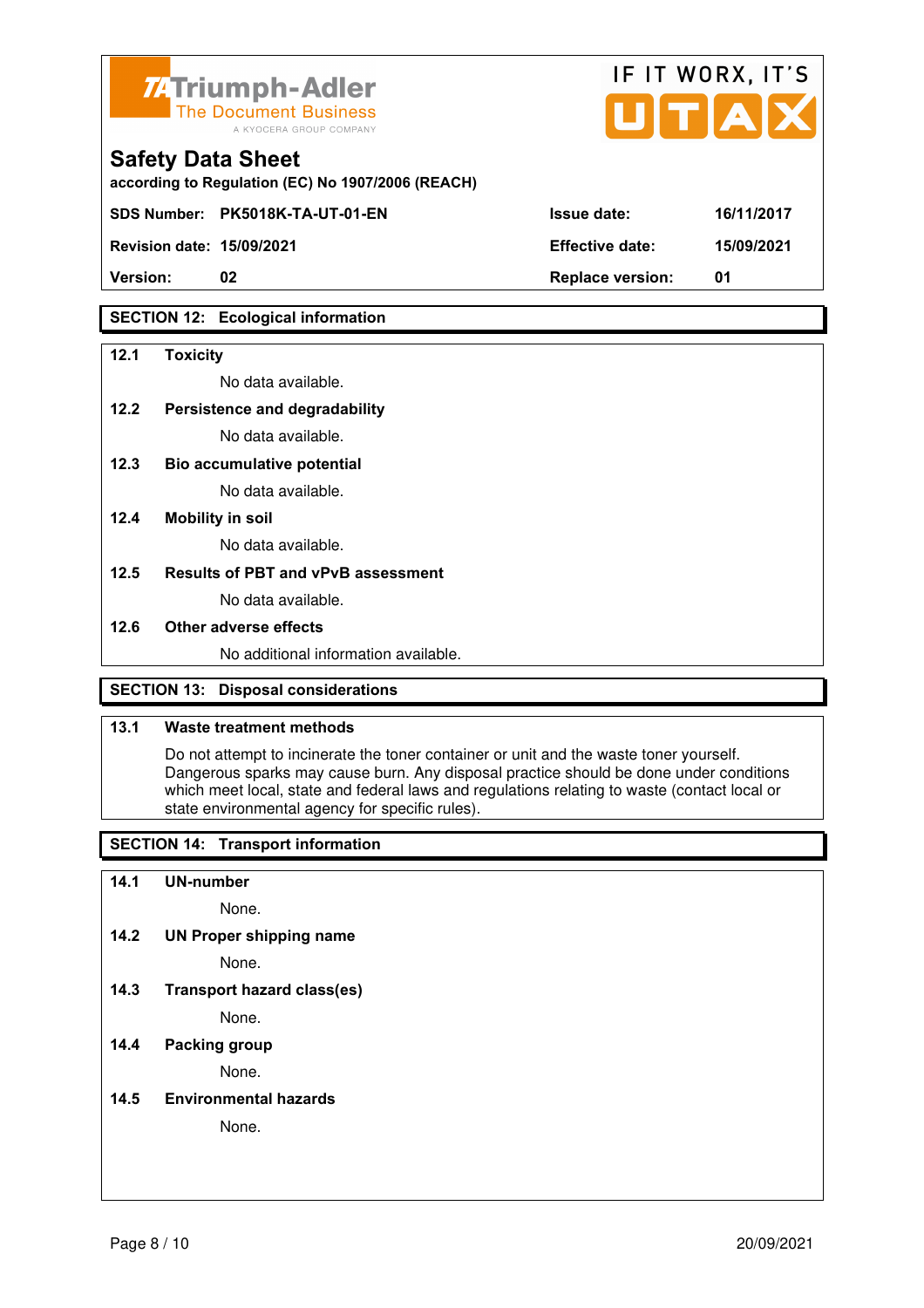



**according to Regulation (EC) No 1907/2006 (REACH)**

|                                  | SDS Number: PK5018K-TA-UT-01-EN | <b>Issue date:</b>      | 16/11/2017 |
|----------------------------------|---------------------------------|-------------------------|------------|
| <b>Revision date: 15/09/2021</b> |                                 | <b>Effective date:</b>  | 15/09/2021 |
| <b>Version:</b>                  | 02                              | <b>Replace version:</b> | 01         |
|                                  |                                 |                         |            |

# **14.6 Special precautions for user**

No additional information available.

# **14.7 Transport in bulk according to Annex II of MARPOL73/78 and the IBC Code** Not applicable.

**SECTION 15: Regulatory information** 

# **15.1 Safety, health and environmental regulations/legislation specific for the substance or mixture**

### **EU- regulations**

Regulation (EC) No 1005/2009 (on substances that deplete the ozone layer, Annex I and II): Not listed.

Regulation (EU) 2019/1021 (on persistent organic pollutants, Annex I as amended):

Not listed.

 Regulation (EU) No 649/2012 (concerning the export and import of dangerous chemicals, Annex I and V as amended):

Not listed.

 Regulation (EC) No 1907/2006 REACH Annex XVII as amended (Restrictions on use): Not listed.

Regulation (EC) No 1907/2006 REACH Annex XIV as amended (Authorizations):

Not listed.

### **US-regulations**

All ingredients in this product comply with order under TSCA.

### **Canada regulations**

 This product is not a WHMIS-controlled product, since we consider it as a manufactured article.

### **15.2 Chemical Safety Assessment**

No data available.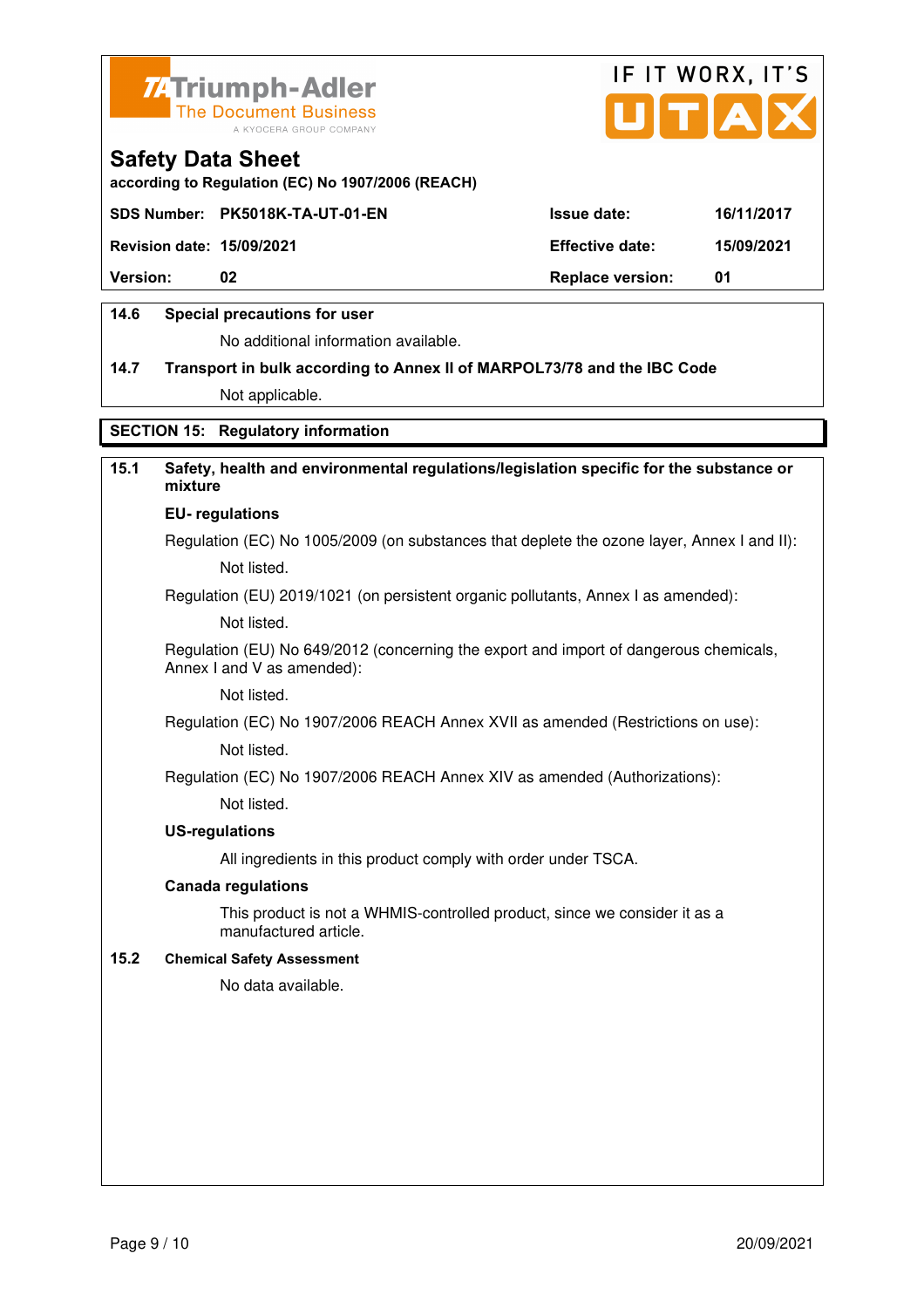| <b>74 Triumph-Adler</b><br><b>The Document Business</b><br>A KYOCERA GROUP COMPANY                                                                                                                                                                                                                                                                                           |                         | IF IT WORX, IT'S<br>U[T A X] |
|------------------------------------------------------------------------------------------------------------------------------------------------------------------------------------------------------------------------------------------------------------------------------------------------------------------------------------------------------------------------------|-------------------------|------------------------------|
| <b>Safety Data Sheet</b><br>according to Regulation (EC) No 1907/2006 (REACH)                                                                                                                                                                                                                                                                                                |                         |                              |
| SDS Number: PK5018K-TA-UT-01-EN                                                                                                                                                                                                                                                                                                                                              | Issue date:             | 16/11/2017                   |
| <b>Revision date: 15/09/2021</b>                                                                                                                                                                                                                                                                                                                                             | <b>Effective date:</b>  | 15/09/2021                   |
| <b>Version:</b><br>02                                                                                                                                                                                                                                                                                                                                                        | <b>Replace version:</b> | 01                           |
| <b>SECTION 16: Other information</b>                                                                                                                                                                                                                                                                                                                                         |                         |                              |
| To the best of our knowledge, the information contained herein is accurate. However, we<br>cannot assume any liability whatsoever for the accuracy or completeness of the information<br>contained herein. The contents and format of this SDS are in accordance with Regulation<br>(EC) No 1907/2006, Annex II as amended by Regulation (EU) 2015/830 with respect to SDSs. |                         |                              |

Revision information: Section 3

Full text of H statements under sections 3: H351: Suspected of causing cancer (inhalation)

**Abbreviations and acronyms** 

| <b>ACGIH</b>    | American Conference of Governmental Industrial Hygienists                                                                  |
|-----------------|----------------------------------------------------------------------------------------------------------------------------|
|                 | 2016 TLVs and BEIs (Threshold Limit Values for Chemical Substances and Physical Agents and Biological<br>Exposure Indices) |
| <b>CAS</b>      | <b>Chemical Abstracts Service</b>                                                                                          |
| <b>CLP</b>      | Regulation (EC) No 1272/2008 on classification, labelling and packaging of substances and mixtures                         |
| <b>DFG</b>      | Deutsche Forschungsgemeinschaft                                                                                            |
| <b>EPA</b>      | Environmental Protection Agency (Integrated Risk Information System) (US)                                                  |
| <b>IARC</b>     | International Agency for Research on Cancer (IARC Monographs on the Evaluations of Carcinogenic Risks<br>to Humans)        |
| <b>MAK</b>      | Maximale Arbeitsplatzkonzentration der Deutschen Forschungsgesellschaft (2011)                                             |
| <b>NTP</b>      | National Toxicology Program (Report on Carcinogens) (US)                                                                   |
| <b>OSHA</b>     | Occupational Safety and Health Administration (29 CFR Part 1910 Subpart Z)                                                 |
| <b>PBT</b>      | Persistent, Bioaccumulative and Toxic                                                                                      |
| <b>PEL</b>      | Permissible Exposure Limits                                                                                                |
| Proposition 65  | California, Safe Drinking Water and Toxic Enforcement Act of 1986                                                          |
| REACH           | Regulation (EC) No 1907/2006 concerning the Registration, Evaluation, Authorization and Restriction of                     |
|                 | Chemicals                                                                                                                  |
| <b>STOT</b>     | Specific target organ toxicity                                                                                             |
| <b>SVHC</b>     | Substances of Very High Concern                                                                                            |
| <b>TRGS 905</b> | Technische Regeln für Gefahrstoffe (Deutschland)                                                                           |
| <b>TSCA</b>     | Toxic Substances Control Act (US)                                                                                          |
| TWA             | <b>Time Weighted Average</b>                                                                                               |
| UN.             | <b>United Nations</b>                                                                                                      |
| vPvB            | very Persistent and very Bioaccumulative                                                                                   |
| <b>WHMIS</b>    | Workplace Hazardous Materials Information System (Canada)                                                                  |

#### **Key literature references and sources for data**

(1) Pulmonary Response to Toner upon Chronic Inhalation Exposure in Rats, H. Muhle et al., Fundamental and Applied Toxicology 17.280-299 (1991) Lung Clearance and Retention of Toner, Utilizing a Tracer Technique, during Chronic Inhalation Exposure in Rats, B. Bellmann, Fundamental and Applied Toxicology 17.300-313 (1991)

(2) IARC Monograph on the Evaluation of the Carcinogenic Risk of Chemicals to Humans, Vol. 93<br>(3) NIOSH CURRENT INTELLIGENCE BULLETIN "Evaluation of Health Hazard and Recommend

NIOSH CURRENT INTELLIGENCE BULLETIN "Evaluation of Health Hazard and Recommendation for Occupational Exposure to Titanium Dioxide DRAFT"

(4) The contents are in accordance with Material Safety Data Sheet "PK5018K-TA-UT-2-EN"; 15/09/2021 of the KYOCERA Document Solutions Inc., 1-2-28 Tamatsukuri, Chuo-ku, Osaka 540-8585, Japan.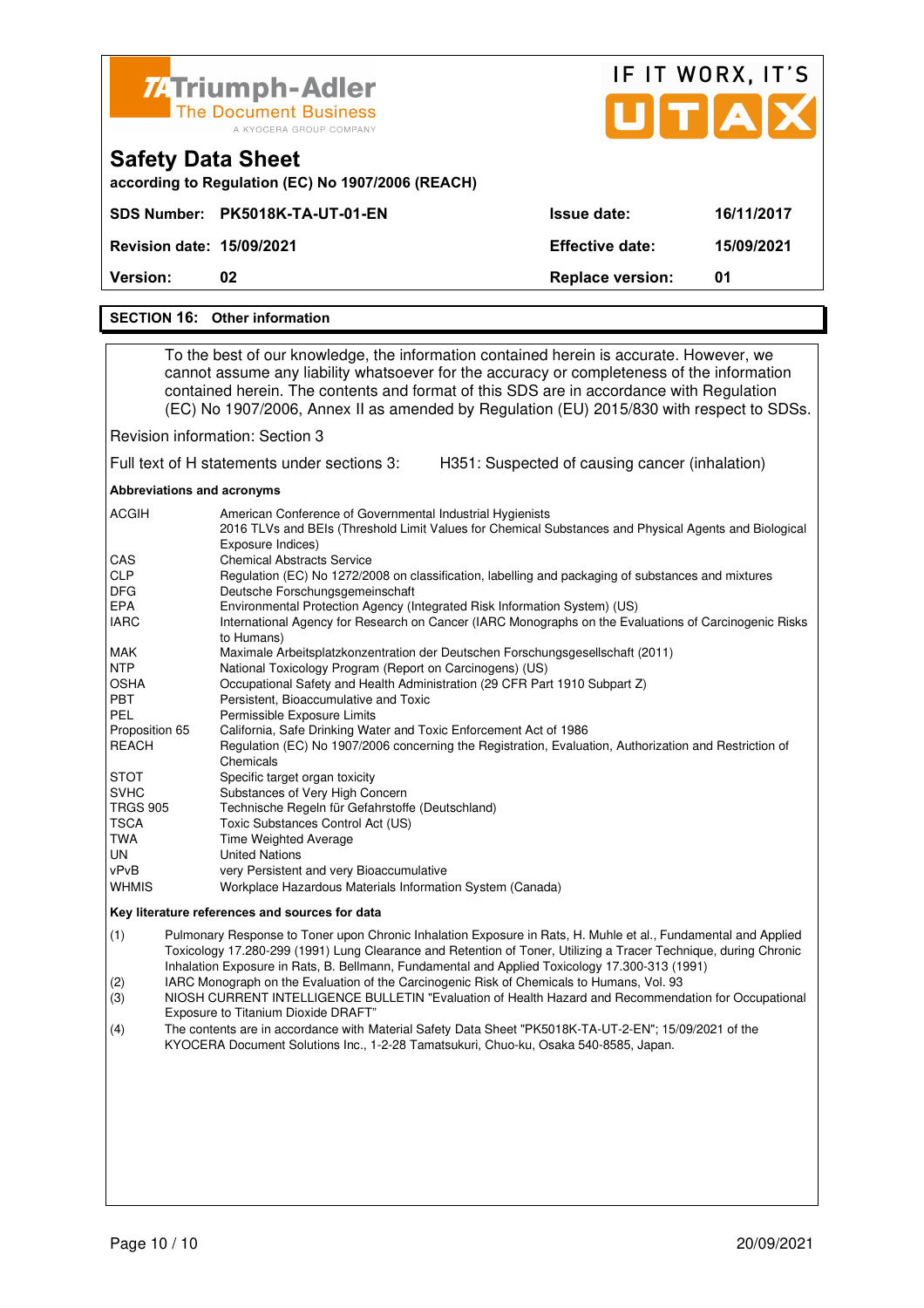



**according to Regulation (EC) No 1907/2006 (REACH)**

**Version:** 02 **Replace version:** 01

**SECTION 1: Identification of the substance/mixture and of the company/undertaking** 

| $1.1$ | <b>Product identifier</b>         |                                                                                              |  |
|-------|-----------------------------------|----------------------------------------------------------------------------------------------|--|
|       | <b>Product name</b>               | Magenta Toner for                                                                            |  |
|       |                                   | PC3562i MFP, PC3566i MFP, PC3562DN                                                           |  |
|       | Consumable name                   | PK-5018M                                                                                     |  |
|       | <b>Product form</b>               | Mixture                                                                                      |  |
| 1.2   |                                   | Relevant identified uses of the substance or mixture and uses advised against                |  |
|       | <b>Identified uses</b>            | The image formation of our electrophotographic equipment.<br>Other uses are not recommended. |  |
| 1.3   |                                   | Details of the supplier of the safety data sheet                                             |  |
|       | <b>Manufacturer</b>               | <b>KYOCERA Document Solutions Inc.</b>                                                       |  |
|       | <b>Address</b>                    | 1-2-28 Tamatsukuri, Chuo-ku, Osaka 540-8585, Japan                                           |  |
|       | <b>Supplier</b>                   | TA Triumph-Adler GmbH                                                                        |  |
|       | <b>Address</b>                    | Deelbögenkamp 4c<br>22297 Hamburg<br>Germany                                                 |  |
| 1.4   | <b>Emergency telephone number</b> | +49 (0) 40 / 528490<br>(This number is available only during office hours)                   |  |

# **SECTION 2: Hazards identification**

| 2.1 | Classification of the substance or mixture                                                                            |
|-----|-----------------------------------------------------------------------------------------------------------------------|
|     | Classification according to Regulation (EC) No 1272/2008 (CLP)                                                        |
|     | Not classified as hazardous mixture.                                                                                  |
| 2.2 | Label elements                                                                                                        |
|     | Labelling according to Regulation (EC) No 1272/2008 (CLP)                                                             |
|     | Not applicable.                                                                                                       |
| 2.3 | Other hazards                                                                                                         |
|     | Assessment of PBT/vPvB                                                                                                |
|     | No data available.                                                                                                    |
|     | See section 4 and 11 for information on health effects and symptoms.<br>See section 9 for dust explosion information. |
|     |                                                                                                                       |
|     |                                                                                                                       |
|     |                                                                                                                       |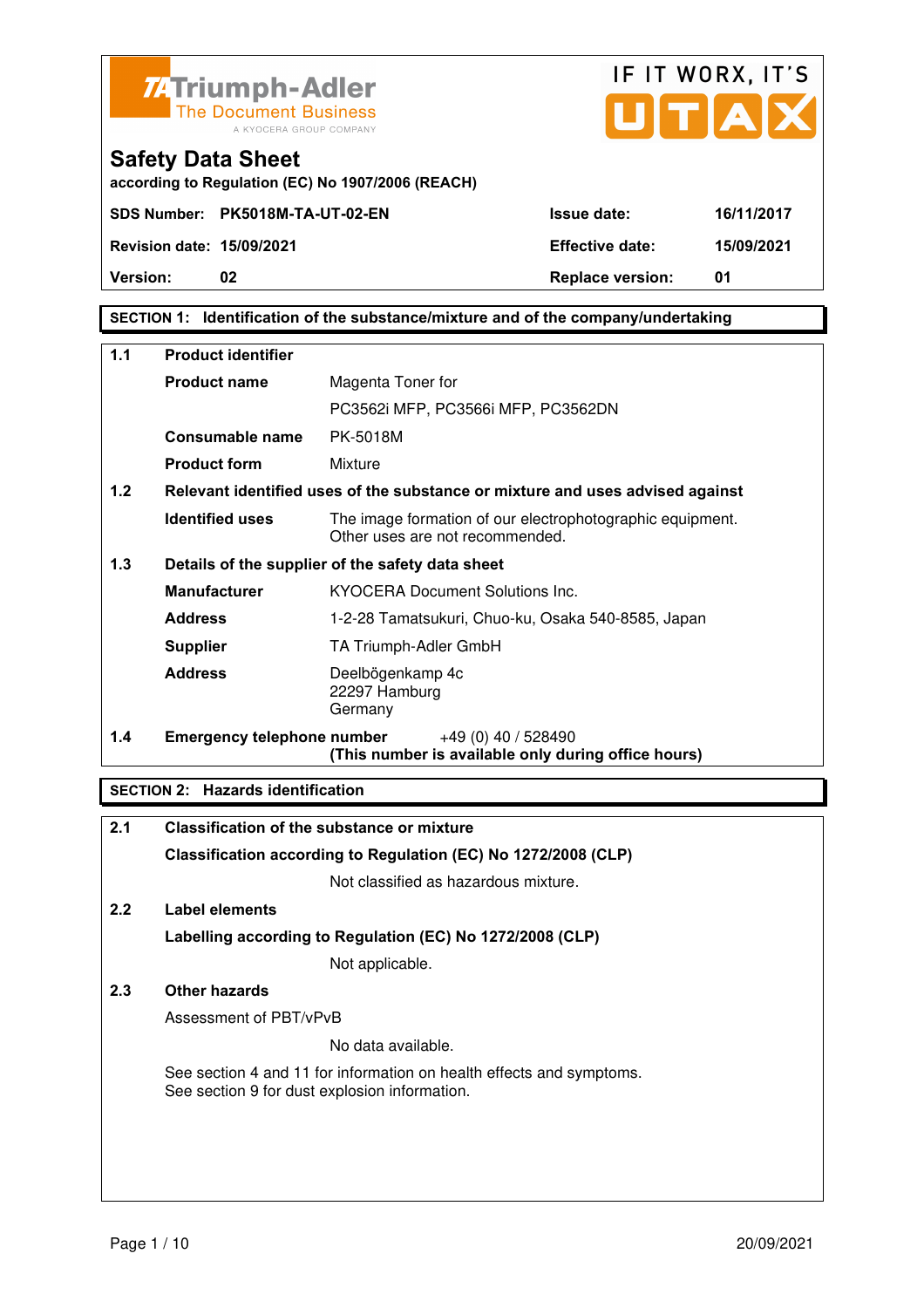|          | <b>ZATriumph-Adler</b>               |                                                                                                                              |                              |                         | IF IT WORX, IT'S            |
|----------|--------------------------------------|------------------------------------------------------------------------------------------------------------------------------|------------------------------|-------------------------|-----------------------------|
|          |                                      | <b>The Document Business</b>                                                                                                 |                              |                         | UTA                         |
|          |                                      | A KYOCERA GROUP COMPANY                                                                                                      |                              |                         |                             |
|          | <b>Safety Data Sheet</b>             | according to Regulation (EC) No 1907/2006 (REACH)                                                                            |                              |                         |                             |
|          |                                      | SDS Number: PK5018M-TA-UT-02-EN                                                                                              |                              | <b>Issue date:</b>      | 16/11/2017                  |
|          | <b>Revision date: 15/09/2021</b>     |                                                                                                                              |                              | <b>Effective date:</b>  | 15/09/2021                  |
| Version: | 02                                   |                                                                                                                              |                              | <b>Replace version:</b> | 01                          |
|          |                                      | <b>SECTION 3: Composition/information on ingredients</b>                                                                     |                              |                         |                             |
| 3.2      | <b>Mixtures</b>                      |                                                                                                                              |                              |                         |                             |
|          | Chemical name                        |                                                                                                                              | CAS No                       | Weight%                 | <b>Classification (CLP)</b> |
|          | Polyester resin (2 kinds)            |                                                                                                                              | confidential<br>confidential | 75-85<br>$1-5$          |                             |
|          | Organic pigment<br>Amorphous silica  |                                                                                                                              | 7631-86-9                    | $1-5$                   |                             |
|          | Titanium dioxide                     |                                                                                                                              | 13463-67-7                   | < 1                     | Carc.2(H351)                |
|          | Information of ingredients           | (1) Substance, which present a health or environmental hazard within the meaning of CLP:                                     |                              |                         |                             |
|          |                                      | Titanium dioxide.                                                                                                            |                              |                         |                             |
|          |                                      | (2) Substance, which are assigned Community workplace exposure limits:                                                       |                              |                         |                             |
|          |                                      | None.                                                                                                                        |                              |                         |                             |
|          | REACH:                               | (3) Substance, which are PBT or vPvB in accordance with the criteria set out in Annex XIII of                                |                              |                         |                             |
|          | None.                                |                                                                                                                              |                              |                         |                             |
|          | REACH (SVHC):                        | (4) Substance, which are included in the list established in accordance with Article 59(1) of                                |                              |                         |                             |
|          |                                      | None.                                                                                                                        |                              |                         |                             |
|          |                                      | See section 16 for the full text of the H statements declared above.                                                         |                              |                         |                             |
|          | <b>SECTION 4: First aid measures</b> |                                                                                                                              |                              |                         |                             |
| 4.1      |                                      | <b>Description of first aid measures</b>                                                                                     |                              |                         |                             |
|          | Inhalation:                          | Remove from exposure to fresh air and gargle with plenty of water.<br>Consult a doctor in case of such symptoms as coughing. |                              |                         |                             |
|          |                                      | <b>Skin contact:</b> Wash with soap and water.                                                                               |                              |                         |                             |
|          | Eye contact:                         | Flush with water immediately and see a doctor if irritating.                                                                 |                              |                         |                             |
|          | Ingestion:                           | Rinse out the mouth. Drink one or two glasses of water to dilute.<br>Seek medical treatment if necessary.                    |                              |                         |                             |
|          |                                      |                                                                                                                              |                              |                         |                             |
|          |                                      |                                                                                                                              |                              |                         |                             |
|          |                                      |                                                                                                                              |                              |                         |                             |
|          |                                      |                                                                                                                              |                              |                         |                             |
|          |                                      |                                                                                                                              |                              |                         |                             |
|          |                                      |                                                                                                                              |                              |                         |                             |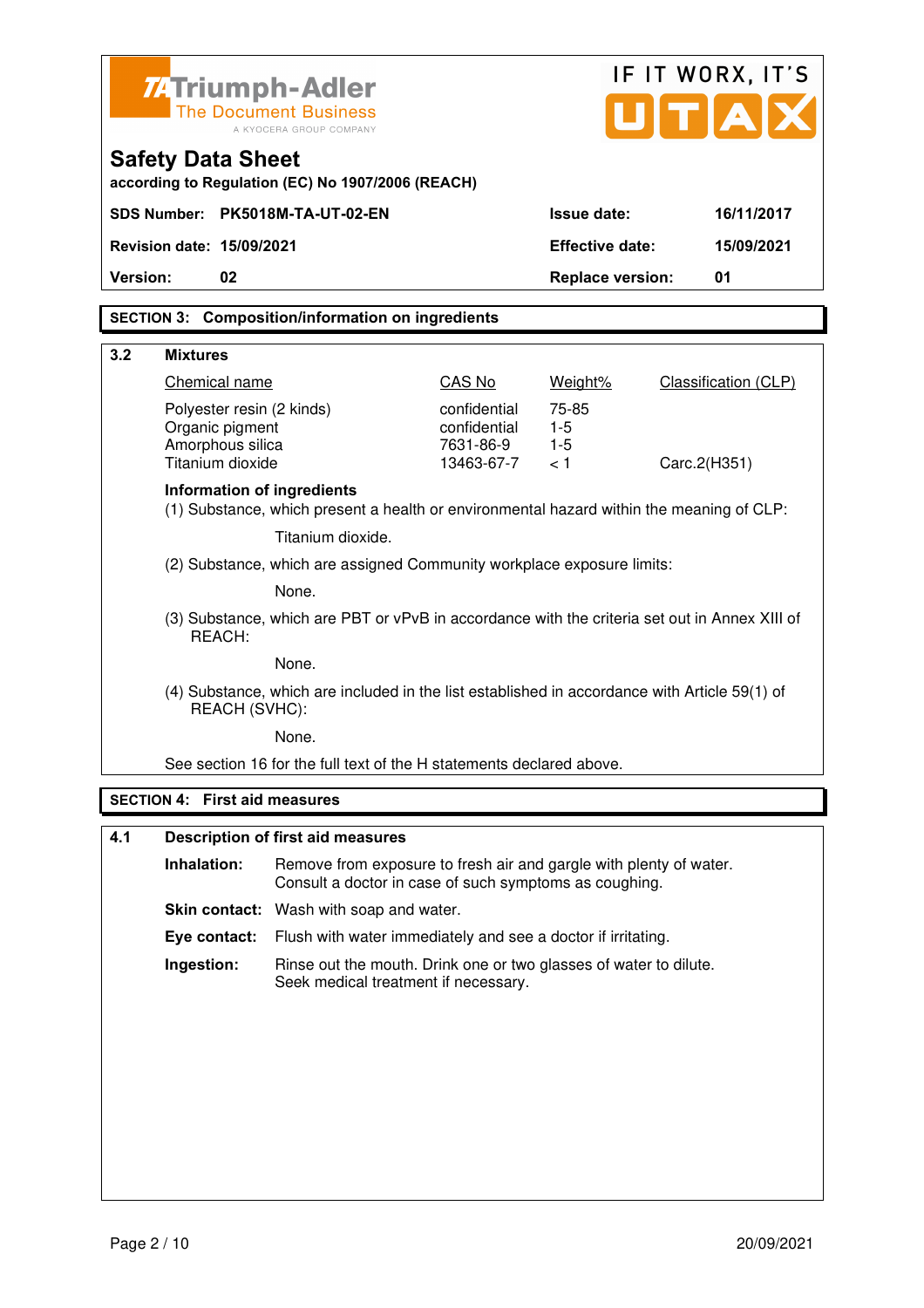



**according to Regulation (EC) No 1907/2006 (REACH)**

|                                  | SDS Number: PK5018M-TA-UT-02-EN | <b>Issue date:</b>      | 16/11/2017 |
|----------------------------------|---------------------------------|-------------------------|------------|
| <b>Revision date: 15/09/2021</b> |                                 | <b>Effective date:</b>  | 15/09/2021 |
| <b>Version:</b>                  | 02                              | <b>Replace version:</b> | 01         |

# **4.2 Most important symptoms and effects, both acute and delayed**  Potential health effects and symptoms **Inhalation:** Prolonged inhalation of excessive dusts may cause lung damage. Use of this product as intended does not result in prolonged inhalation of excessive toner dusts. **Skin contact:** Unlikely to cause skin irritation. **Eye contact:** May cause transient eye irritation.

**Ingestion:** Use of this product as intended does not result in ingestion.

# **4.3 Indication of any immediate medical attention and special treatment needed**

No additional information available.

# **SECTION 5: Firefighting measures**

# **5.1 Extinguishing media**

Suitable extinguishing media

Water spray, foam, powder,  $CO<sub>2</sub>$  or dry chemical

Unsuitable extinguishing media

None specified.

## **5.2 Special hazards arising from the substance or mixture**

Hazardous combustion products: Carbon dioxide, Carbon monoxide

## **5.3 Advice for firefighters**

 Pay attention not to blow away dust. Drain water off around and decrease the atmosphere temperature to extinguish the fire.

## **Protection equipment for firefighters**

None specified.

# **SECTION 6: Accidental release measures**

## **6.1 Personal precautions, protective equipment and emergency procedures**

 Avoid inhalation, ingestion, eye and skin contact in case of accidental release. Avoid formation of dust. Provide adequate ventilation.

## **6.2 Environmental precautions**

Do not allow to enter into surface water or drains.

## **6.3 Methods and material for containment and cleaning up**

Gather the released powder not to blow away and wipe up with a wet cloth.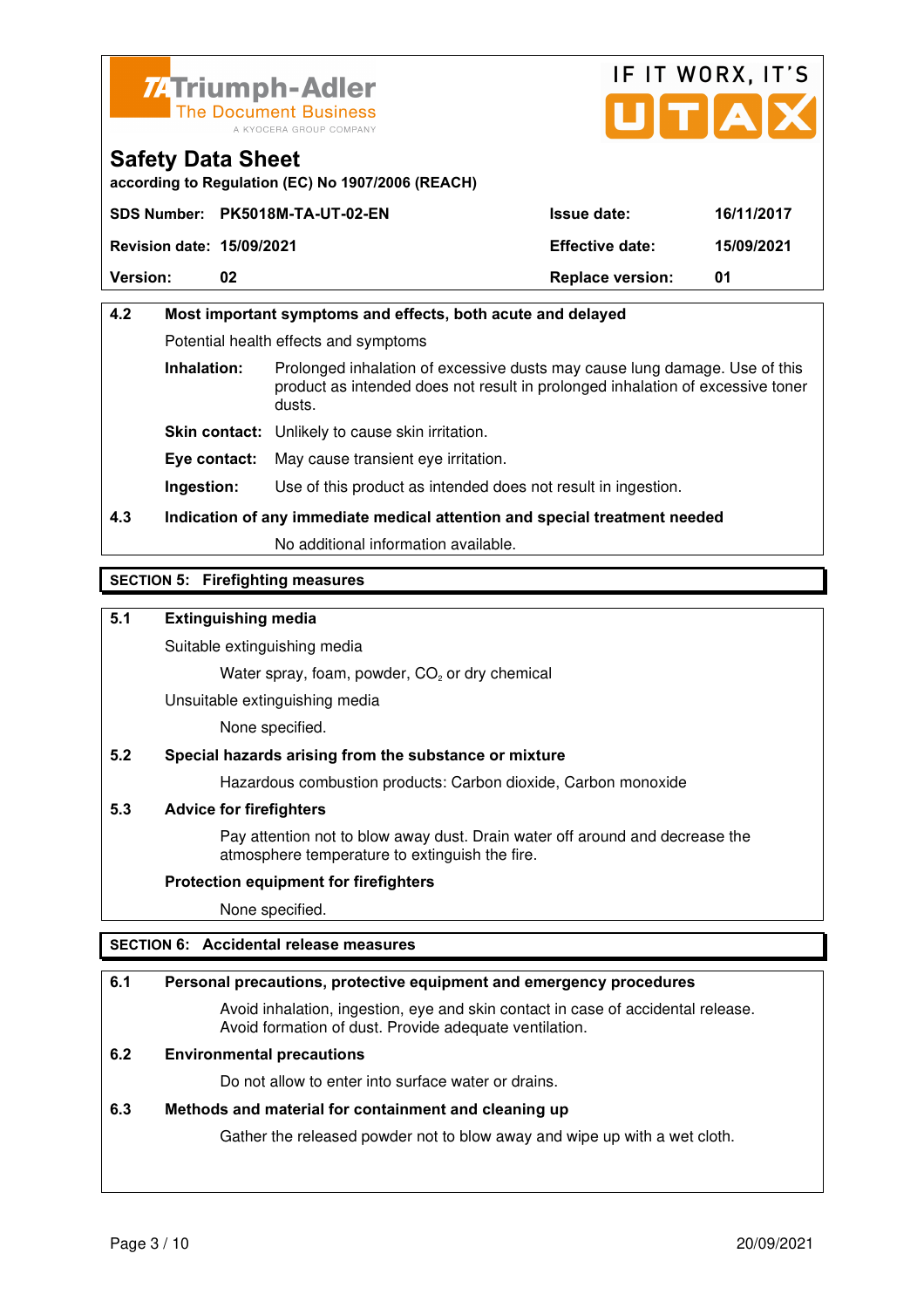



**according to Regulation (EC) No 1907/2006 (REACH)**

# **SDS Number: PK5018M-TA-UT-02-EN Issue date: 16/11/2017**

**Revision date: 15/09/2021 Effective date: 15/09/2021** 

**Version:** 02 **Replace version:** 01

# **6.4 Reference to other sections**

See section 13 for disposal information.

## **SECTION 7: Handling and storage**

### **7.1 Precautions for safe handling**

 Do not attempt to force open or destroy the toner container or unit. See installation guide of this product.

### **7.2 Conditions for safe storage, including any incompatibilities**

Keep the toner container or unit tightly closed and store in a cool, dry and dark place. Keep away from fire. Keep out of the reach of children.

### **7.3 Specific end use(s)**

No additional information available.

## **SECTION 8: Exposure controls/personal protection**

### **8.1 Control parameters**

## **US ACGIH Threshold Limit Values (TWA)**

Particles: 10 mg/m<sup>3</sup> (Inhalable particles) 3 mg/m<sup>3</sup> (Respirable particles) Titanium dioxide:10 mg/m³

### **US OSHA PEL (TWA)**

Particles: 15 mg/m<sup>3</sup> (Total dust) 5 mg/m<sup>3</sup> (Respirable fraction) Amorphous silica:  $80 \text{ mg/m}^3/\% \text{SiO}_2$ Titanium dioxide: 15 mg/m<sup>3</sup> (Total dust)

# **EU-Occupational exposure limits: Directive (EC) 2000/39, (EC) 2006/15 and (EU) 2009/161**

Not listed.

# **8.2 Exposure controls**

## **Appropriate engineering controls**

 Special ventilator is not required under normal intended use. Use in a well-ventilated area.

### **Personal protective equipment**

 Respiratory protection, eye protection, hand protection, skin and body protection are not required under normal intended use.

### **Environmental exposure controls**

No additional information available.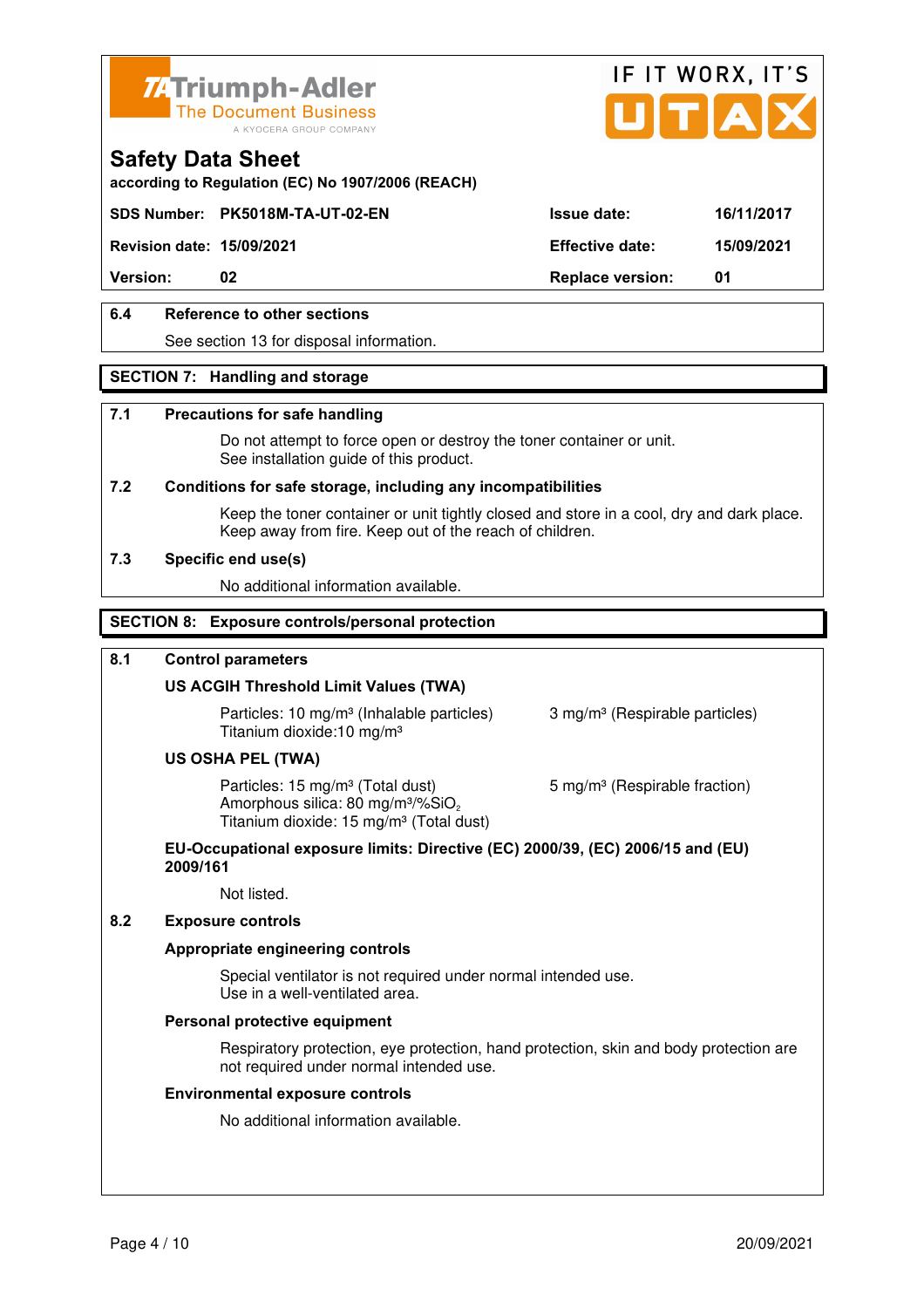



**according to Regulation (EC) No 1907/2006 (REACH)**

# **SECTION 9: Physical and chemical properties**

| 9.1 | Information on basic physical and chemical properties |                            |  |
|-----|-------------------------------------------------------|----------------------------|--|
|     | Appearance                                            |                            |  |
|     | Physical state                                        | Solid (fine powder)        |  |
|     | Colour                                                | Magenta                    |  |
|     | Odour                                                 | Odourless                  |  |
|     | Odour threshold                                       | No data available.         |  |
|     | рH                                                    | No data available.         |  |
|     | Melting point [°C]                                    | 100-120 (Toner)            |  |
|     | Boiling point                                         | No data available.         |  |
|     | Flash point                                           | No data available.         |  |
|     | Evaporation rate                                      | No data available.         |  |
|     | Flammability (solid, gas)                             | No data available.         |  |
|     | Upper flammability or explosive limit                 | No data available.         |  |
|     | Lower flammability or explosive limit                 | No data available.         |  |
|     | Vapour pressure                                       | No data available.         |  |
|     | Vapour density                                        | No data available.         |  |
|     | Relative density [g/cm <sup>3</sup> ]                 | 1.2-1.4 (Toner)            |  |
|     | Solubility (ies)                                      | Almost insoluble in water. |  |
|     | Partition coefficient: n-octanol/water                | No data available.         |  |
|     | Auto-ignition temperature                             | No data available.         |  |
|     | Decomposition temperature                             | No data available.         |  |
|     | Viscosity                                             | No data available.         |  |
|     | Explosive properties                                  | No data available.         |  |
|     | Oxidizing properties                                  | No data available.         |  |

# **9.2 Other information**

 Dust explosion is improbable under normal intended use. Experimental explosiveness of toner is classified into the same rank such kind of powder as flour, dry milk and resin powder according to the pressure rising speed.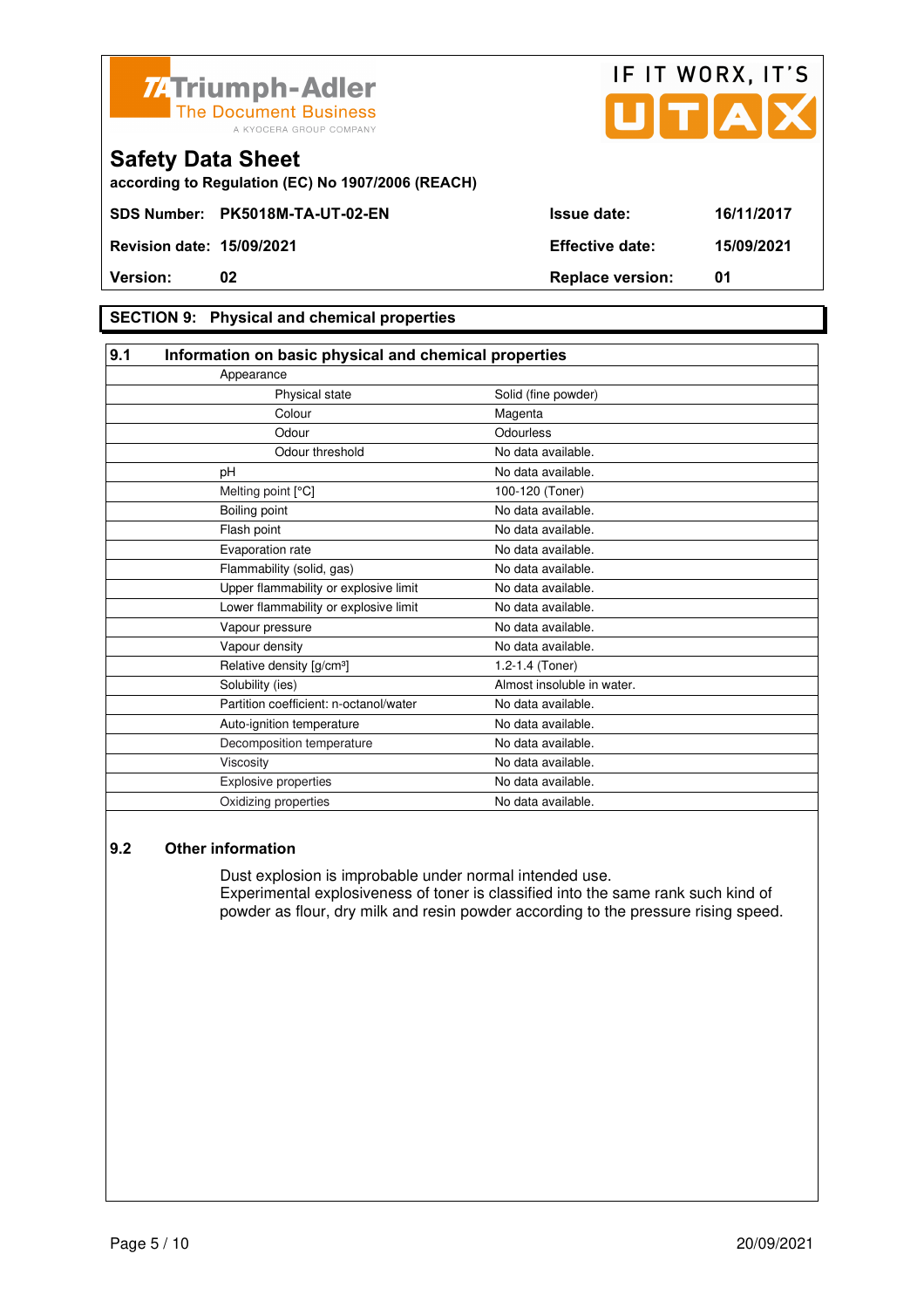



**Version:** 02 **Replace version:** 01

# **SECTION 10: Stability and reactivity**

### **10.1 Reactivity**

No data available.

# **10.2 Chemical stability**

This product is stable under normal conditions of use and storage.

# **10.3 Possibility of hazardous reactions**

Hazardous reactions will not occur.

### **10.4 Conditions to avoid**

None specified.

### **10.5 Incompatible materials**

None specified.

# **10.6 Hazardous decomposition products**

Hazardous decomposition products are not to be produced.

# **SECTION 11: Toxicological information**

| 11.1 | Information on toxicological effects                                                                    |                                                                              |  |
|------|---------------------------------------------------------------------------------------------------------|------------------------------------------------------------------------------|--|
|      | Based on available data, the classification criteria listed below are not met.<br><b>Acute toxicity</b> |                                                                              |  |
|      |                                                                                                         |                                                                              |  |
|      | Oral $(LD_{50})$<br>$>$ 2000 mg/kg (rat)* (Toner)                                                       |                                                                              |  |
|      | Dermal $(LD_{50})$                                                                                      | No data available (Toner).                                                   |  |
|      |                                                                                                         | Inhalation $(LC_{50}(4hr))$ > 5.0 mg/l (rat) <sup>*</sup> (Toner)            |  |
|      | <b>Skin corrosion/irritation</b>                                                                        |                                                                              |  |
|      | Acute skin irritation                                                                                   | Non-irritant (rabbit)* (Toner)                                               |  |
|      | Serious eye damage/irritation                                                                           |                                                                              |  |
|      | Acute eye irritation                                                                                    | Minimal irritant (rabbit)* (Toner)                                           |  |
|      | Respiratory or skin sensitization                                                                       |                                                                              |  |
|      | Skin sensitization                                                                                      | Non-sensitising (mouse)* (Toner)                                             |  |
|      | <b>Germ cell mutagenicity</b>                                                                           |                                                                              |  |
|      |                                                                                                         | Ames test is negative. (Toner)<br>*(based on test result of similar product) |  |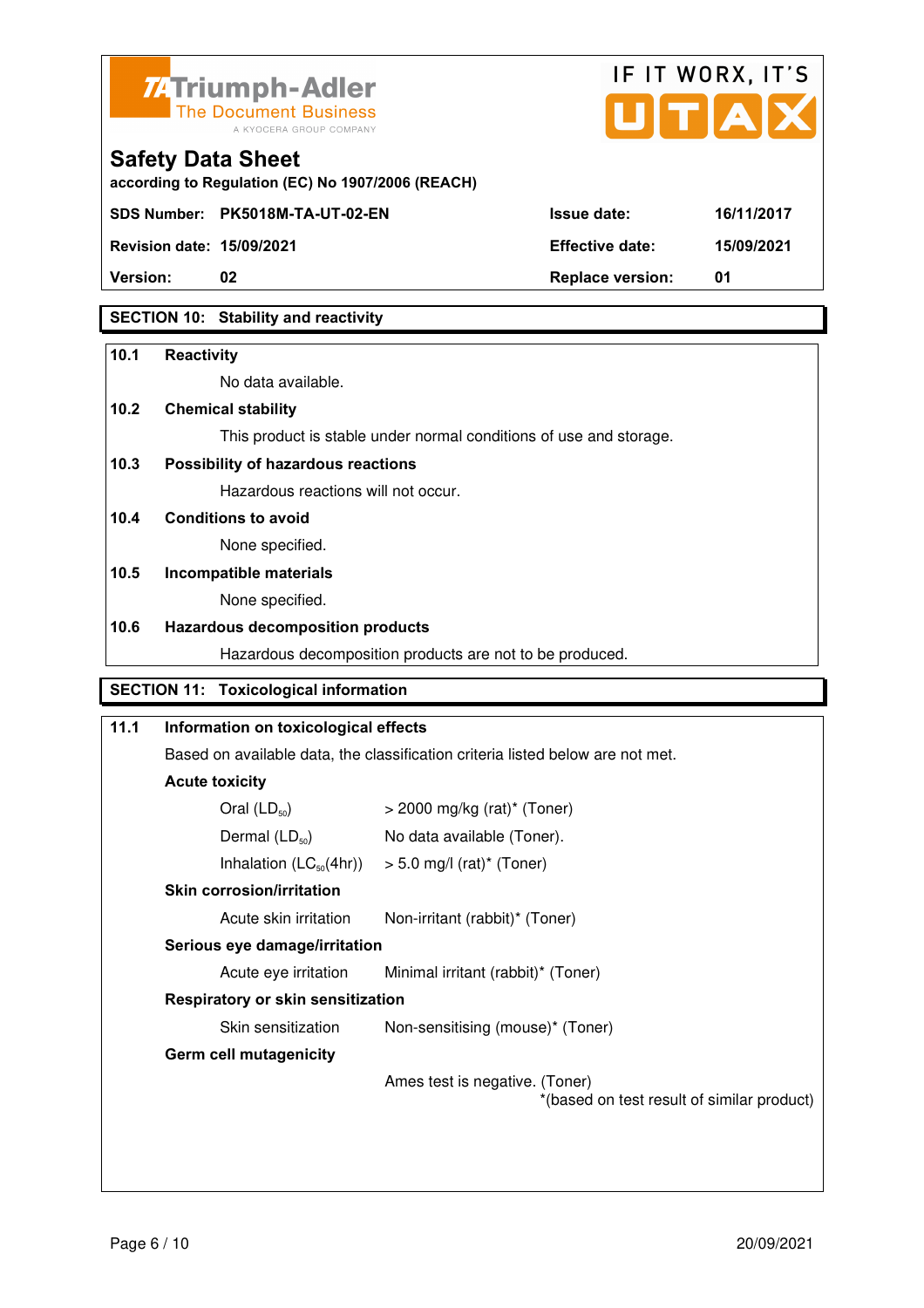



## **11.1 Information of ingredients:**

**Safety Data Sheet** 

No mutagen according to MAK, TRGS905 und (EC) No 1272/2008 Annex VI.

#### **Carcinogenicity**

#### **Information of ingredients:**

 No carcinogen or potential carcinogen (except Titanium dioxide) according to IARC, Japan Association on Industrial Health, ACGIH, EPA, OSHA, NTP, MAK, California Proposition 65, TRGS 905 and (EC) No 1272/2008 Annex VI.

 The IARC re-evaluated Titanium dioxide as a Group 2B carcinogen (possibly carcinogenic to humans) as the result of inhalation exposure test in rats. But, oral/skin test does not show carcinogenicity (2). In the animal chronic inhalation studies for Titanium dioxide, the lung tumour was observed only in rats. It is estimated that this is attributed to the overload of rat´s lung clearance mechanism (overload phenomenon) (3). The inhalation of excessive Titanium dioxide does not occur in normal use of this product. Also, epidemiological studies to date have not revealed any evidence of the relation between occupational exposure to Titanium dioxide and respiratory tract diseases.

#### **Reproductive toxicity**

#### **Information of ingredients:**

 No reproductive toxicant according to MAK, California Proposition 65, TRGS 905 und (EC) No 1272/2008 Annex VI.

| <b>STOT-single exposure</b> | No data available. |
|-----------------------------|--------------------|
|-----------------------------|--------------------|

**STOT-repeated exposure** No data available.

**Aspiration hazard** No data available.

### **Chronic effects**

 In a study in rats by chronic inhalation exposure to a typical toner, a mild to moderate degree of lung fibrosis was observed in 92% of the rats in the high concentration (16 mg/m<sup>3</sup>) exposure group, and a minimal to mild degree of fibrosis was noted in 22% of the animal in the middle  $(4mg/m<sup>3</sup>)$  exposure group (1). But no pulmonary change was reported in the lowest  $(1 \text{ma/m}^3)$  exposure group, the most relevant level to potential human exposures.

**Other information** No data available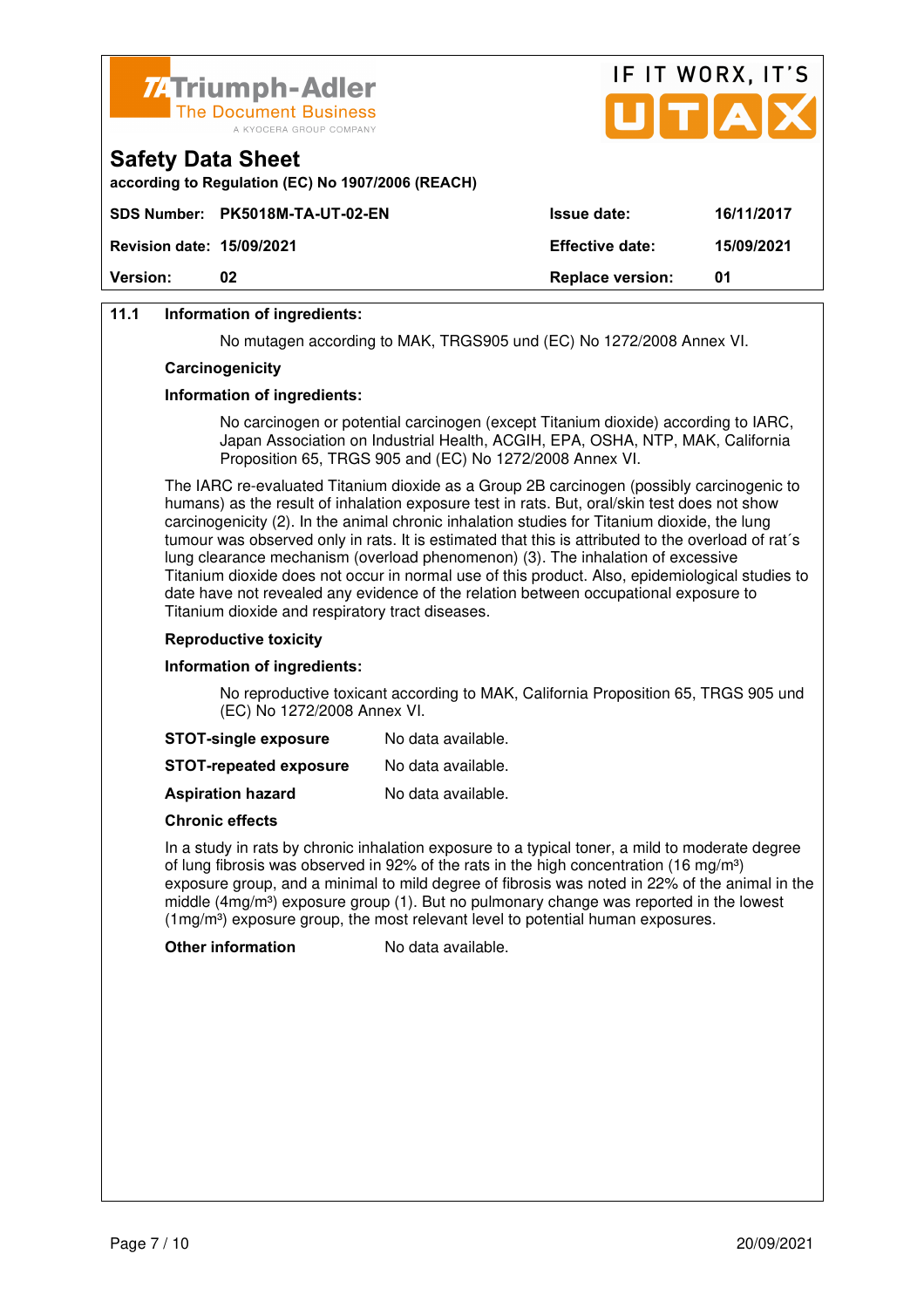

| <b>74 Triumph-Adler</b><br>The Document Business<br>A KYOCERA GROUP COMPANY   |                        | IF II WURA, II J<br>UTAX |
|-------------------------------------------------------------------------------|------------------------|--------------------------|
| <b>Safety Data Sheet</b><br>according to Regulation (EC) No 1907/2006 (REACH) |                        |                          |
| SDS Number: PK5018M-TA-UT-02-EN                                               | <b>Issue date:</b>     | 16/11/2017               |
| <b>Revision date: 15/09/2021</b>                                              | <b>Effective date:</b> | 15/09/2021               |

 $ITIT$  WODY  $IT'C$ 

**SECTION 12: Ecological information** 

#### **12.1 Toxicity**

No data available.

### **12.2 Persistence and degradability**

No data available.

**12.3 Bio accumulative potential** 

No data available.

### **12.4 Mobility in soil**

No data available.

### **12.5 Results of PBT and vPvB assessment**

No data available.

# **12.6 Other adverse effects**

No additional information available.

**Version: 02 Replace version: 01** 

# **SECTION 13: Disposal considerations**

# **13.1 Waste treatment methods**

 Do not attempt to incinerate the toner container or unit and the waste toner yourself. Dangerous sparks may cause burn. Any disposal practice should be done under conditions which meet local, state and federal laws and regulations relating to waste (contact local or state environmental agency for specific rules).

# **SECTION 14: Transport information**

### **14.1 UN-number**

None.

**14.2 UN Proper shipping name** 

None.

**14.3 Transport hazard class(es)** 

None.

# **14.4 Packing group**

None.

### **14.5 Environmental hazards**

None.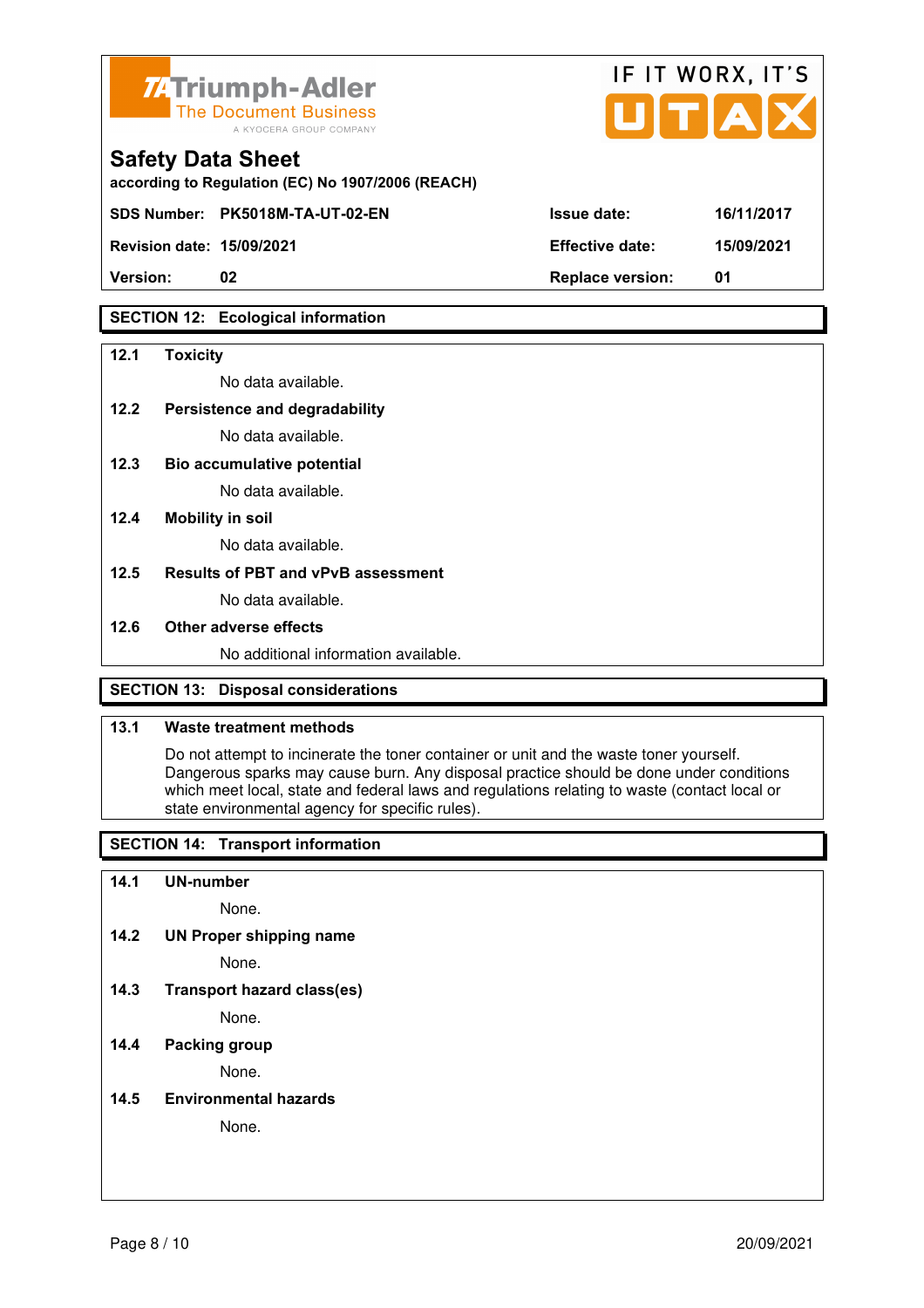



**according to Regulation (EC) No 1907/2006 (REACH)**

|                                  | SDS Number: PK5018M-TA-UT-02-EN | <b>Issue date:</b>      | 16/11/2017 |
|----------------------------------|---------------------------------|-------------------------|------------|
| <b>Revision date: 15/09/2021</b> |                                 | <b>Effective date:</b>  | 15/09/2021 |
| <b>Version:</b>                  | 02                              | <b>Replace version:</b> | 01         |
|                                  |                                 |                         |            |

# **14.6 Special precautions for user**

No additional information available.

# **14.7 Transport in bulk according to Annex II of MARPOL73/78 and the IBC Code** Not applicable.

**SECTION 15: Regulatory information** 

# **15.1 Safety, health and environmental regulations/legislation specific for the substance or mixture**

### **EU- regulations**

Regulation (EC) No 1005/2009 (on substances that deplete the ozone layer, Annex I and II): Not listed.

Regulation (EU) 2019/1021 (on persistent organic pollutants, Annex I as amended):

Not listed.

 Regulation (EU) No 649 /2012 (concerning the export and import of dangerous chemicals, Annex I and V as amended):

Not listed.

 Regulation (EC) No 1907/2006 REACH Annex XVII as amended (Restrictions on use): Not listed.

Regulation (EC) No 1907/2006 REACH Annex XIV as amended (Authorizations):

Not listed.

### **US-regulations**

All ingredients in this product comply with order under TSCA.

### **Canada regulations**

 This product is not a WHMIS-controlled product, since we consider it as a manufactured article.

### **15.2 Chemical Safety Assessment**

No data available.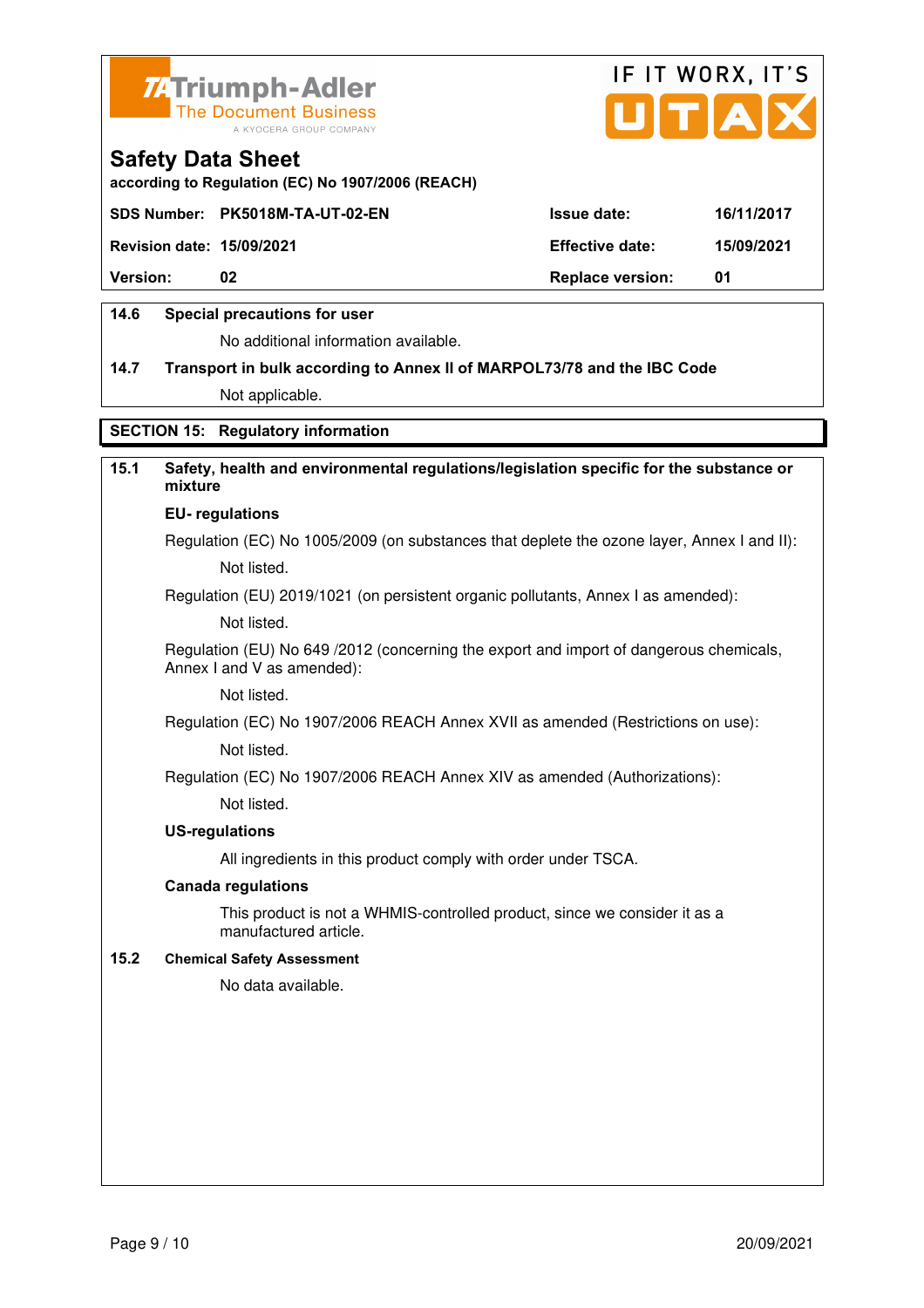|                         | IF IT WORX, IT'S<br>UTAX |
|-------------------------|--------------------------|
|                         |                          |
| Issue date:             | 16/11/2017               |
| <b>Effective date:</b>  | 15/09/2021               |
| <b>Replace version:</b> | 01                       |
|                         |                          |
|                         |                          |

 To the best of our knowledge, the information contained herein is accurate. However, we cannot assume any liability whatsoever for the accuracy or completeness of the information contained herein. The contents and format of this SDS are in accordance with Regulation (EC) No 1907/2006, Annex II as amended by Regulation (EU) 2015/830 with respect to SDSs.

Revision information: Section 3

Full text of H statements under sections 3: H351: Suspected of causing cancer (inhalation)

**Abbreviations and acronyms** 

| <b>ACGIH</b>    | American Conference of Governmental Industrial Hygienists<br>2016 TLVs and BEIs (Threshold Limit Values for Chemical Substances and Physical Agents and Biological |
|-----------------|--------------------------------------------------------------------------------------------------------------------------------------------------------------------|
|                 | Exposure Indices)                                                                                                                                                  |
| <b>CAS</b>      | <b>Chemical Abstracts Service</b>                                                                                                                                  |
| <b>CLP</b>      | Regulation (EC) No 1272/2008 on classification, labelling and packaging of substances and mixtures                                                                 |
| <b>DFG</b>      | Deutsche Forschungsgemeinschaft                                                                                                                                    |
| <b>EPA</b>      | Environmental Protection Agency (Integrated Risk Information System) (US)                                                                                          |
| <b>IARC</b>     | International Agency for Research on Cancer (IARC Monographs on the Evaluations of Carcinogenic Risks                                                              |
|                 | to Humans)                                                                                                                                                         |
| MAK             | Maximale Arbeitsplatzkonzentration der Deutschen Forschungsgesellschaft (2011)                                                                                     |
| <b>NTP</b>      | National Toxicology Program (Report on Carcinogens) (US)                                                                                                           |
| <b>OSHA</b>     | Occupational Safety and Health Administration (29 CFR Part 1910 Subpart Z)                                                                                         |
| <b>PBT</b>      | Persistent, Bioaccumulative and Toxic                                                                                                                              |
| <b>PEL</b>      | Permissible Exposure Limits                                                                                                                                        |
| Proposition 65  | California, Safe Drinking Water and Toxic Enforcement Act of 1986                                                                                                  |
| <b>REACH</b>    | Regulation (EC) No 1907/2006 concerning the Registration, Evaluation, Authorization and Restriction of                                                             |
|                 | Chemicals                                                                                                                                                          |
| <b>STOT</b>     | Specific target organ toxicity                                                                                                                                     |
| <b>SVHC</b>     | Substances of Very High Concern                                                                                                                                    |
| <b>TRGS 905</b> | Technische Regeln für Gefahrstoffe (Deutschland)                                                                                                                   |
| <b>TSCA</b>     | Toxic Substances Control Act (US)                                                                                                                                  |
| TWA             | <b>Time Weighted Average</b>                                                                                                                                       |
| UN.             | <b>United Nations</b>                                                                                                                                              |
| vPvB            | very Persistent and very Bioaccumulative                                                                                                                           |
| <b>WHMIS</b>    | Workplace Hazardous Materials Information System (Canada)                                                                                                          |

#### **Key literature references and sources for data**

(1) Pulmonary Response to Toner upon Chronic Inhalation Exposure in Rats, H. Muhle et al., Fundamental and Applied Toxicology 17.280-299 (1991) Lung Clearance and Retention of Toner, Utilizing a Tracer Technique, during Chronic Inhalation Exposure in Rats, B. Bellmann, Fundamental and Applied Toxicology 17.300-313 (1991)

(2) IARC Monograph on the Evaluation of the Carcinogenic Risk of Chemicals to Humans, Vol. 93

(3) NIOSH CURRENT INTELLIGENCE BULLETIN "Evaluation of Health Hazard and Recommendation for Occupational Exposure to Titanium Dioxide DRAFT"

(4) The contents are in accordance with Material Safety Data Sheet "PK5018M-TA-UT-02-EN"; 15/09/2021 of the KYOCERA Document Solutions Inc., 1-2-28 Tamatsukuri, Chuo-ku, Osaka 540-8585, Japan.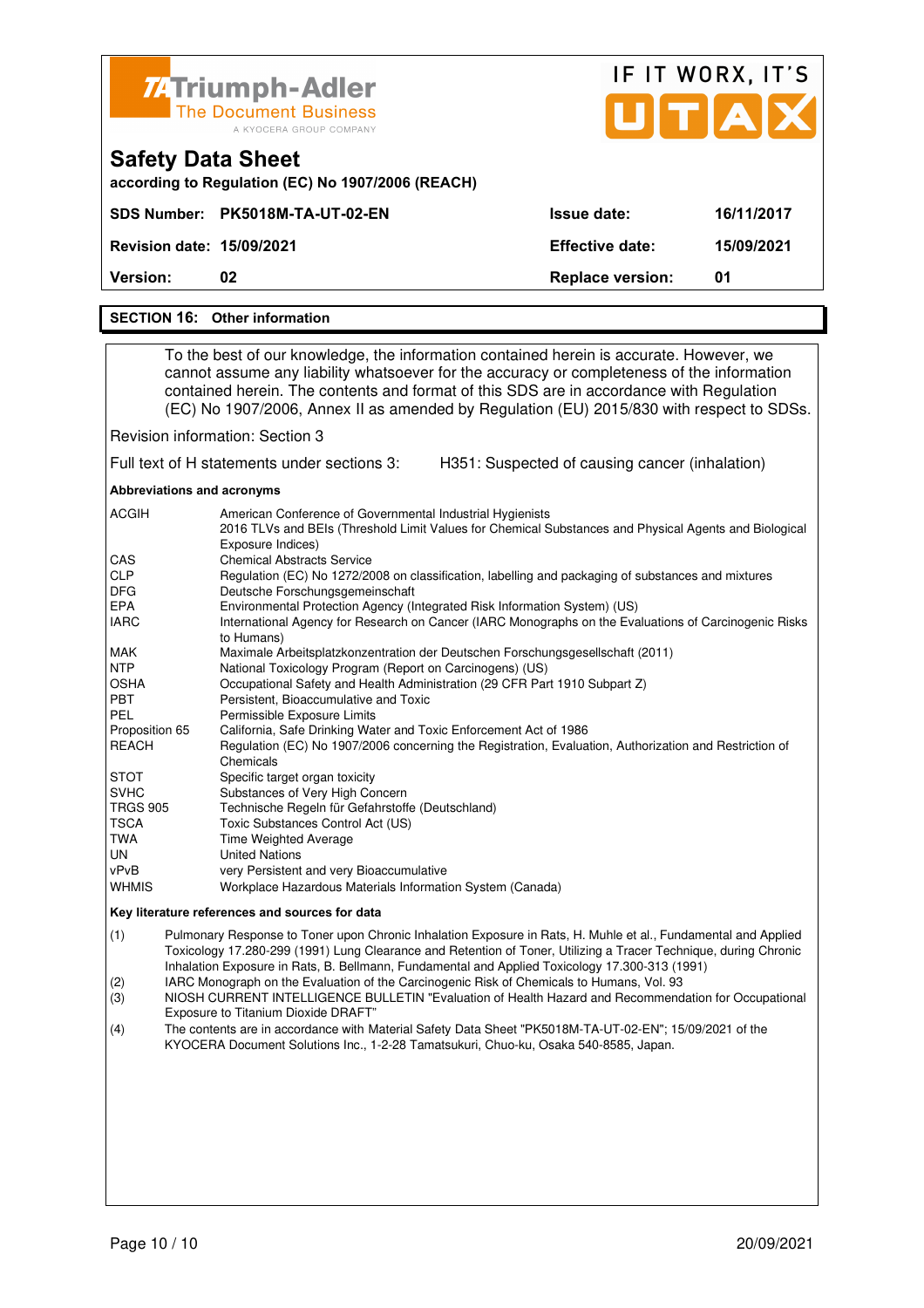



**according to Regulation (EC) No 1907/2006 (REACH)**

**Version:** 02 **Replace version:** 01

# **SECTION 1: Identification of the substance/mixture and of the company/undertaking**

| 1.1 | <b>Product identifier</b>         |                                                                                              |  |
|-----|-----------------------------------|----------------------------------------------------------------------------------------------|--|
|     | <b>Product name</b>               | Yellow Toner for                                                                             |  |
|     |                                   | PC3562i MFP, PC3566i MFP, PC3562DN                                                           |  |
|     | Consumable name                   | PK-5018Y                                                                                     |  |
|     | <b>Product form</b>               | Mixture                                                                                      |  |
| 1.2 |                                   | Relevant identified uses of the substance or mixture and uses advised against                |  |
|     | <b>Identified uses</b>            | The image formation of our electrophotographic equipment.<br>Other uses are not recommended. |  |
| 1.3 |                                   | Details of the supplier of the safety data sheet                                             |  |
|     | <b>Manufacturer</b>               | <b>KYOCERA Document Solutions Inc.</b>                                                       |  |
|     | <b>Address</b>                    | 1-2-28 Tamatsukuri, Chuo-ku, Osaka 540-8585, Japan                                           |  |
|     | <b>Supplier</b>                   | TA Triumph-Adler GmbH                                                                        |  |
|     | <b>Address</b>                    | Deelbögenkamp 4c<br>22297 Hamburg<br>Germany                                                 |  |
| 1.4 | <b>Emergency telephone number</b> | $+49(0)$ 40 / 528490<br>(This number is available only during office hours)                  |  |

# **SECTION 2: Hazards identification**

| 2.1 | Classification of the substance or mixture                                                                            |
|-----|-----------------------------------------------------------------------------------------------------------------------|
|     | Classification according to Regulation (EC) No 1272/2008 (CLP)                                                        |
|     | Not classified as hazardous mixture.                                                                                  |
| 2.2 | Label elements                                                                                                        |
|     | Labelling according to Regulation (EC) No 1272/2008 (CLP)                                                             |
|     | Not applicable.                                                                                                       |
| 2.3 | <b>Other hazards</b>                                                                                                  |
|     | Assessment of PBT/vPvB                                                                                                |
|     | No data available.                                                                                                    |
|     | See section 4 and 11 for information on health effects and symptoms.<br>See section 9 for dust explosion information. |
|     |                                                                                                                       |
|     |                                                                                                                       |
|     |                                                                                                                       |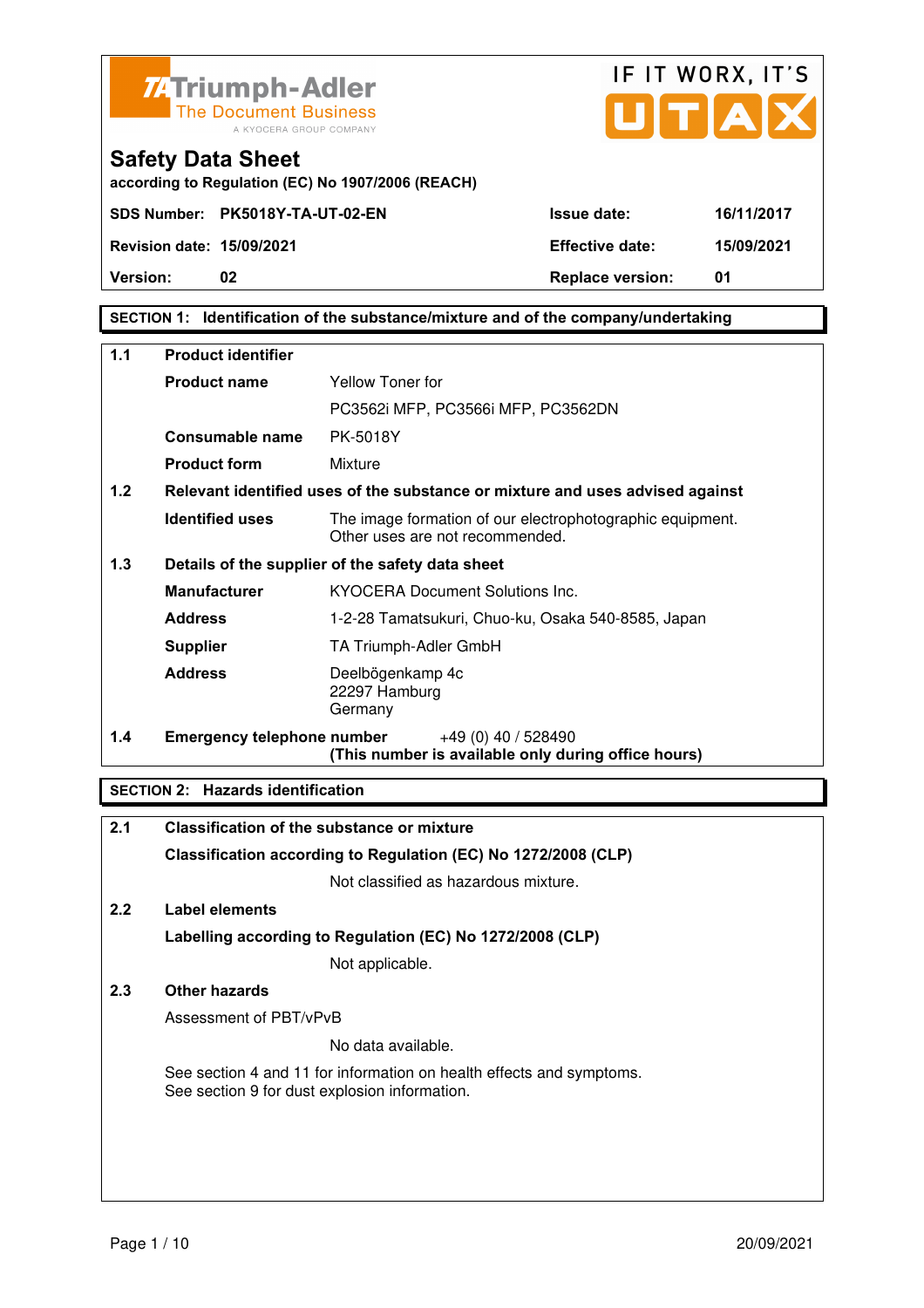| IF IT WORX, IT'S<br><b>ZATriumph-Adler</b>              |                                              |                                                                                                                              |                              |                         |              |                             |
|---------------------------------------------------------|----------------------------------------------|------------------------------------------------------------------------------------------------------------------------------|------------------------------|-------------------------|--------------|-----------------------------|
| <b>The Document Business</b><br>A KYOCERA GROUP COMPANY |                                              |                                                                                                                              | UTA                          |                         |              |                             |
|                                                         | <b>Safety Data Sheet</b>                     |                                                                                                                              |                              |                         |              |                             |
|                                                         |                                              | according to Regulation (EC) No 1907/2006 (REACH)                                                                            |                              |                         |              |                             |
|                                                         |                                              | SDS Number: PK5018Y-TA-UT-02-EN                                                                                              |                              | <b>Issue date:</b>      |              | 16/11/2017                  |
|                                                         | <b>Revision date: 15/09/2021</b>             |                                                                                                                              |                              | <b>Effective date:</b>  |              | 15/09/2021                  |
| Version:                                                | 02                                           |                                                                                                                              |                              | <b>Replace version:</b> |              | 01                          |
|                                                         |                                              | <b>SECTION 3: Composition/information on ingredients</b>                                                                     |                              |                         |              |                             |
| 3.2                                                     | <b>Mixtures</b>                              |                                                                                                                              |                              |                         |              |                             |
|                                                         | Chemical name                                |                                                                                                                              | CAS No                       | Weight%                 |              | <b>Classification (CLP)</b> |
|                                                         | Polyester resin (2 kinds)<br>Organic pigment |                                                                                                                              | confidential<br>confidential | 75-85<br>$1-5$          |              |                             |
|                                                         | Amorphous silica                             |                                                                                                                              | 7631-86-9                    | $1-5$                   |              |                             |
|                                                         | Titanium dioxide                             |                                                                                                                              | 13463-67-7                   | < 1                     | Carc.2(H351) |                             |
|                                                         | Information of ingredients                   | (1) Substance, which present a health or environmental hazard within the meaning of CLP:                                     |                              |                         |              |                             |
|                                                         |                                              | Titanium dioxide.                                                                                                            |                              |                         |              |                             |
|                                                         |                                              | (2) Substance, which are assigned Community workplace exposure limits:                                                       |                              |                         |              |                             |
|                                                         |                                              | None.                                                                                                                        |                              |                         |              |                             |
|                                                         | REACH:                                       | (3) Substance, which are PBT or vPvB in accordance with the criteria set out in Annex XIII of                                |                              |                         |              |                             |
|                                                         |                                              | None.                                                                                                                        |                              |                         |              |                             |
|                                                         | REACH (SVHC):                                | (4) Substance, which are included in the list established in accordance with Article 59(1) of                                |                              |                         |              |                             |
|                                                         |                                              | None.                                                                                                                        |                              |                         |              |                             |
|                                                         |                                              | See section 16 for the full text of the H statements declared above.                                                         |                              |                         |              |                             |
|                                                         | <b>SECTION 4: First aid measures</b>         |                                                                                                                              |                              |                         |              |                             |
| 4.1                                                     |                                              | <b>Description of first aid measures</b>                                                                                     |                              |                         |              |                             |
|                                                         | Inhalation:                                  | Remove from exposure to fresh air and gargle with plenty of water.<br>Consult a doctor in case of such symptoms as coughing. |                              |                         |              |                             |
|                                                         |                                              | Skin contact: Wash with soap and water.                                                                                      |                              |                         |              |                             |
|                                                         | Eye contact:                                 | Flush with water immediately and see a doctor if irritating.                                                                 |                              |                         |              |                             |
|                                                         | Ingestion:                                   | Rinse out the mouth. Drink one or two glasses of water to dilute.<br>Seek medical treatment if necessary.                    |                              |                         |              |                             |
|                                                         |                                              |                                                                                                                              |                              |                         |              |                             |
|                                                         |                                              |                                                                                                                              |                              |                         |              |                             |
|                                                         |                                              |                                                                                                                              |                              |                         |              |                             |
|                                                         |                                              |                                                                                                                              |                              |                         |              |                             |
|                                                         |                                              |                                                                                                                              |                              |                         |              |                             |
|                                                         |                                              |                                                                                                                              |                              |                         |              |                             |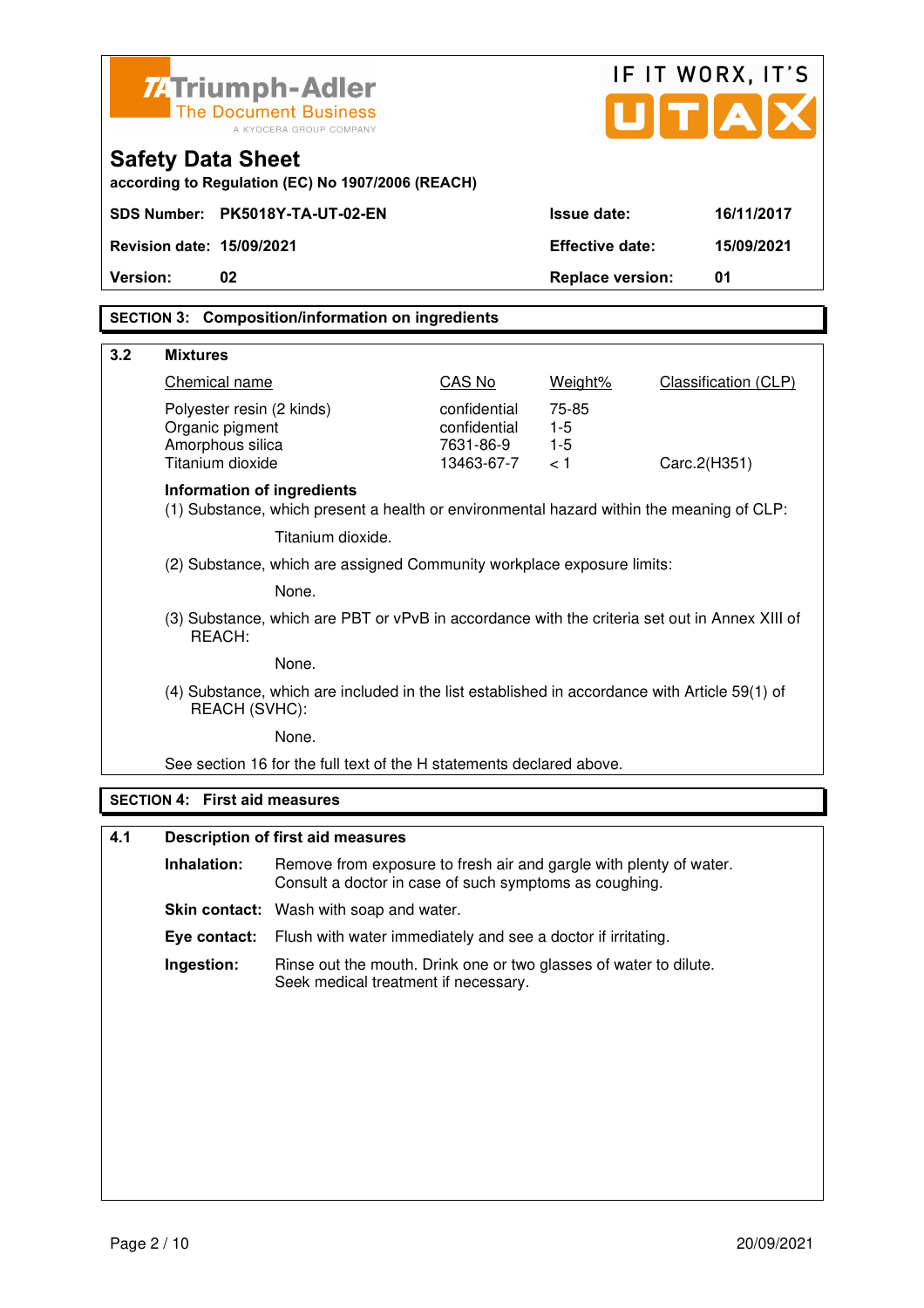



**according to Regulation (EC) No 1907/2006 (REACH)**

|                                  | SDS Number: PK5018Y-TA-UT-02-EN | <b>Issue date:</b>      | 16/11/2017 |
|----------------------------------|---------------------------------|-------------------------|------------|
| <b>Revision date: 15/09/2021</b> |                                 | <b>Effective date:</b>  | 15/09/2021 |
| <b>Version:</b>                  | 02                              | <b>Replace version:</b> | 01         |

# **4.2 Most important symptoms and effects, both acute and delayed**  Potential health effects and symptoms **Inhalation:** Prolonged inhalation of excessive dusts may cause lung damage. Use of this product as intended does not result in prolonged inhalation of excessive toner dusts. **Skin contact:** Unlikely to cause skin irritation. **Eye contact:** May cause transient eye irritation.

**Ingestion:** Use of this product as intended does not result in ingestion.

# **4.3 Indication of any immediate medical attention and special treatment needed**

No additional information available.

# **SECTION 5: Firefighting measures**

# **5.1 Extinguishing media**

Suitable extinguishing media

Water spray, foam, powder,  $CO<sub>2</sub>$  or dry chemical

Unsuitable extinguishing media

None specified.

## **5.2 Special hazards arising from the substance or mixture**

Hazardous combustion products: Carbon dioxide, Carbon monoxide

## **5.3 Advice for firefighters**

 Pay attention not to blow away dust. Drain water off around and decrease the atmosphere temperature to extinguish the fire.

## **Protection equipment for firefighters**

None specified.

# **SECTION 6: Accidental release measures**

## **6.1 Personal precautions, protective equipment and emergency procedures**

 Avoid inhalation, ingestion, eye and skin contact in case of accidental release. Avoid formation of dust. Provide adequate ventilation.

## **6.2 Environmental precautions**

Do not allow to enter into surface water or drains.

## **6.3 Methods and material for containment and cleaning up**

Gather the released powder not to blow away and wipe up with a wet cloth.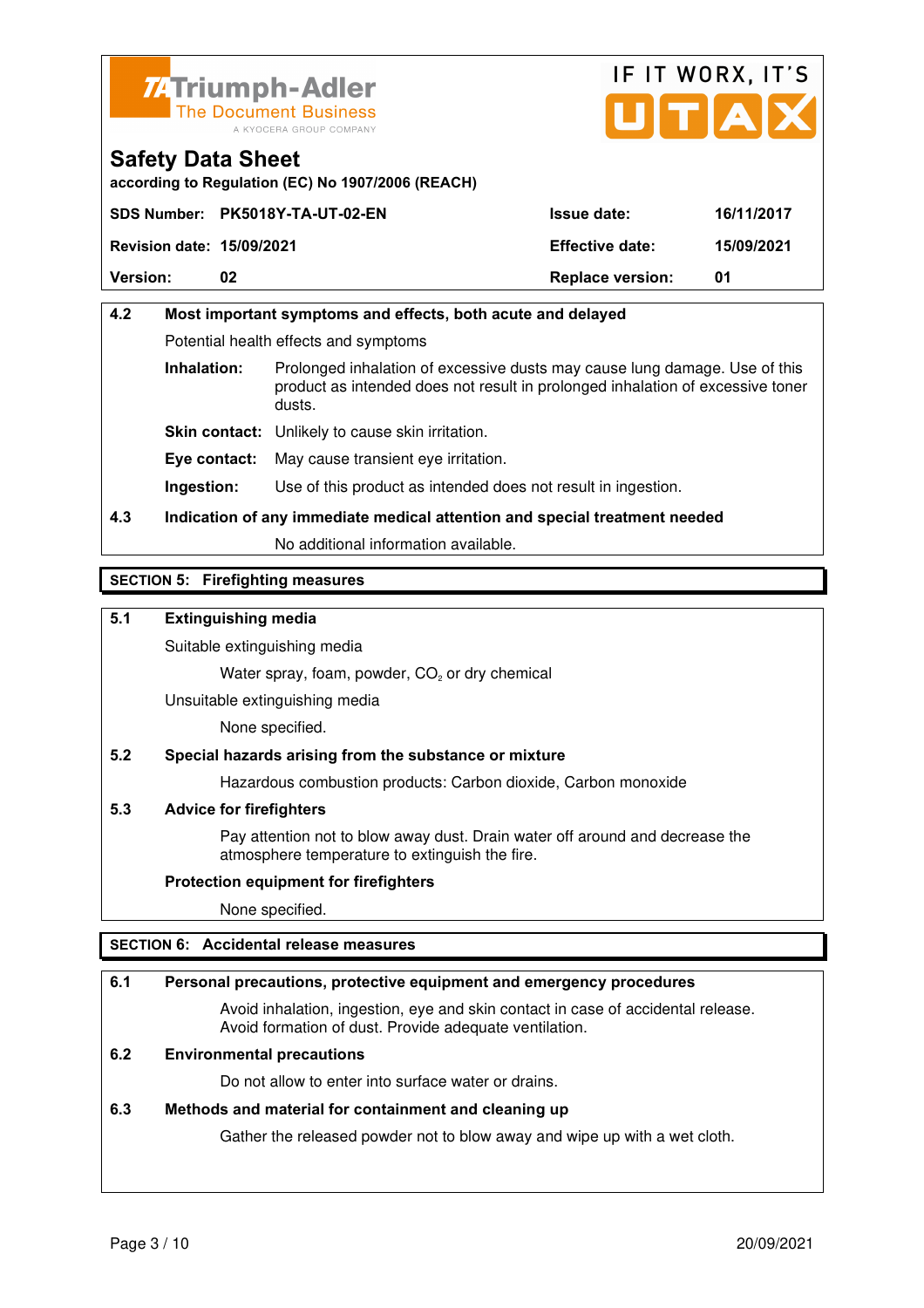



**according to Regulation (EC) No 1907/2006 (REACH)**

# **SDS Number: PK5018Y-TA-UT-02-EN Issue date: 16/11/2017**

**Revision date: 15/09/2021 Effective date: 15/09/2021** 

**Version:** 02 **Replace version:** 01

# **6.4 Reference to other sections**

See section 13 for disposal information.

## **SECTION 7: Handling and storage**

### **7.1 Precautions for safe handling**

 Do not attempt to force open or destroy the toner container or unit. See installation guide of this product.

### **7.2 Conditions for safe storage, including any incompatibilities**

Keep the toner container or unit tightly closed and store in a cool, dry and dark place. Keep away from fire. Keep out of the reach of children.

### **7.3 Specific end use(s)**

No additional information available.

### **SECTION 8: Exposure controls/personal protection**

### **8.1 Control parameters**

## **US ACGIH Threshold Limit Values (TWA)**

Particles: 10 mg/m<sup>3</sup> (Inhalable particles) 3 mg/m<sup>3</sup> (Respirable particles) Titanium dioxide:10 mg/m³

### **US OSHA PEL (TWA)**

Particles: 15 mg/m<sup>3</sup> (Total dust) 5 mg/m<sup>3</sup> (Respirable fraction) Amorphous silica:  $80 \text{ mg/m}^3/\% \text{SiO}_2$ Titanium dioxide: 15 mg/m<sup>3</sup> (Total dust)

# **EU-Occupational exposure limits: Directive (EC) 2000/39, (EC) 2006/15 and (EU) 2009/161**

Not listed.

### **8.2 Exposure controls**

## **Appropriate engineering controls**

 Special ventilator is not required under normal intended use. Use in a well-ventilated area.

### **Personal protective equipment**

 Respiratory protection, eye protection, hand protection, skin and body protection are not required under normal intended use.

### **Environmental exposure controls**

No additional information available.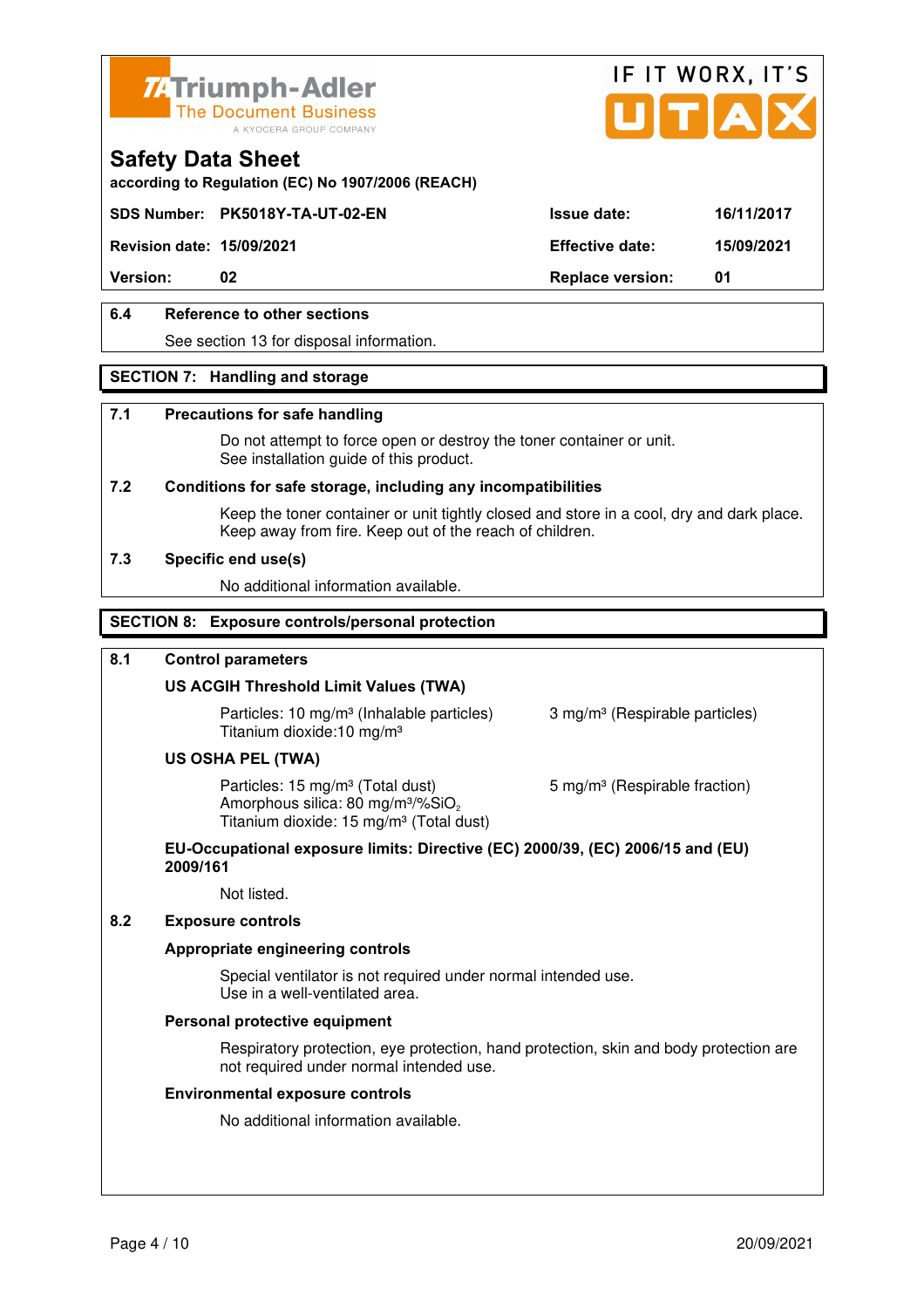



# **SECTION 9: Physical and chemical properties**

**Safety Data Sheet** 

| 9.1<br>Information on basic physical and chemical properties |                            |
|--------------------------------------------------------------|----------------------------|
| Appearance                                                   |                            |
| Physical state                                               | Solid (fine powder)        |
| Colour                                                       | Yellow                     |
| Odour                                                        | Odourless                  |
| Odour threshold                                              | No data available.         |
| pH                                                           | No data available.         |
| Melting point [°C]                                           | 100-120 (Toner)            |
| Boiling point                                                | No data available.         |
| Flash point                                                  | No data available.         |
| Evaporation rate                                             | No data available.         |
| Flammability (solid, gas)                                    | No data available.         |
| Upper flammability or explosive limit                        | No data available.         |
| Lower flammability or explosive limit                        | No data available.         |
| Vapour pressure                                              | No data available.         |
| Vapour density                                               | No data available.         |
| Relative density [g/cm <sup>3</sup> ]                        | 1.2-1.4 (Toner)            |
| Solubility (ies)                                             | Almost insoluble in water. |
| Partition coefficient: n-octanol/water                       | No data available.         |
| Auto-ignition temperature                                    | No data available.         |
| Decomposition temperature                                    | No data available.         |
| Viscosity                                                    | No data available.         |
| Explosive properties                                         | No data available.         |
| Oxidizing properties                                         | No data available.         |

### **9.2 Other information**

 Dust explosion is improbable under normal intended use. Experimental explosiveness of toner is classified into the same rank such kind of powder as flour, dry milk and resin powder according to the pressure rising speed.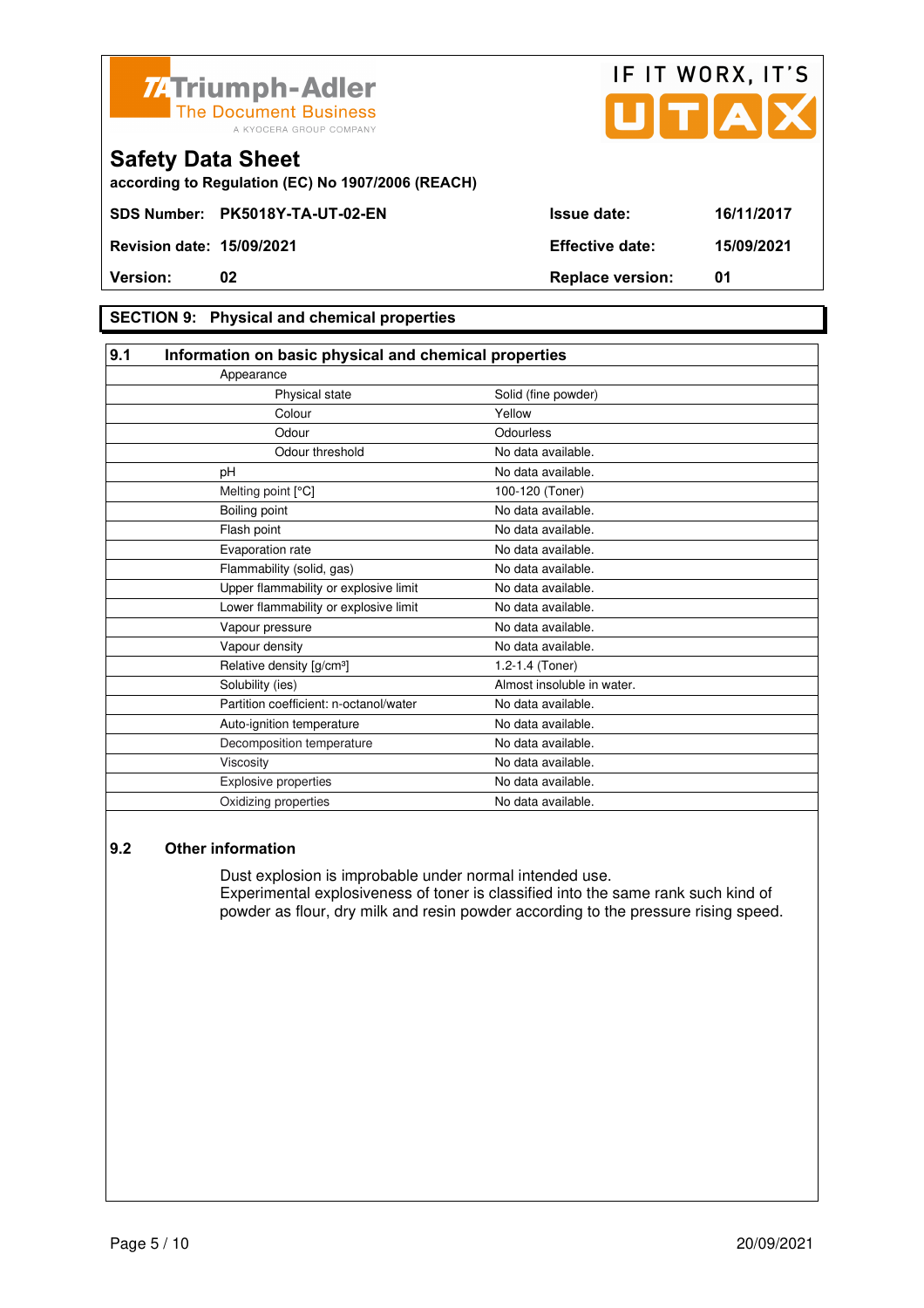



**Version: 02 Replace version: 01** 

# **SECTION 10: Stability and reactivity**

## **10.1 Reactivity**

No data available.

# **10.2 Chemical stability**

This product is stable under normal conditions of use and storage.

# **10.3 Possibility of hazardous reactions**

Hazardous reactions will not occur.

## **10.4 Conditions to avoid**

None specified.

### **10.5 Incompatible materials**

None specified.

## **10.6 Hazardous decomposition products**

Hazardous decomposition products are not to be produced.

# **SECTION 11: Toxicological information**

# **11.1 Information on toxicological effects**  Based on available data, the classification criteria listed below are not met. **Acute toxicity**  Oral  $(LD_{50})$   $> 2000$  mg/kg (rat)<sup>\*</sup> (Toner) Dermal  $(LD_{50})$  No data available (Toner). Inhalation  $(LC_{50}(4hr))$  > 5.0 mg/l (rat)\* (Toner)  **Skin corrosion/irritation** Acute skin irritation Non-irritant (rabbit)\* (Toner)  **Serious eye damage/irritation** Acute eye irritation Minimal irritant (rabbit)\* (Toner)  **Respiratory or skin sensitization**  Skin sensitization Mon-sensitising (mouse)\* (Toner)  **Germ cell mutagenicity** Ames test is negative. (Toner) \*(based on test result of similar product)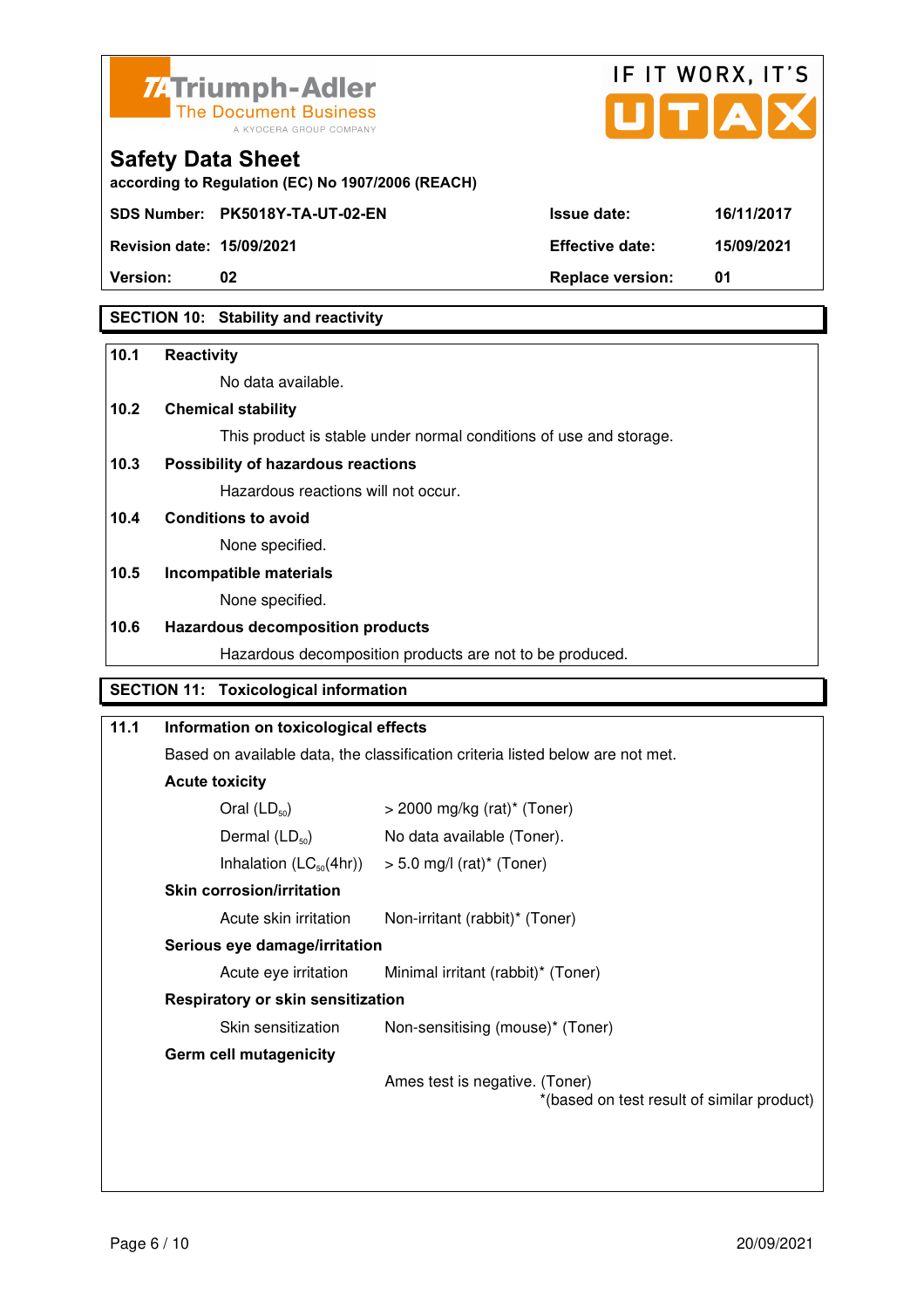

| <b>Version:</b>                  | 02                                                                                 | <b>Replace version:</b> | 01         |
|----------------------------------|------------------------------------------------------------------------------------|-------------------------|------------|
| <b>Revision date: 15/09/2021</b> |                                                                                    | <b>Effective date:</b>  | 15/09/2021 |
|                                  | SDS Number: PK5018Y-TA-UT-02-EN                                                    | <b>Issue date:</b>      | 16/11/2017 |
| <b>Safety Data Sheet</b>         | according to Regulation (EC) No 1907/2006 (REACH)                                  |                         |            |
|                                  | <b>74 Triumph-Adler</b><br><b>The Document Business</b><br>A KYOCERA GROUP COMPANY |                         | UTAX       |

IF IT WORX, IT'S

# **11.1 Information of ingredients:**

No mutagen according to MAK, TRGS905 und (EC) No 1272/2008 Annex VI.

#### **Carcinogenicity**

#### **Information of ingredients:**

 No carcinogen or potential carcinogen (except Titanium dioxide) according to IARC, Japan Association on Industrial Health, ACGIH, EPA, OSHA, NTP, MAK, California Proposition 65, TRGS 905 and (EC) No 1272/2008 Annex VI.

 The IARC re-evaluated Titanium dioxide as a Group 2B carcinogen (possibly carcinogenic to humans) as the result of inhalation exposure test in rats. But, oral/skin test does not show carcinogenicity (2). In the animal chronic inhalation studies for Titanium dioxide, the lung tumour was observed only in rats. It is estimated that this is attributed to the overload of rat´s lung clearance mechanism (overload phenomenon) (3). The inhalation of excessive Titanium dioxide does not occur in normal use of this product. Also, epidemiological studies to date have not revealed any evidence of the relation between occupational exposure to Titanium dioxide and respiratory tract diseases.

#### **Reproductive toxicity**

#### **Information of ingredients:**

 No reproductive toxicant according to MAK, California Proposition 65, TRGS 905 und (EC) No 1272/2008 Annex VI.

| <b>STOT-single exposure</b> | No data available. |
|-----------------------------|--------------------|
|-----------------------------|--------------------|

**STOT-repeated exposure** No data available.

**Aspiration hazard** No data available.

#### **Chronic effects**

 In a study in rats by chronic inhalation exposure to a typical toner, a mild to moderate degree of lung fibrosis was observed in 92% of the rats in the high concentration (16 mg/m<sup>3</sup>) exposure group, and a minimal to mild degree of fibrosis was noted in 22% of the animal in the middle  $(4mg/m<sup>3</sup>)$  exposure group (1). But no pulmonary change was reported in the lowest  $(1ma/m<sup>3</sup>)$  exposure group, the most relevant level to potential human exposures.

**Other information** No data available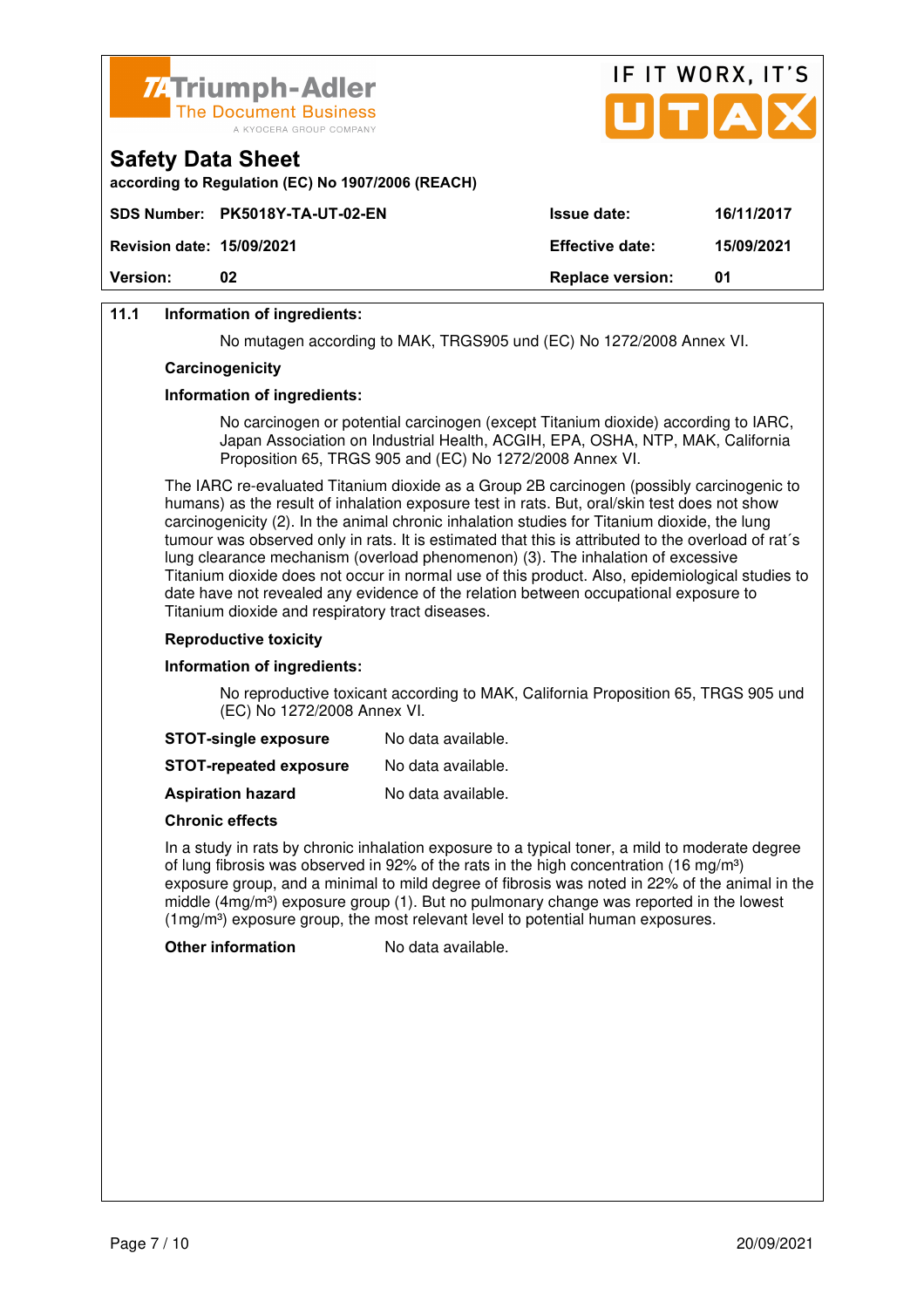

| <b>74 Triumph-Adler</b><br>The Document Business<br>A KYOCERA GROUP COMPANY   |                        | IF II WURX, II S<br>UTAX |
|-------------------------------------------------------------------------------|------------------------|--------------------------|
| <b>Safety Data Sheet</b><br>according to Regulation (EC) No 1907/2006 (REACH) |                        |                          |
| SDS Number: PK5018Y-TA-UT-02-EN                                               | <b>Issue date:</b>     | 16/11/2017               |
| <b>Revision date: 15/09/2021</b>                                              | <b>Effective date:</b> | 15/09/2021               |

 $FIT$   $MOR$ 

 $\overline{\phantom{a}}$ 

**Version: 02 Replace version: 01** 

# **SECTION 12: Ecological information**

### **12.1 Toxicity**

No data available.

### **12.2 Persistence and degradability**

No data available.

**12.3 Bio accumulative potential** 

No data available.

### **12.4 Mobility in soil**

No data available.

## **12.5 Results of PBT and vPvB assessment**

No data available.

### **12.6 Other adverse effects**

No additional information available.

# **SECTION 13: Disposal considerations**

## **13.1 Waste treatment methods**

 Do not attempt to incinerate the toner container or unit and the waste toner yourself. Dangerous sparks may cause burn. Any disposal practice should be done under conditions which meet local, state and federal laws and regulations relating to waste (contact local or state environmental agency for specific rules).

# **SECTION 14: Transport information**

### **14.1 UN-number**

None.

**14.2 UN Proper shipping name** 

None.

**14.3 Transport hazard class(es)** 

None.

# **14.4 Packing group**

None.

### **14.5 Environmental hazards**

None.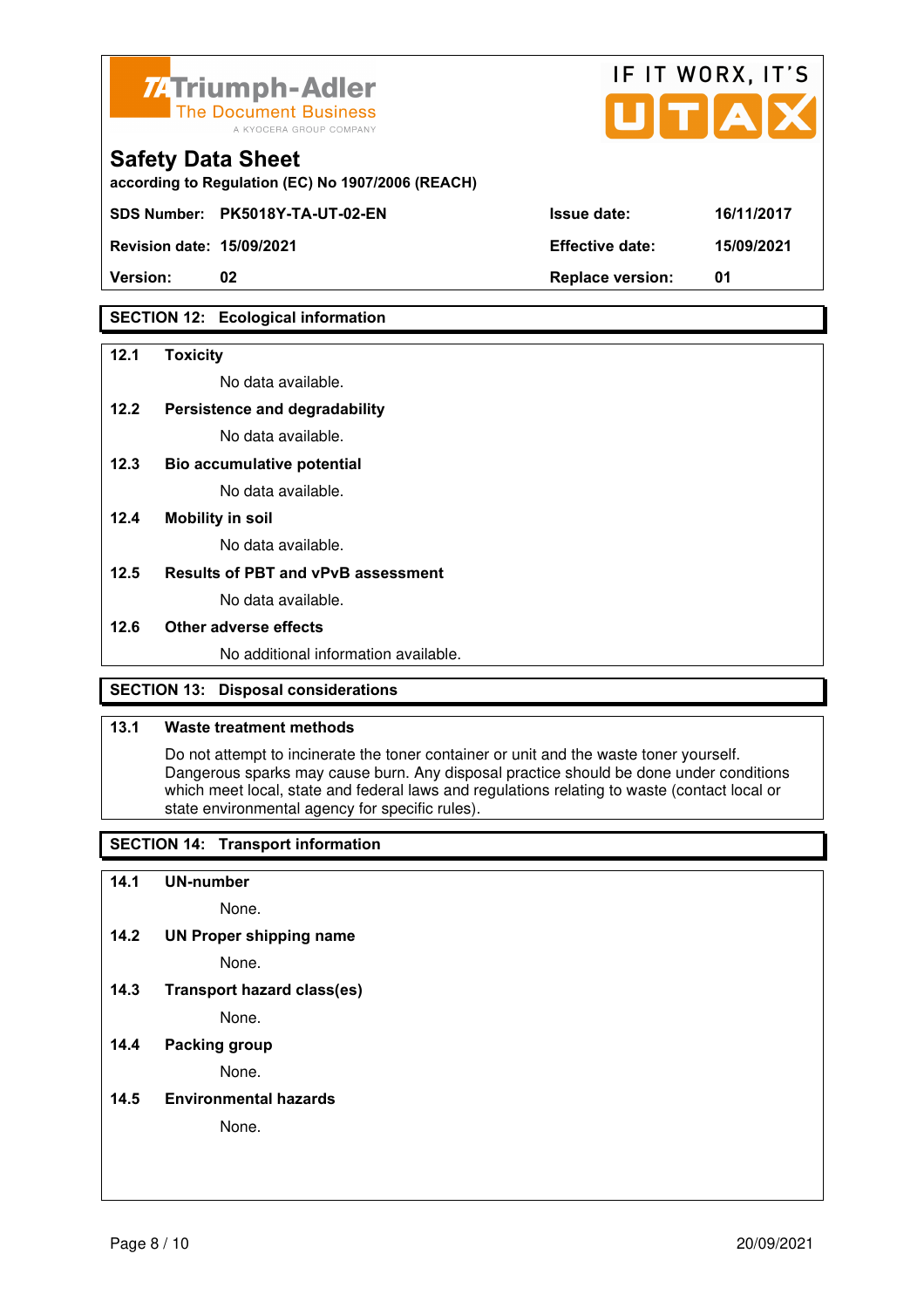



**according to Regulation (EC) No 1907/2006 (REACH)**

|                                  | SDS Number: PK5018Y-TA-UT-02-EN | <b>Issue date:</b>      | 16/11/2017 |
|----------------------------------|---------------------------------|-------------------------|------------|
| <b>Revision date: 15/09/2021</b> |                                 | <b>Effective date:</b>  | 15/09/2021 |
| <b>Version:</b>                  | 02                              | <b>Replace version:</b> | 01         |
|                                  |                                 |                         |            |

# **14.6 Special precautions for user**

No additional information available.

# **14.7 Transport in bulk according to Annex II of MARPOL73/78 and the IBC Code** Not applicable.

# **SECTION 15: Regulatory information**

# **15.1 Safety, health and environmental regulations/legislation specific for the substance or mixture**

### **EU- regulations**

Regulation (EC) No 1005/2009 (on substances that deplete the ozone layer, Annex I and II): Not listed.

Regulation (EU) 2019/1021 (on persistent organic pollutants, Annex I as amended):

Not listed.

 Regulation (EU) No 649 /2012 (concerning the export and import of dangerous chemicals, Annex I and V as amended):

Not listed.

 Regulation (EC) No 1907/2006 REACH Annex XVII as amended (Restrictions on use): Not listed.

Regulation (EC) No 1907/2006 REACH Annex XIV as amended (Authorizations):

Not listed.

### **US-regulations**

All ingredients in this product comply with order under TSCA.

### **Canada regulations**

 This product is not a WHMIS-controlled product, since we consider it as a manufactured article.

### **15.2 Chemical Safety Assessment**

No data available.